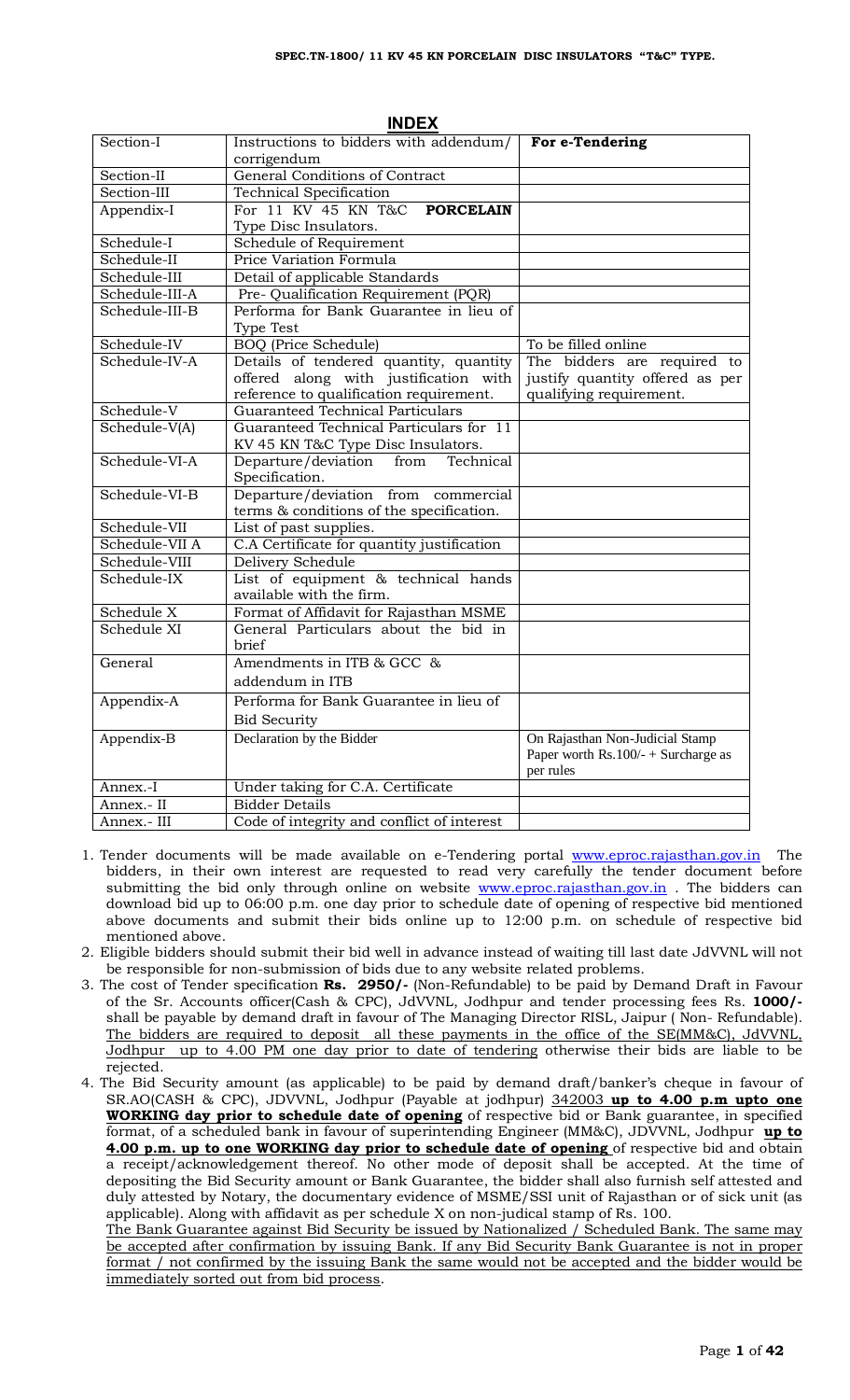

#### **JODHPUR VIDYUT VITARAN NIGAM LIMITED (MATERIAL MANAGEMENT & CONTRACT) NEW POWER HOUSE, INDUSTRIAL AREA, JODHPUR -342003 TELEPHONE: 0291-2742223/ FAX: 0291-2746539/E-mai[l-semmcjdvvnl@gmail.com](mailto:semmcjdvvnl@gmail.com) Corporate Identity Number (CIN)-U40109RJ2000SGC016483 GST No. 08AAACJ8578R1ZJ** ---------------------------------------------------------------------------------------------------

## **TENDER SPECIFICATION NO. JdVVNL/SE(MM&C)/EIIAII/TN-1800**

Tenders are hereby invited in e-tender system for purchase of **11 KV 45 KN PORCELAIN DISC INSULATORS "T&C" TYPE.** 

Tenders are to be submitted online in electronic format on website [http:eproc.rajasthan.gov.in](http://www.eproc.rajasthan.gov.in/nicgep/app). The details are as under-

| <b>S. No.</b> | <b>Name of Item</b>                                 | <b>Quantity (In Nos.)</b> | <b>Estimated Unit F.O.R.</b><br><b>Destination Price</b> |
|---------------|-----------------------------------------------------|---------------------------|----------------------------------------------------------|
|               | 11 KV 45 KN PORCELAIN DISC<br>INSULATORS "T&C" TYPE | 290000                    | Rs. 215.94                                               |

| A           | NIT No.             | <b>TN-1800</b>                                        |
|-------------|---------------------|-------------------------------------------------------|
| B           | Cost of             | Rs. 2,950.00 (Two Thousand Nine Hundred & Fifty only) |
|             | Specification       | For MSME of Rajasthan Rs. 1475.00                     |
|             |                     | (One Thousand Four Hundred Seventy Five)              |
| $\mathbf C$ | Processing of RISL  | Rs. 1,000.00 (One Thousand only)                      |
| D           | Bid security        | <b>General Bidder:</b><br>Rs 1252452.00               |
|             |                     | Sick Unit of Rajasthan :<br>Rs 626226.00              |
|             |                     | <b>SSI unit of Rajasthan:</b><br>Rs. 313113.00*       |
|             |                     |                                                       |
| E           | Validity            | 120 days from the next date of opening of techno-     |
|             |                     | commercial bid.                                       |
| F           | Base date for price | 1.04.2022                                             |
|             | variation           |                                                       |

#### **\*\*In case SSI unit of Rajasthan quotes quantity less than the tendered quantity , then they are required to furnish Bid security @ 0.5% of the estimated value of the quantity offered by them, failing which bid shall be considered non-responsive.**

The micro , small & Medium Scale Industries of Rajasthan and sick Industries , other than Small Scale Industries , whose cases are pending before the Board of Industrial and Financial Reconstructioon (BIFR) shall furnish self attested documentary evidence duly attested by notary to claim the above.

## **IMPORTANT DATES**

| S.N.                        | <b>Events</b>                  | Date & Time          | Location                         |
|-----------------------------|--------------------------------|----------------------|----------------------------------|
| 1                           | Date of downloading of tender  | Up to 17.05.2022     | www.jdvvnl.com &                 |
|                             | specifications                 | $(6:00 \text{ PM})$  | http:eproc.rajasthan.gov.in      |
| $\mathcal{D}_{\mathcal{L}}$ | Deposit of cost of Tender      | Up to 17.05.2022     | Office of Sr. A.O (Cash & CPC) / |
|                             | Specifications & Performa of   | $(4:00 \text{ PM})$  | SE (MM&C), JdVVNL, New Power     |
|                             | Bid Securing Declaration and   |                      | House, Industrial Area, Jodhpur  |
|                             | furnishing of Processing fee   |                      |                                  |
| $\mathcal{F}$               | Last Date & time of submission | Up to 18.05.2022     | http:eproc.rajasthan.gov.in      |
|                             | of electronic bid              | $(12:00 \text{ PM})$ |                                  |
| 4                           | Opening of Technical Bid       | 18.05.2022           | http:eproc.rajasthan.gov.in      |
|                             |                                | $(3:00 \text{ PM})$  |                                  |
| 5.                          | Opening of Price Bid           | To be intimated      | http:eproc.rajasthan.gov.in      |
|                             |                                | separately to the    |                                  |
|                             |                                | qualified bidders    |                                  |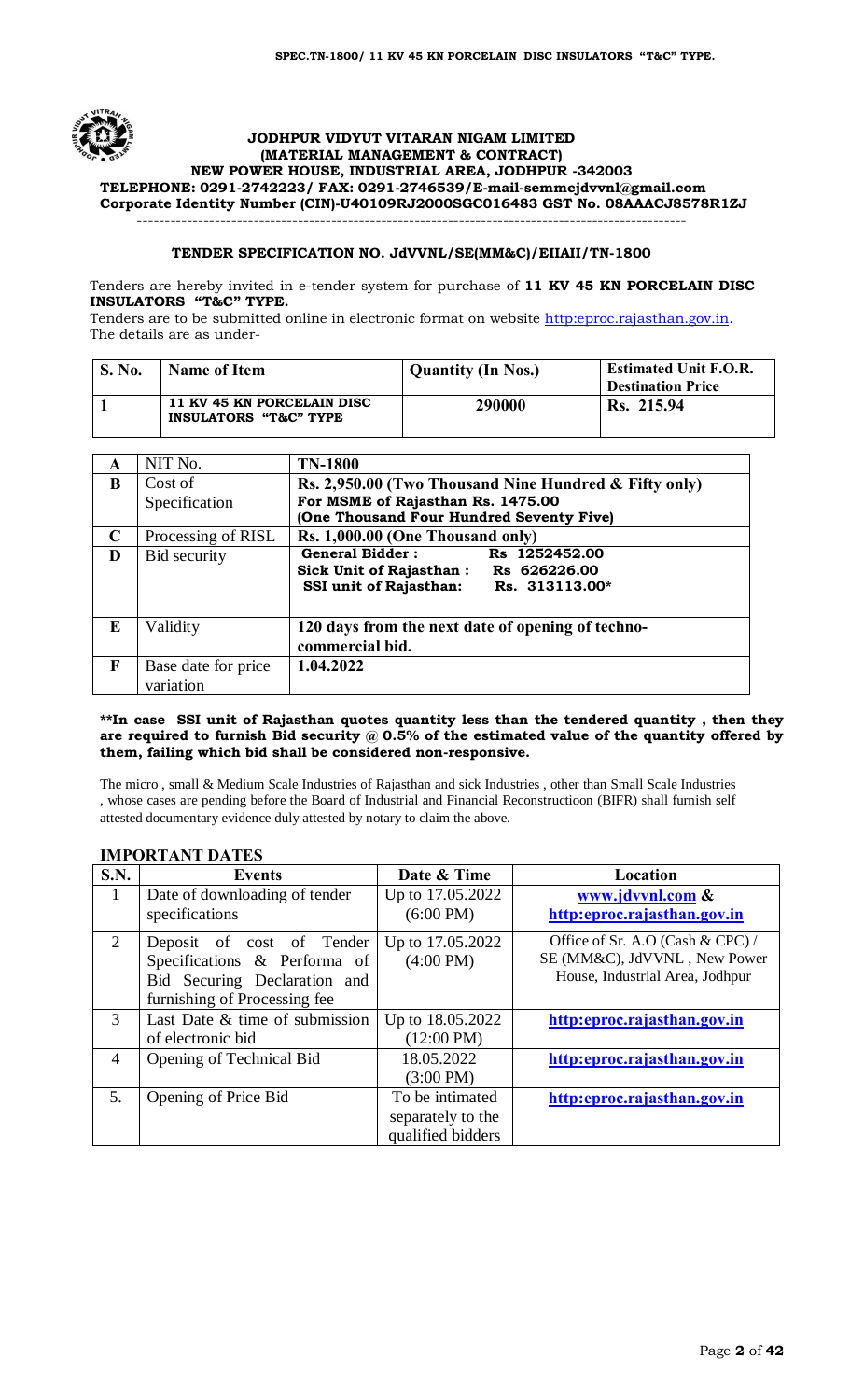## **SECTION-III**

#### **TN-1800**

#### **TECHNICAL SPECIFICATIONFOR**

#### **(1) 11 KV 45 KN PORCELAIN DISC INSULATORS T&C TYPE.**

#### **3.01 SCOPE :**

3.01.1 This section covers for the design, manufacture, testing at manufacturer's works before dispatch, supply and delivery of Disc Insulators Tongue & Clevis type for various overhead 33 KV and 11 KV Power Lines and overhead 132/33 KV Power Lines. The description of insulators & string arrangements has been given in **Appendix-II**.

3.01.2 The technical specifications, contained herein, are for the guidance of the tenderers. Any deviation from the Purchaser's specification will be considered on their relative merits in respect of performance, efficiency, durability and overall economy consistent with the requirements stipulated herein after. Such deviations shall be clearly entered by the tenderer in the form as per schedule-VI (A&B) of the specification.

#### **3.02 STANDARDS :**

 The Disc Insulator shall comply in all respects with the Indian Standard Specifications IS:731-1971 (Second Revision), IS:3188-1980, IS:2486 (Part-I)-1993 (Second Revision),IS:2486 (Part-II) 1989 (Second Revision) and IS:2486 (Part-III)1974, IS:2486(Part.IV)1981 with latest amendments. The galvanisation of metallic parts shall conform to IS:2633/1972(Latest amendments). The Insulator String shall consist of discs (T&C Type) of dimensions specified in Appendix-I, for use on 3 phase, 50 cycle power system . All applicable standards shall be clearly mentioned in schedule-III

#### **3.03 MATERIALS,DESIGN& TYPE :**

3.03.1 All the materials used in the manufacture of the insulators shall be of the first class quality. The porcelain shall be sound, free from defects thoroughly vitrified and smoothly glazed.

3.03.2 The glaze shall be brown in colour . The glaze shall cover all the porcelain parts of the insulators except those areas which serve as supports during firing or are left unglazed for the purpose of assembly . The glaze shall be uniform, smooth, hard, dense, continuous and brilliant.

3.03.3 The design of the insulator shall be such that stresses due to expansion and contraction in any part of the insulator shall not lead to deterioration. The porcelain shall not engage directly with hard metal.

3.03.4 Cement used in the construction of the insulator shall not cause fracture by expansion or loosening by contraction and proper care shall be taken to locate the individual parts, correctly during cementing . The cement shall not give rise to chemical reaction with metal fittings and its thickness shall be as uniform as possible.

3.03.5 All parts of different fittings which provide for interconnection shall be made such that sufficient clearance is provided at the connection point to ensure free movement and suspension of the insulator string assembly.

3.03.6 All hardware fittings (except those specified otherwise) shall be made of drop forged steel or heat treated malleable cast iron, and shall be hot dip galvanized after all machining and fittings have been completed. The material used in fittings shall be corrosion resistant.

3.03.7 The locking devices shall be resilient, corrosion resistant and of suitable mechanical strength. The hardness and temper of the material are important for their satisfactory operation.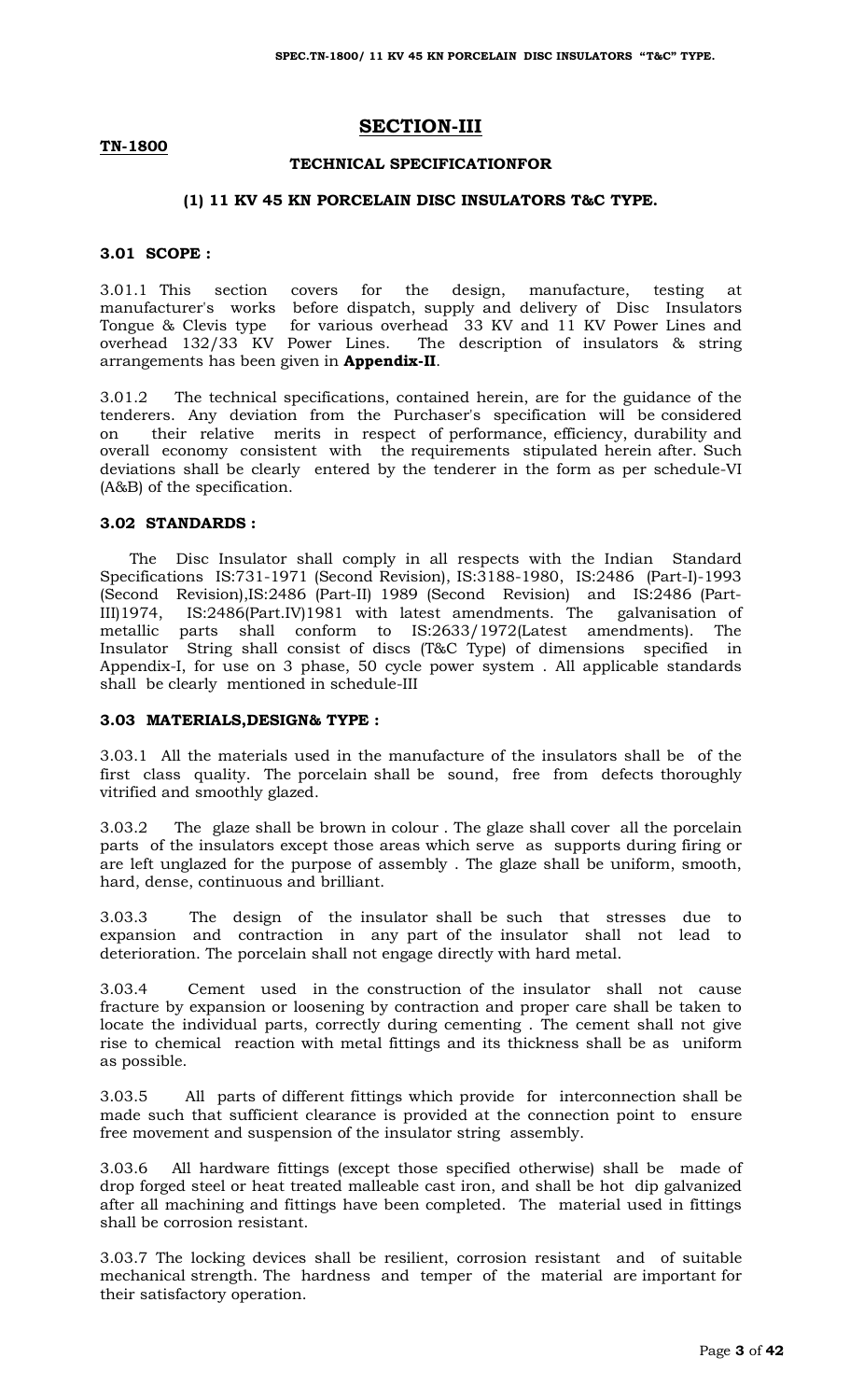The locking devices shall retain their locking ability after being operated from the locking to the coupling position at least twenty times , at normal temperature. They should be effective at the lowest temperature likely to be encountered in service.

3.03.8 For Ball & Socket type disc insulators the cap and the pin shall be heavily galvanised and mechanically strong. The ball shall move freely in the cap sockets, but shall be so designed that they do not give way while in service. The dimensions of the pin ball & socket shall be conforming to ISS 2486/part -II. The cap shall be made of malleable cast iron confirming to IS:2108-1977. These shall be free from cracks, shrinks, air holes, burs and rough edges. The caps shall be circular, with inner and outer surfaces concentric and of such design that they will not yield or distort under the stress to the porcelain shells. The pin shall be single piece made of drop forged steel and shall be free from laps, field's burs and rough edges. All bearing surfaces shall be smooth and uniform so as to distribute the loading stresses uniformly. The pins shall be of such a design that they will not yield or distort under loaded condition. They shall not be made by joining, welding, shrink fitting or any other process from more then one piece of material. The locking devices `W/R' type for Ball & Socket lockers shall be either of Phosphor bronze confirming to IS:7814-1975 or stainless steel confirming to IS:6603-1972 with minimum hardness of 160 HV. The dimensions shall confirm to IS:2486(Part-3)- 1974.

3.03.9 The dimension of the clevis and tongue connection shall be as shown infig.25 and the dimension of cross arm strap shall be as shown in fig.26 of IS:2486/Pt.II/1989 ( latest amendments)

The tongue and clevis type porcelain insulators shall be as per fig.2 and its dimension shall conform to table-2 of IS:3188/1980 (latest amendments)

 The dimensions of pin ball socket shall be according to fig.8 and 9 respectively of IS:2486 (Part.II/1989) IInd revision.

#### **3.04 CLASSIFICATION SIZE & NO. OF DISCS :**

3.04.1 The insulators shall be of type B as specified under clause 5 "Classification" of IS:731-1971(second revision).

3.04.2 The long rod Insulator falling under type A shall confirm to IEC:433- 1980(with latest amendments )& IEC-575/1977.

#### **3.05 ATMOSPHORIC CONDITIONS :**

3.05.1 Climatic condition : All parts and fittings shall be suitable for atmospheric condition and shall be inherently resistant to atmospheric corrosion or be suitably protected against corrosion both storage & in service :

| 1. Min. temperature                             | $(-)$ 2.5 deg.C |
|-------------------------------------------------|-----------------|
| 2. Max. temperature of air in shade             | 50.0 deg.c.     |
| 3. Average everyday temperature                 | 32.2 deg.c.     |
| 4. Max. temperature of conductor                |                 |
| carrying current and exposed to sun             | 67.0 deg.c.     |
| 5. Max relative humidity                        | 90 %            |
| 6. Min relative humidity                        | 10 %            |
| 7. Isoceraunic level                            | 25              |
| 8. Number of rainy days per year                | 70              |
| 9. Annual rain fall                             | 10 to 100 cm    |
| 10. Wind pressure (acting on full 195 kg/sq.cm) |                 |
| projected area                                  |                 |
| 11 Altitude 200M to 1000M                       |                 |

3.05.2 Reference atmospheric conditions at which insulator characteristics shall be expressed for the purpose of comparison shall be as given below :

| Ambient Temperature  | $: 20$ degree C                |
|----------------------|--------------------------------|
| Barometric pressure. | : 1013 milli bars.             |
| Absolute humidity.   | $: 11$ g water per cubic metre |
|                      | corresponding to 63 percent    |
|                      | relative humidity at 20 deg.C. |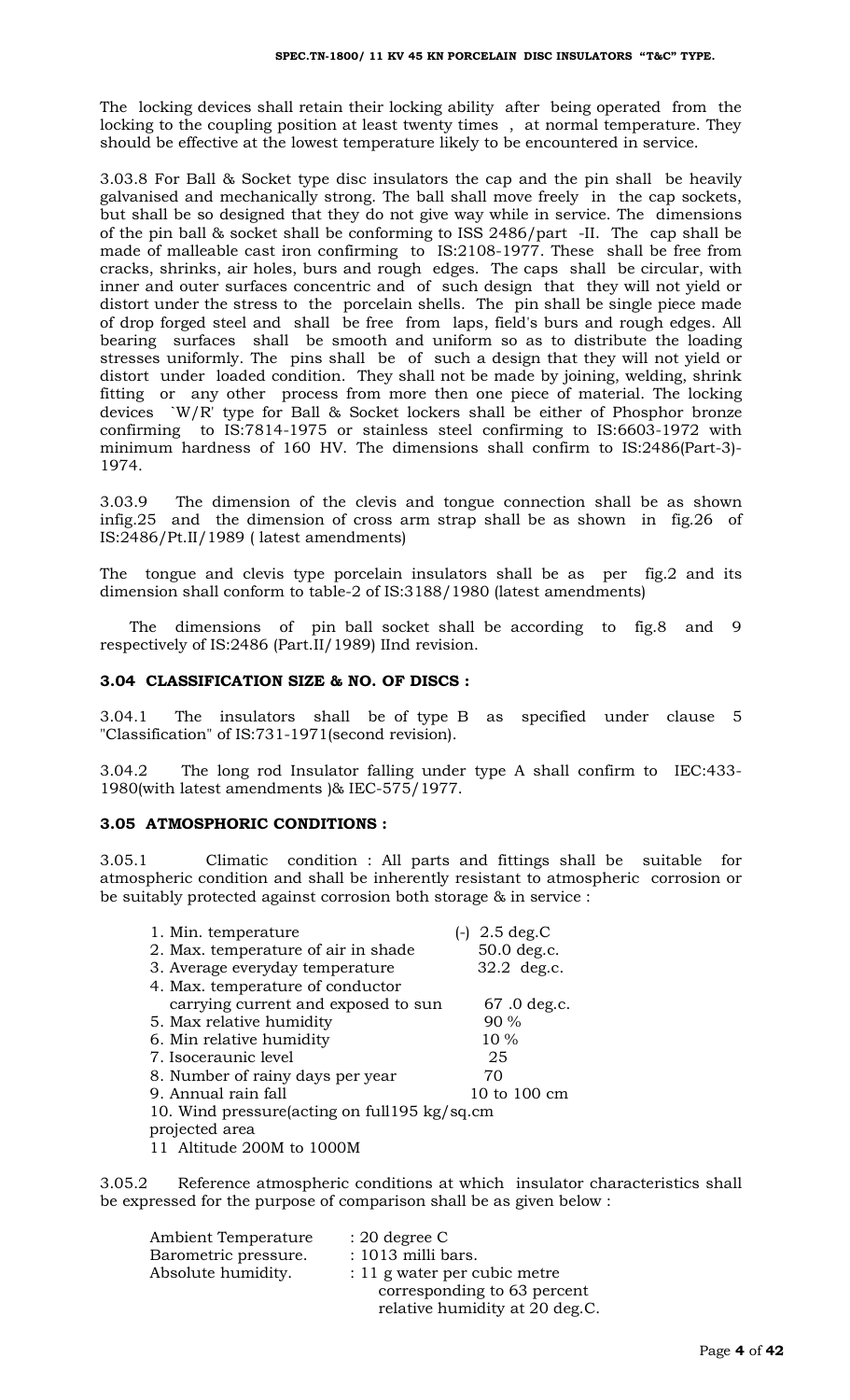3.05.3 Tests for the purpose of this specification may be carried out under conditions naturally obtaining at the time of test. The barometric pressure, air temperature and humidity shall be recorded for the purpose of corrections. Corrections of test voltages for atmospheric conditions shall be taken as per Appendix. "A" of IS:731/1971 (second revision) "Correction Of Test Voltages For Atmospheric Conditions".

#### **3.06 TESTING :**

**3.06.1** Sampling inspection, testing and acceptance of insulators shall be in accordance with the latest revision of  $IS:731/1971$  while that of hardware associated with these discs shall be as per IS:2486(Pt.I)/1993 (second revision) IS:2486(Pt. II)/1989 (second revision) and IS:2486(Pt.III)/1974 & IS:3188-1980 with latest amendments. Sampling inspection, testing and acceptance of long rod insulators shall be in accordance with the latest edition of IEC :433/1980 & IEC:575/1977.

**3.06.2 TEST VOLTAGE :** The test voltage of the insulators shall be as given in Appendix.II (values given are without applying correction factors).

#### **3.07 MECHANICAL LOADS :**

The insulator strings shall be suitable for the minimum failing loads specified in Table-2, clause 7 of IS:731/1971 (IInd Revision). The load shall be supplied axially to the insulator strings.

#### **3.08 MARKINGS :**

Each insulator shall be legibly and indelibly marked to show the following :

- a) Name or trade mark of the manufacturer.
- b) Month and year of manufacture.
- c) Minimum failing load in KNewton.
- d) ISI certification mark if any.
- **e) TN No. and Name of Purchaser**

Marking on porcelain shall be originated and shall be applied before firing.

#### **3.09 CREEPAGE DISTANCE :**

 The tenderer shall specify in his tender the creepage distances of the insulator. These values should not be less than those specified in IS:731-1971 & IS:3188-1980 (Latest amendment).

#### **3.10. TYPE TEST ON SAMPLES SELECTED FROM MATERIAL RECEIVED IN STORES FROM 1st OFFERED LOT :**

**3.10.1**The first lot offered shall not be less than 10% of the ordered qty. or of following quantity , whichever is less.

11 KV 45 KN Disc Insulator "T&C" Type - 5000 Nos

**3.10.2**If the bidder has already got conducted the requisite type test from the first lot of material received in Nigam's store against any previous / earlier tender of JDVVNL and such Type Test reports are valid i.e not older than **10years** on the date of opening of Techno-Commercial Bids, then the requirement of conducting Mandatory Type Test on the sample selected from 1<sup>st</sup> Lot of supply received in Nigam's store is **RELAXED**. For this purpose date of conducting type test will be considered.

## **ALTERNATIVELY**

In case the bidder do not meet above requirement than **42 Nos.** sample of each type of Disc Insulators from the 1st lot received in purchaser's store shall be selected and sealed in the presence of representative of supplier for getting it Type Tested at Govt. / Govt. approved / Govt. recognized / NABL accredited Laboratory / ILAC Accredited**.**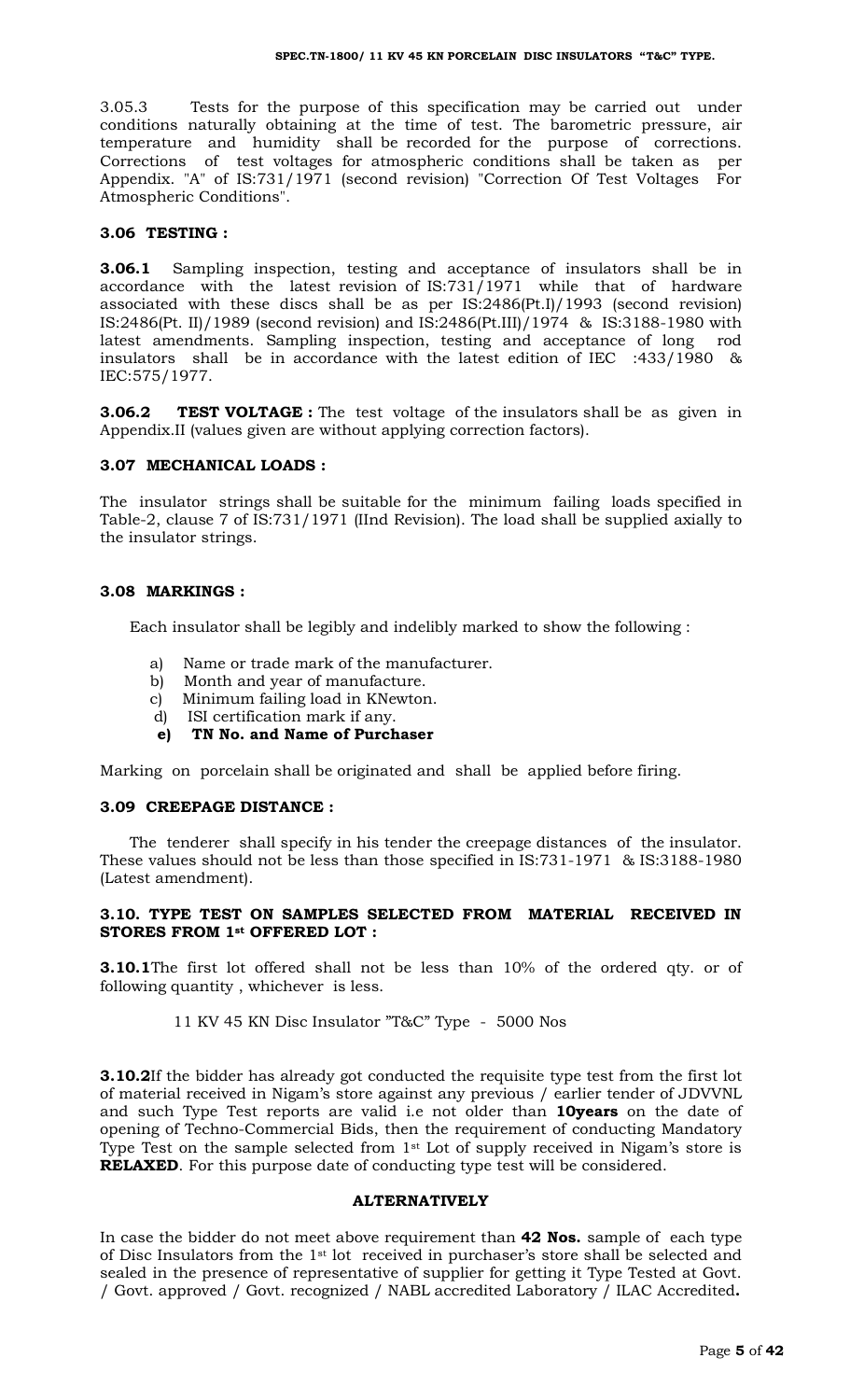However, suppliers own lab shall not be considered for the purpose of type test reports. The selected and sealed sample for type test shall be identified by providing **Polycarbonate seals.** The transportation charges of sample from store to test house shall be borne by NIGAM, Whereas the charges incurred towards type test of the material at test house shall be borne by the supplier. The testing charges should be remitted through D.D. in favour of Test House. The name of the test house shall be intimated separately.

## **The bidder shall have to deposit type test charge(s) immediately with the supply of 1stlot . If the type test charge(s) are not deposited then acceptance of 2nd offered lot shall be at the discretion of purchaser.**

## **3.10.3 In case sample(s) from first lot fails in type tests then:**

a) Supplier shall have to replace the full quantity of the respective inspected lot supplied to various stores which is lying unused.

## **b) For the quantity already utilized against the order in field a deduction of 30% (thirty percent) of F.O.R. destination price of the material supplied shall be made**

c) Sample(s) from next lot shall be selected again for type test . All test charges incurred towards type test of the material for second time shall be borne by the Supplier for which the testing charges should be remitted through D.D. in favour of the Test House by the supplier with the 2nd inspection offer.

#### **3.10.4 In case sample again fails in the type test then:**

a) The quantity supplied/received in stores and lying unused in stores shall stand rejected and shall be lifted back by the supplier.

#### **b) For the quantity already utilized against the order in field a deduction of 30% (thirty percent) of F.O.R. destination price of the material supplied shall be made**

c) Further supplies shall not be accepted and order shall stand cancelled .

#### **3.11 TYPE TEST :**

a) The following tests shall constitute the type tests and shall be carried as per the relevant clauses of IS:731/1971 (second revision). The clause references have been given in brackets against each test.

- a) Visible discharge test (10.2).
- b) Impulse voltage withstand test (10.3).
- c) Wet power frequency voltage withstand test(10.4).
- d) Temperature cycle test (10.6).
- e) Electro mechanical failing load test 10.7).
- f) Twenty four hours mechanical strength test (10.9).
- g) Puncture test (10.10).
- h) Porosity test (10.11).
- i) Galvanizing test (10.12).

b) In addition to above, the following type tests shall be got conducted at CPRI , Banglore /any other NABL accredited Government lab / Govt. approved Lab where facility for the same is available as per the relevant clauses of IEC standard.

## **a) Residual Strength Test as per IEC :60797 b) Steep Wave Front test as per IEC: 61211/2004**

 In case , if it is not possible to conduct the aforesaid additional type test in above manner then the said additional type test may be allowed to arrange by the supplier at their own works or any other manufacturers works where the requisite testing facilities for conducting the above test are available.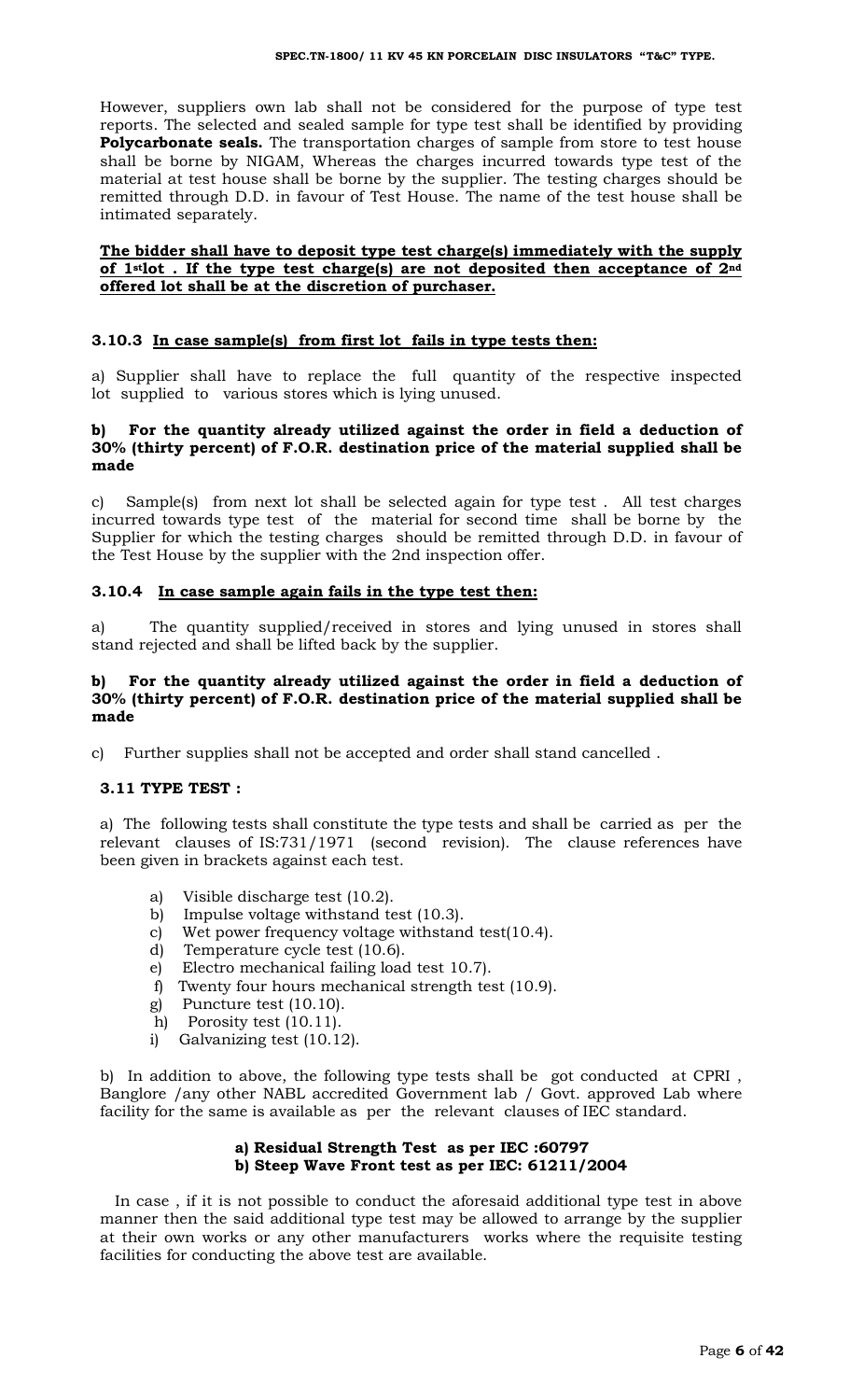## **3.12 ACCEPTANCE TESTS :**

3.12.1 These tests shall be for the purpose of acceptance of the lot. For carrying out acceptance test sampling procedure given in Appendix "C" of IS:731/1971 (second revision) shall be followed.

3.12.2 The insulators selected in accordance with clause 3.11.1 above shall be divided approximately into three parts and subjected to the tests in the order as specified in clause No. 10.1.2.2 of IS:731/1971.

3.12.3 The insulators after having withstood the routine tests shall be subjected to the acceptance tests.

3.12.4 **Additional acceptance test**- Insulation resistance test In addition to acceptance test as per clause no.3.11.2, insulation resistance test shall also be conducted on the samples as per clause No.3.11.1. The procedure for carrying out this test shall be as under:

**(a)** Clean insulator & dry properly, then meggar the insulator with 2.5 KV/ 5 KV meggar

**(b)** IR value so measured should not be less than 1000 ( one thousand) mega ohms

The testing and criteria for conformity shall be as applicable to galvanizing and puncture test.

## **3.13. CRITERION OF CONFORMITY :**

3.13.1 The criterion of conformity to the requirements of the tests given in 3.11.2 shall be as per clause No.C-2, of Appendix 'C' of IS:731/1971 (second revision).

3.13.2 No part of the lot withdrawn as described in 3.12.1 above shall constitute part of any other test submitted for the first time.

#### **3.14 ROUTINE TESTS :**

3.14.1 Routine tests shall be carried out on each insulator & to check requirements which are likely to vary during production as per relevant IS:731/1971 (with latest amendments).

#### **3.15 PACKING :**

3.15.1 All insulators shall be packed in suitable crates or boxes with suitable steel bands so as to withstand rough handling and storage at destination. The gross weight of packing shall not exceed 50 Kgs.

#### **3.16 DRAWINGS :**

3.16.1 The bidder shall submit detailed drawings showing design and dimensions of insulator , ball pin, socket cap & security pin . The type of the material used for various parts shall be clearly specified on the drawing.

#### **3.17 GUARANTEED TECHANICAL PARTICULARS :**

 Full guaranteed particulars including dry and wet flashovers, puncture and impulse voltages, corona formation voltages, creepage distances, etc. should be given in the tender as called for in Schedule-V(A) for 11 KV 45 KN T&C Disc Insulators. Tenders not accompanied by Schedule-V(A) duly filled in are likely to be ignored.

#### **3.18 QUANTITY :**

Quantity indicated above is provisional. The purchaser reserves the right to increase/ decrease the same at the time of placing the order.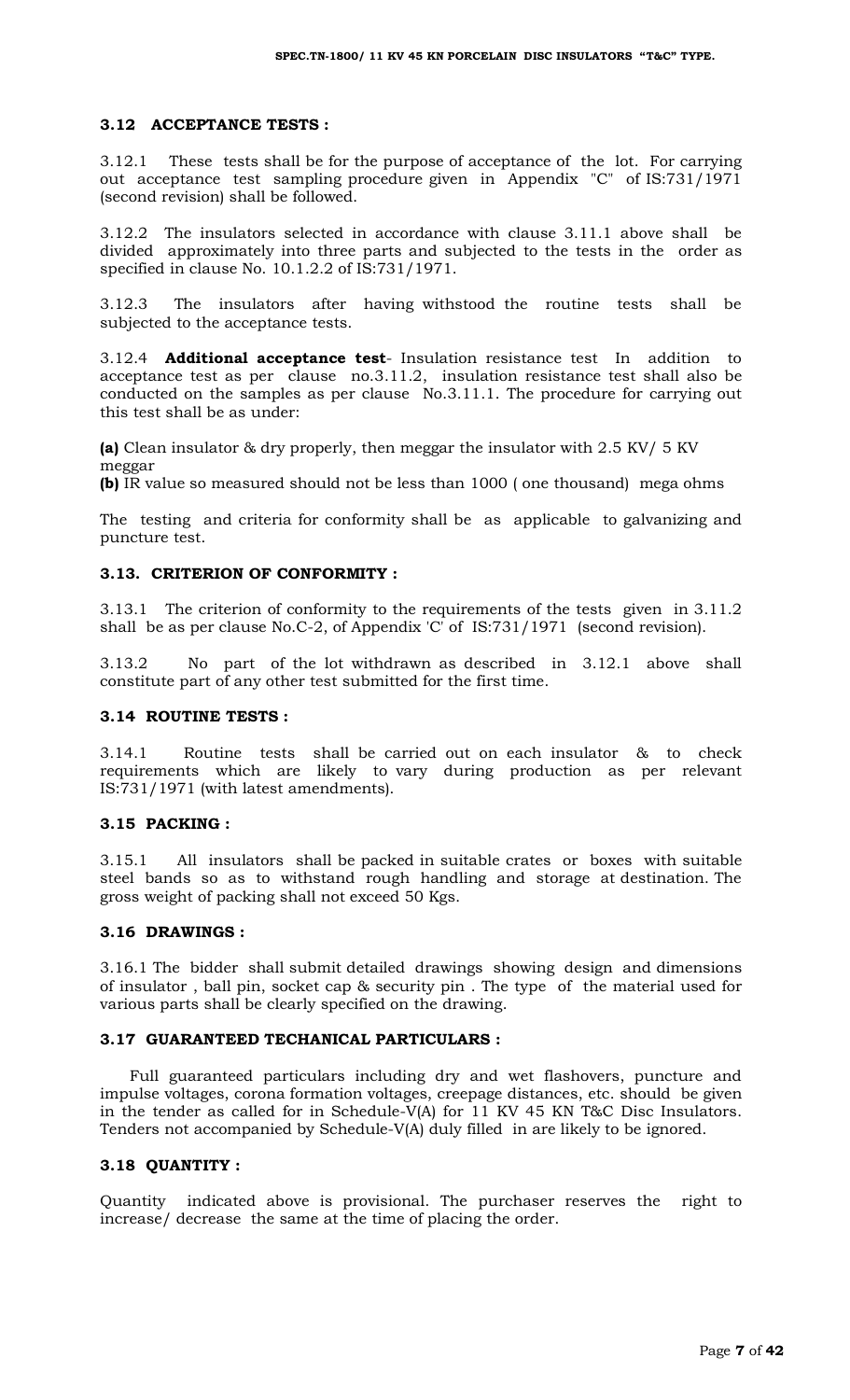## **3.19 PRICES& PRICE VARIATION :**

a) The bidder shall quote the Prices in **BOQ** strictly in the manner prescribed in Clause No. 1.09 of Section-I (Instruction to Bidders) & Clause No. 1.33 of Section-II (General Conditions of Contract).

b) The quoted price shall be variable as per Price Variation formula given in this specification at Schedule-II without any ceiling. The base date of price variation shall be **01.04.2022** and shall be governed as per clause No.1.10. of Instructions to bidders. The offers in which prices have not been quoted in prescribed manner are liable to rejection.

**c) If the price variation formula is changed, the same shall be applicable for the price variation. During the transit period when both old and new indices are being circulated, then the admissible Price Variation shall be applicable, which is advantageous to Nigam, and the period from which the old indices are discontinued then the P.V. shall be admissible with the new indices.**

#### **3.20. DELIVERY SCHEDULE**

The bidder is required to quote monthly delivery in Schedule-VIII. The delivery of quoted quantity of should be **commenced after 30 days from the date of receipt of purchase order and shall be completed in 09 (Nine) months thereafter at equal monthly installments.** In case of ordered quantity is different than the quoted quantity, then monthly delivery shall be adjusted proportionately. Tenders in which monthly delivery schedule is not indicated shall be ignored.

 The tenderers are required to indicate the delivery schedule in the schedule-VIII of specification.

#### **3.21 DELAY IN DELIVERY :-**

The **"Delay in Delivery**" shall be governed as per **clause 1.24 of General Condition of Contract**

## **3.22 TEST CHECKING OF MATERIAL AT STORES**

The material received in the stores of the NIGAM shall be subjected to the test checking at stores before final acceptance of the material, the procedure for the same shall be as under :

#### **i) SAMPLING**

One sample out of each sub-lot / lot consisting of following quantities or part thereof in case of each type of insulators from each inspected lot received in stores shall be selected from each store for test checking of material and shall be got tested.

## 11 KV 45 KN Disc insulator "T&C" Type – **1000 Nos**.

The sample selection shall be done as soon as the material is received in stores, without calling the representative of supplier. However, testing at CTL or elsewhere as arranged by NIGAM shall be done in the presence of representative of supplier after identification/ confirmation by the supplier's representative that sample(s) so selected belong to them.

#### **ii) TESTS**

The following tests shall be carried out on the above items :

- a) Visual examination, verification of dimensions, creepage distance etc.
- b) Mechanical failing Load Test
- c) Porosity test
- d) Puncture Test

However, only those tests shall be conducted at CTL for which facility with CTL is available.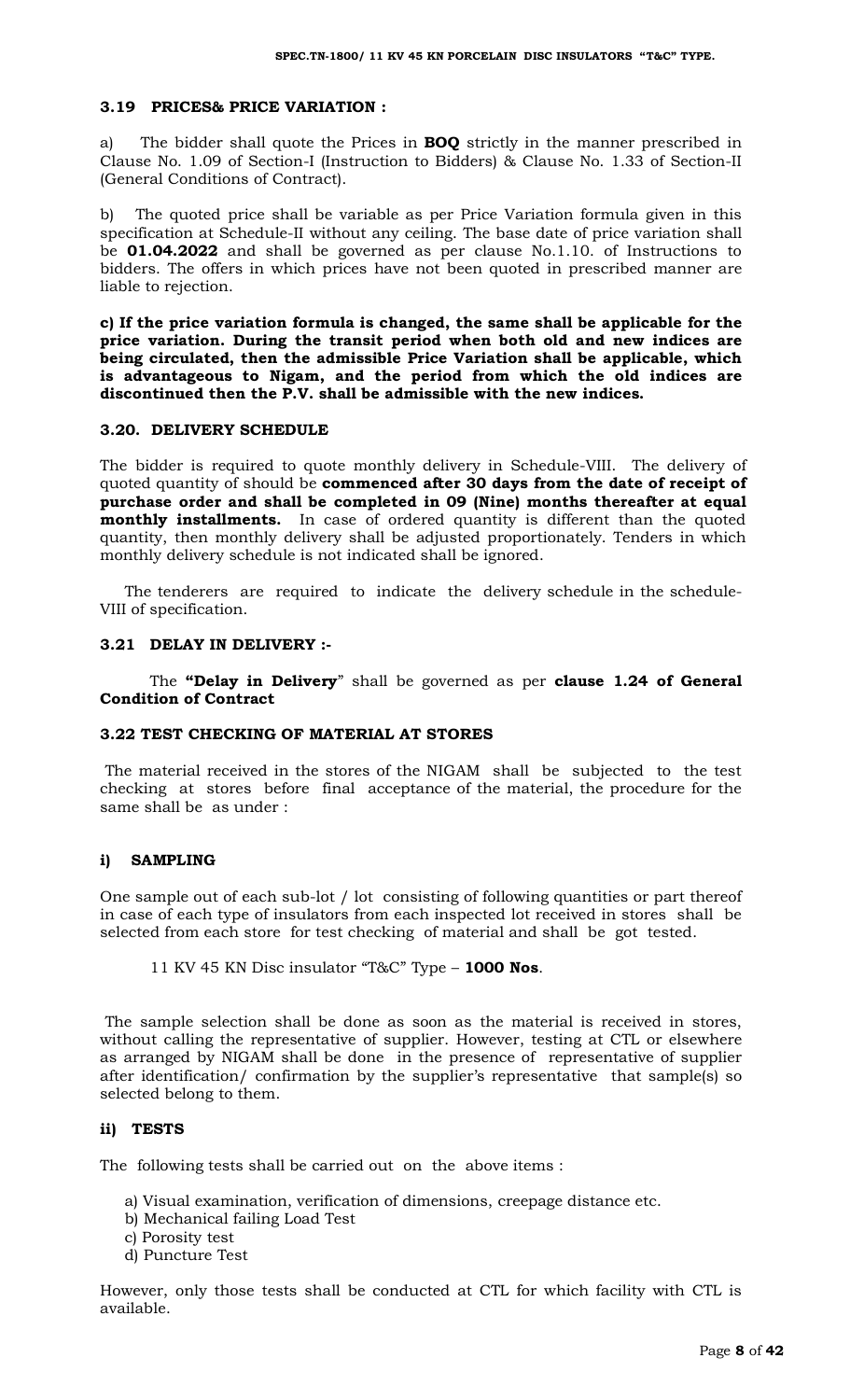In case if the facility for conducting any of the above test(s) is not available at the NIGAM's CTL, the purchaser reserve the right to get such test (s) conducted at any independent NABL Test House.

 1. For witnessing of the testing, clear 3 days notice shall be given to the supplier stating date, time & place where the test is to be conducted. The testing shall be started after identification / confirmation of sample by the representative of the supplier that sample selected for testing pertain from the lot supplied by them. In case the supplier does not attend for witnessing the testing, the testing shall be proceeded and completed and action be taken as per the contract.

2.The CTL shall send copies of test reports to the purchaser, consignees and the supplier.

#### **iii) CRITERIA FOR ACCEPTANCE**

 In case of failure of any of sample (s) in any of the above tests, the material contained in the lot / sub-lot received in store to which the samples belong, shall be rejected. The rejected material shall have to be replaced by the supplier free of cost.

#### **iv) TEST CHARGES :**

 All test charges incurred towards test checking of the material received in our stores shall be borne by the NIGAM.

**v) PAYMENT**: The Payment shall be governed in accordance with the clause No. 1.42 of GCC with the following modifications :-

#### **A) If bidder have submitted valid type test reports with bid:**

The 100% payment shall be released after receipt of successful test reports from CTL.

#### **B) If bidder have not submitted valid type test reports with bid:**

i) The 70% payment shall be released after receipt of successful test reports from CTL for the mandatory test checking on the samples selected from the material received at stores against first lot and subsequent lot(s) in anticipation of successful type test reports.

ii) The balance 30% payment shall be released after receipt of successful type test reports on the samples selected from the material received in the stores.

**C)** The due dates for payment shall be considered from the date of submission of the bills along with receipted challans to Sr. Accounts Officer (CPC) of respective Discoms.

#### **3.23 PLANT, MACHINERY & TESTING EQUIPMENTS;**

3.23.1 The bidder should have required plant, machinery and testing equipment for manufacturing & testing of disc insulators.

3.23.2The bidders should furnish details of plant, machinery and testing equipment with the bids failing which bids may be ignored.

The bidder should have conveyor belt system at their works for conducting continuous and hundred percent routine test on Disc Insulators The bids of bidder not having such arrangement (infrastructure) may be ignored.

## **3.24. CHALLENGE TESTING :**

The other manufacturer can also request challenge testing for any test based on specification. The challenger would request for testing with testing fee. The challenge test fees are proposed at least three times the cost of testing. This is likely to deter unnecessary challenges. The challenger would have the opportunity to select the sample from the store of Nigam and any such challenge should be made within the guaranty period. The party challenged, challenger and the utility could witness the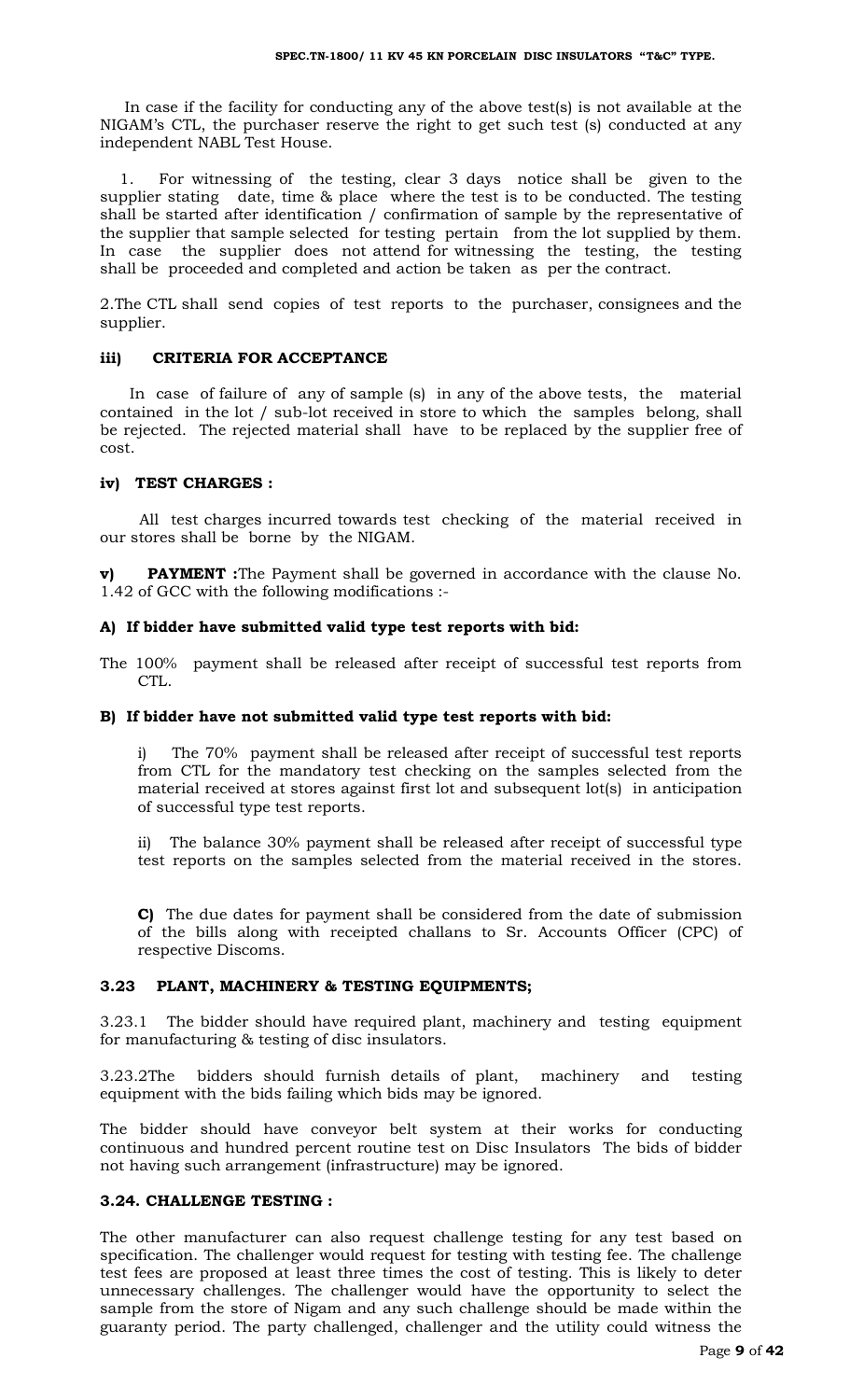challenged testing. The challenged testing would cover all the type tests as per relevant IS.

 The challenge test could be conducted at NABL accredited laboratory, like ERDA/CPRI . If the values are within limit, the product gets confirmed, else not confirmed. If the product is not confirmed, the manufacturer would pay the challenge fee and challenger would get the fee refunded. However, as a redressal system the challenger would be allowed to ask for fresh selection of two more samples from the store of Nigam and same be tested in a NABL laboratory ( which shall be other than previously selected NABL accredited lab) at the cost of supplier, in presence of party challenged, challenger and the utility. If any one or both sample does not confirm the tests, then the product is said to have failed the tests. In such cases the manufacturer will be declared as unsuccessful manufacturer for the said product and balance supply shall not be availed and the order shall be cancelled with levy of maximum penalty.

#### **4.0**. **GST:-**

GST registration number of Jodhpur Discom is 08AAACJ8578R1ZJ.

## **As GST act has been implemented from 01.07.17, therefore, BOQ has been prepared accordingly with applicability of GST. Further, old tax structure wherever appearing in ITB, GCC, specification may be replaced by GST as per notification.**

#### **5.0 ADDITIONAL ORDER**

 Repeat order for additional quantities upto 50% of original ordered quantities , may be placed by the nigam on the same rates ,terms and conditions given in the contract.

#### **6.0 Every Micro, Small & Medium enterprises of Rajasthan shall be required to submit an affidavit in schedule-X, along with duly filled bid document.**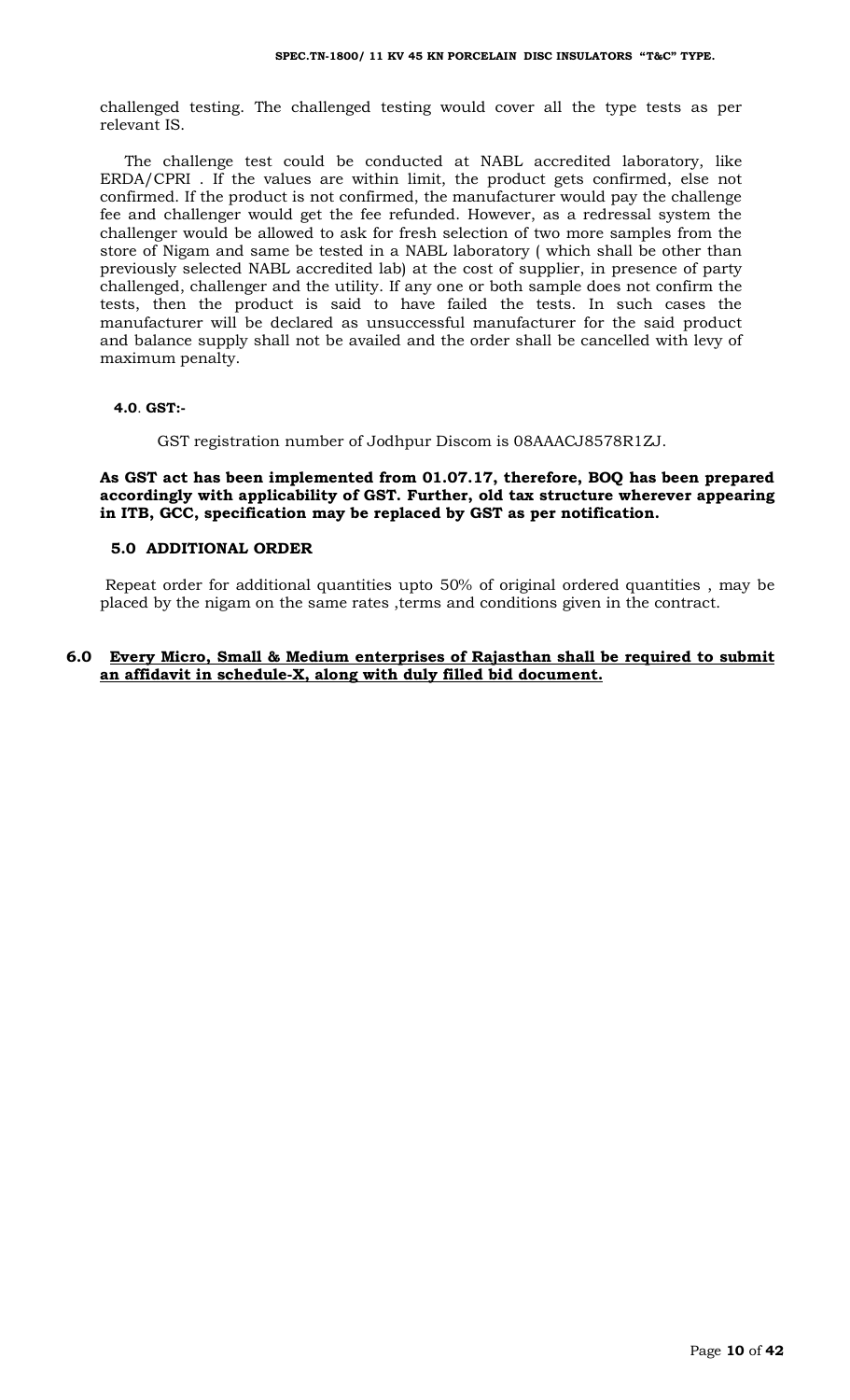# **APPENDIX-I**

| S. NO          | <b>PARTICULARS</b>                                      | <b>45 KN DISC INSULATOR T&amp;C TYPE</b>                                               |  |
|----------------|---------------------------------------------------------|----------------------------------------------------------------------------------------|--|
|                |                                                         |                                                                                        |  |
| $\mathbf{1}$   | <b>INSULATORS</b>                                       |                                                                                        |  |
|                | a) Diameter                                             | 225 mm                                                                                 |  |
|                | b) Height                                               | 145 mm                                                                                 |  |
|                | c) Spacing                                              | ----                                                                                   |  |
|                | d) Colour                                               | <b>Brown</b>                                                                           |  |
|                | e) Surface                                              | Glazed                                                                                 |  |
|                | f) Creepage Distance                                    | 280 mm                                                                                 |  |
|                | g) Ball Dia                                             | 16 mm                                                                                  |  |
|                | h) Tolerance                                            | As per relevant ISS                                                                    |  |
| $\overline{2}$ | <b>STRING ARRANGEMENT</b>                               |                                                                                        |  |
|                | a) Single Tension String for<br>normal tension location |                                                                                        |  |
|                | i) No of E&M                                            | 3                                                                                      |  |
|                | ii) Disc strength                                       | 45                                                                                     |  |
|                | b) Double Tension String for                            |                                                                                        |  |
|                | normal tension location                                 |                                                                                        |  |
|                | i) No of E&M                                            | 3x2                                                                                    |  |
|                | ii) Disc strength                                       | 3x45 KN                                                                                |  |
|                | c) Minimum Failing Load                                 | As per relevant ISS                                                                    |  |
|                |                                                         | All Electrical & Mechanical values Conforming to Highest system voltage 36 KV / 132 KV |  |
|                |                                                         | in table -1A of string of IS:731/1971                                                  |  |
| 3              | Power System                                            | 33KV 3 Phase 50 Cycle effectively Non earthed                                          |  |
|                |                                                         |                                                                                        |  |
| 4              | <b>Highest System</b>                                   | 36 KV(RMS) Vol.                                                                        |  |
| 5              | Visible Discharge                                       | 27 KV (RMS)                                                                            |  |
| 6              | Wet Power Frequency                                     | 75 KV (RMS) withstand test                                                             |  |
| 7              | Impulse Voltage                                         | 170 KV (Peak)                                                                          |  |
| 8              | Power Frequency                                         | 1.3 Times the actual dry Flash over voltage of the<br>unit                             |  |
| 9              | Minimum creepage distance of the                        | 580 MM                                                                                 |  |
|                | insulator string for moderately                         |                                                                                        |  |
|                | polluted atmosphere                                     |                                                                                        |  |
| 10             | Conductor                                               | Weasel& Rabbit                                                                         |  |
| 11             | Stranding and wire diameter                             | Al.30/3.0 + ST 7/3 mm                                                                  |  |
| 12             | Approx. overall diameter                                | 21 mm                                                                                  |  |
| 13             | Appox. Calculated breaking load                         | 9143.47 Kg                                                                             |  |
| 14             | Normal Aluminium area                                   | 207 sq mm                                                                              |  |
| 15             | Max. temperature of conductor                           | 67 Deg. C                                                                              |  |
|                | carrying current and exposed to                         |                                                                                        |  |
|                | sun                                                     |                                                                                        |  |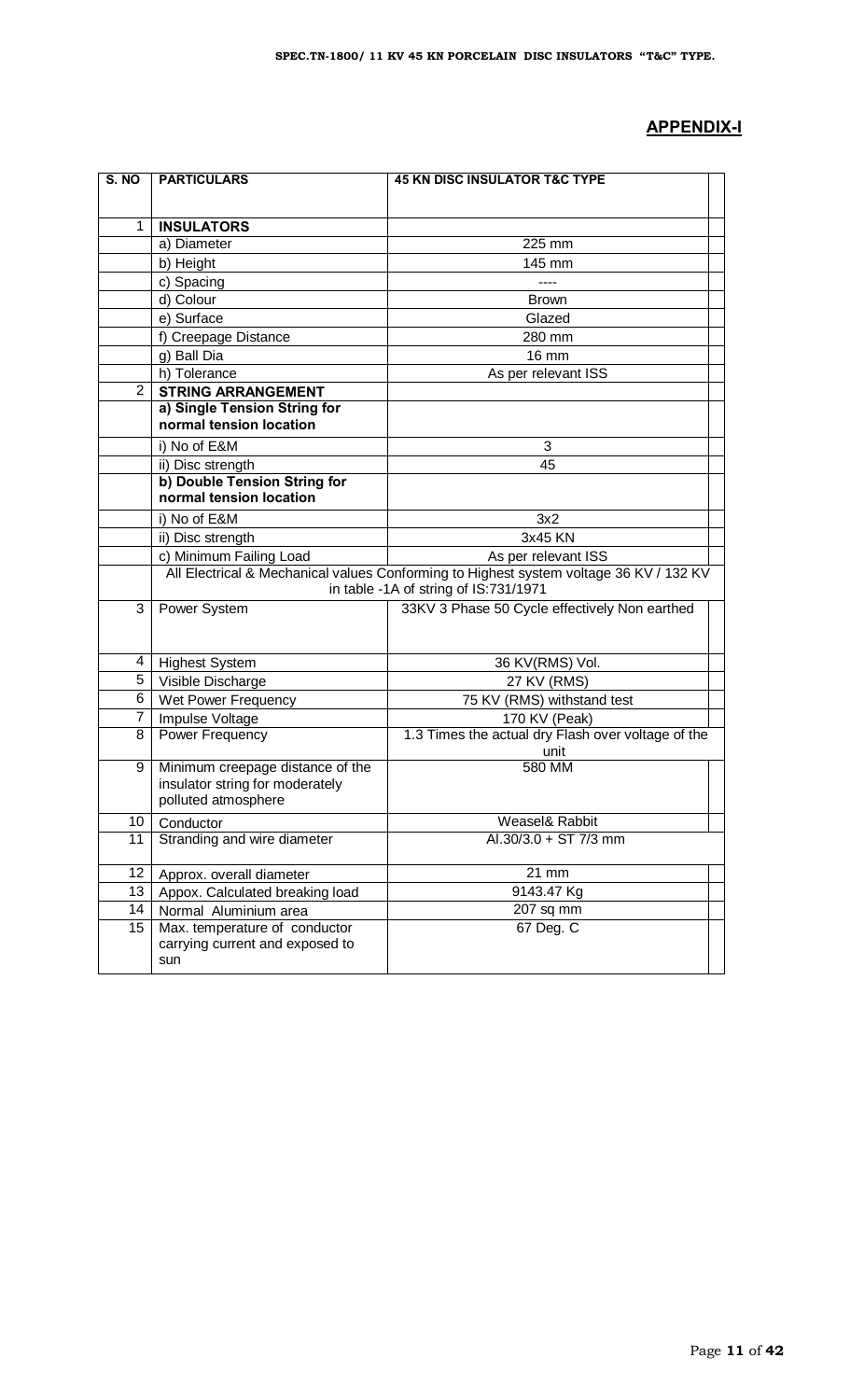## **SCHEDULE-I TN-1800**

## **SCHEDULE OF REQUIREMENT**

The quantity to be purchased is as under:

| S.<br>No. | PARTICULARS OF ITEM                                 | <b>QUANTITY</b><br>(In Nos.) |
|-----------|-----------------------------------------------------|------------------------------|
|           | 11KV Disc Insulators brown glazed Tongue and Clevis | 290000                       |
|           | type of 255 x 145 mm having EMS strength 45 KN,     |                              |
|           | suitable for moderately polluted atmosphere         |                              |

The requirement as indicated above is tentative and can be increased or decreased at the time of placing of the order.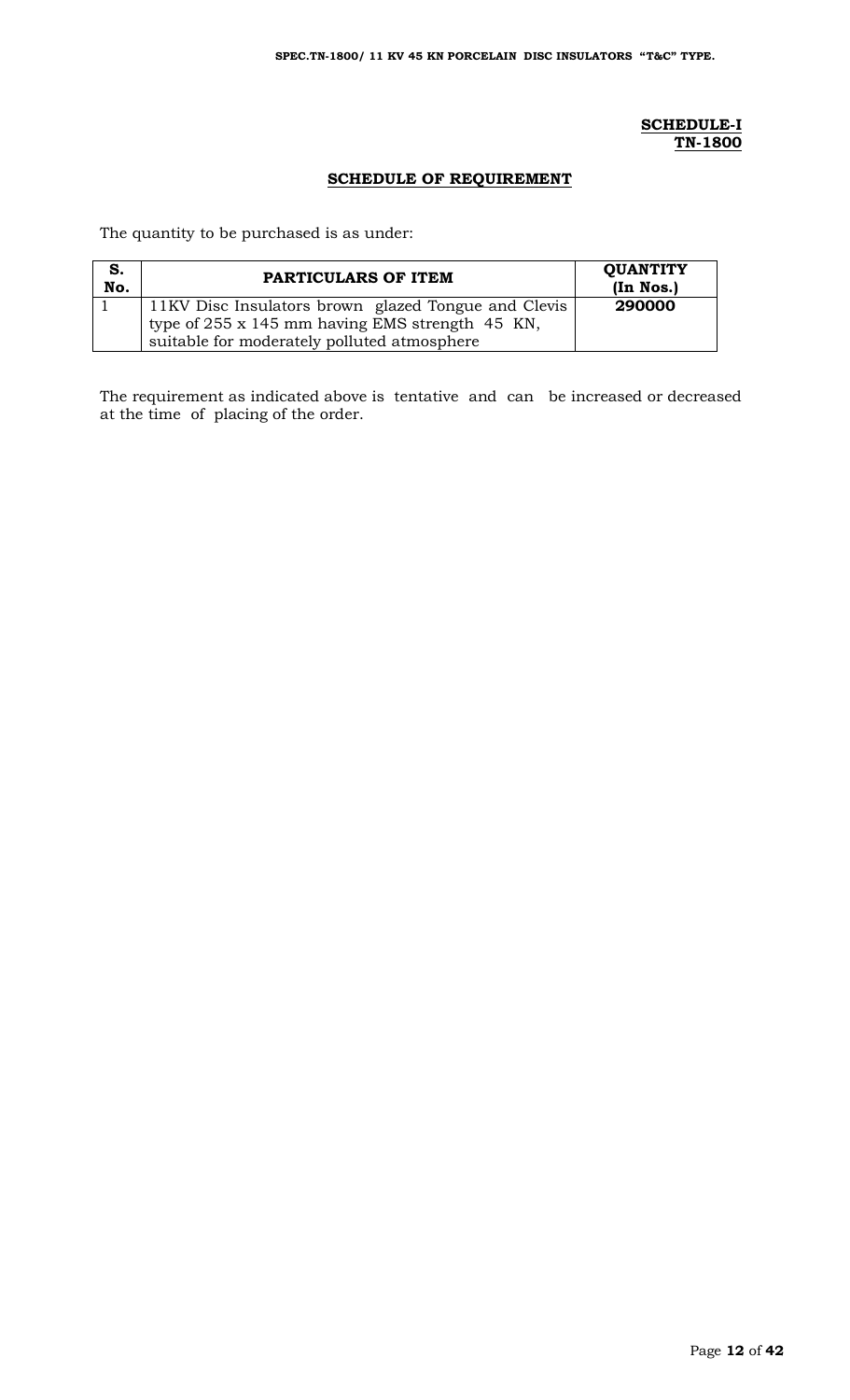#### **SCHEDULE-II**

IEEMA/PVC/INSL/2017 Effective from: 1st March,17

#### **PRICE VARIATION CLAUSE FOR INSULATORS**

The price quoted/confirmed is based on the cost of raw material and labour cost as on the date of quotation and the same is deemed to be related to the prices of raw material and all India average consumer price index number for industrial workers as specified in the price variation clause given below .In case of any variation in these index numbers, the price payable shall be subject to adjustment up or down in accordance with the following formula:

P =  $\underline{Po}$ ( 12+ 5  $\underline{Zn}$  + 22  $\underline{Fp}$  + 27  $\underline{Mp}$  + 10  $\underline{Bc}$  + 7  $\underline{Wp}$  + 17  $\underline{W}$  ) 100 Zn Fp Mp Bc Wp W

Wherein,

P =Price payable as adjusted in accordance with the above formula.

=Price quoted/confirmed.

Zn =Price of electrolytic high grade zinc (refer notes).

This price is as applicable on the first working day of the month, ONE

monthprior to the date of tendering.

Fp =Wholesale price index number for 'Fuel & power' (Base: 2011-12=100) (refer notes)

 This index number is as applicable for the month, THREE months prior to the date of tendering.

Mp =Wholesale price index number for 'Manufacture of structural metal products' (Base: 2011-12=100) (Refer notes)

 This index number is as applicable for the month, THREE months prior to the date of tendering.

Bc = Price of Ball clay (refer notes)

 This price is as applicable on the first working day of the month, ONE month prior to the date of tendering.

WP =Wholesale price index number for 'Manufacture of wood and of products of wood and Cork' (Base: 2011-12=100) (refer notes)

 This index number is as applicable for the month, THREE months prior to the date of Tendering.

W = All India average consumer price index number for industrial workers, as

published by the Labour Bureau, Ministry of Labour, Govt. of India (Base:

2001=100).

 This index number is as applicable for the month THREE months prior to the date of Tendering.

For example, if date of tendering falls in June 2017, the applicable prices of electrolytic high grade zinc  $(Zn)$  and Ball clay  $(BC)$  to be considered for the month of May 2017 whereas wholesale price index numbers for Fuel & power (FP ), Manufacture of structural metal products (MP ), Manufacture of wood And of products of wood And cork (WP ) and all India average consumer price index number (W ) to be considered for the month of March 2017. The above indices are as published by IEEMA vide IEEMA circular reference IEEMA

 $(PVC)/INSLR (R-1)/-/-$  prevailing as on first working day of the month i.e., one month prior to the date of tendering .

IEEMA/PVC/INSLR/2017 Effective from 1 March 2017

 $Zn$  = Price of electrolytic high grade zinc (refer notes).

 This price is as applicable on the first working day of the month, TWO month prior to the Date of delivery.

 $FP$  = Wholesale price index number for Fuel & power (Base: 2011-12=100) (refer notes)

 This index number is as applicable for the month, FOUR months prior to the date of Delivery.

MP = Wholesale price index number for 'Manufacture of structural metal products' (Base: 2011- 12=100) (refer notes)

 This index number is as applicable for the month, FOUR months prior to the date of delivery.

BC = price of Ball clay (refer notes).

This price is as applicable on the first working day of the month, TWO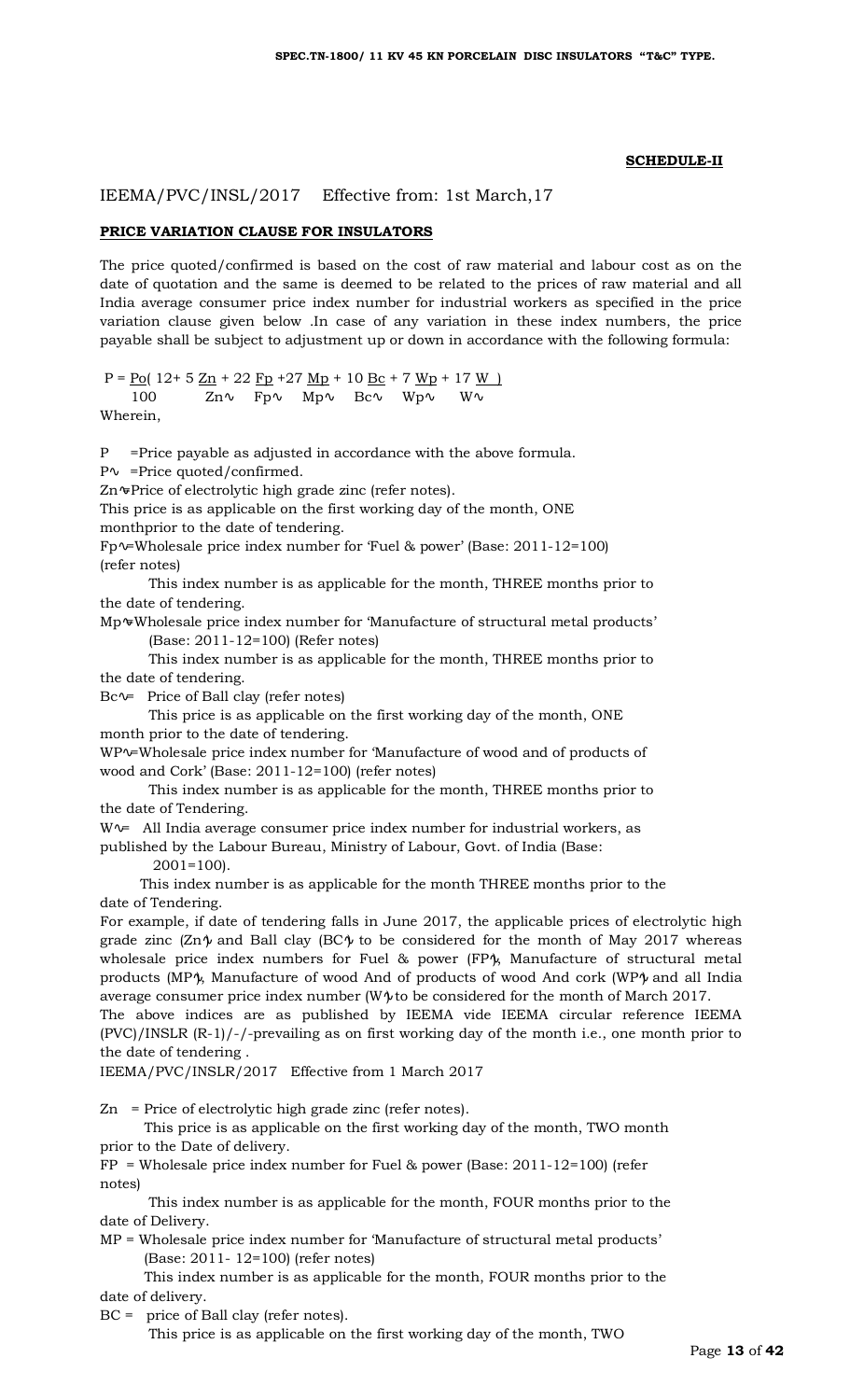month prior to the date of delivery.

WP = Wholesale price index number for 'Manufacture of wood And of products of wood And Cork,(Base: 2011-12=100) (refer notes)

 This index number is as applicable for the month, FOUR months prior to the date of delivery.

W = All India average consumer price index number for industrial workers, as

published by the Labour Bureau, Ministry of Labour, Govt. of India

(Base:2001=100).

 This index number is as applicable for the month FOUR months prior to the date of delivery.

For example, if the date of delivery in terms of clause given below falls in December 2017, the applicable prices of electrolytic high grade zinc (zn) and Ball clay (BC) to be considered for the month of October 2017 whereas wholesale price index number for Fuel & power (FP), Manufacture of structural metal products (MP), Manufacture of wood and of products of wood and cork (WP) and all India average consumer price index number (W) to be considered for the month of August 2017.

The "date of delivery" is the date on which the Insulator is notified as being ready for inspection/dispatch (in the absence of such notification, the date of manufacturer's dispatch note is to be considered as the date of delivery) of the contracted delivery date (including any agreed extension thereto), whichever is earlier.

#### **Base date : 01.04.2022.**

Notes:

- (a) All prices of raw materials are exclusive of GST.
- (b) All prices are as on 1st working day of the month.
- (c) The details of the prices considered are as under:

1. The price of ball clay (in Rs/Kg) is the average price of 'N-1 'type or equivalent

ball clay as quoted by the suppliers.

2. The price of Electrolytic high grade zinc (in Rs/MT) is ex –works price quoted by a primary Producer.

3. The wholesale price index numbers for 'Fuel &power , 'Manufacture of structural metal products', 'Manufacture of wood And of products of wood And Cork'' are as published by the office of Economic Advisor, Ministry of commerce & Industry, Govt. of India, New Delhi with base 2011-12=100

#### **Note : As per ITB**

- a) The prices quoted shall be variable without any ceiling as per IEEMA price variation formula .
	- b) In case IEEMA changes the applicable formula for price variation for any item and issue guidelines for adopting the same during pendency of the contract, the new formula and guidelines shall be become applicable for which no confirmation shall be taken from the supplier.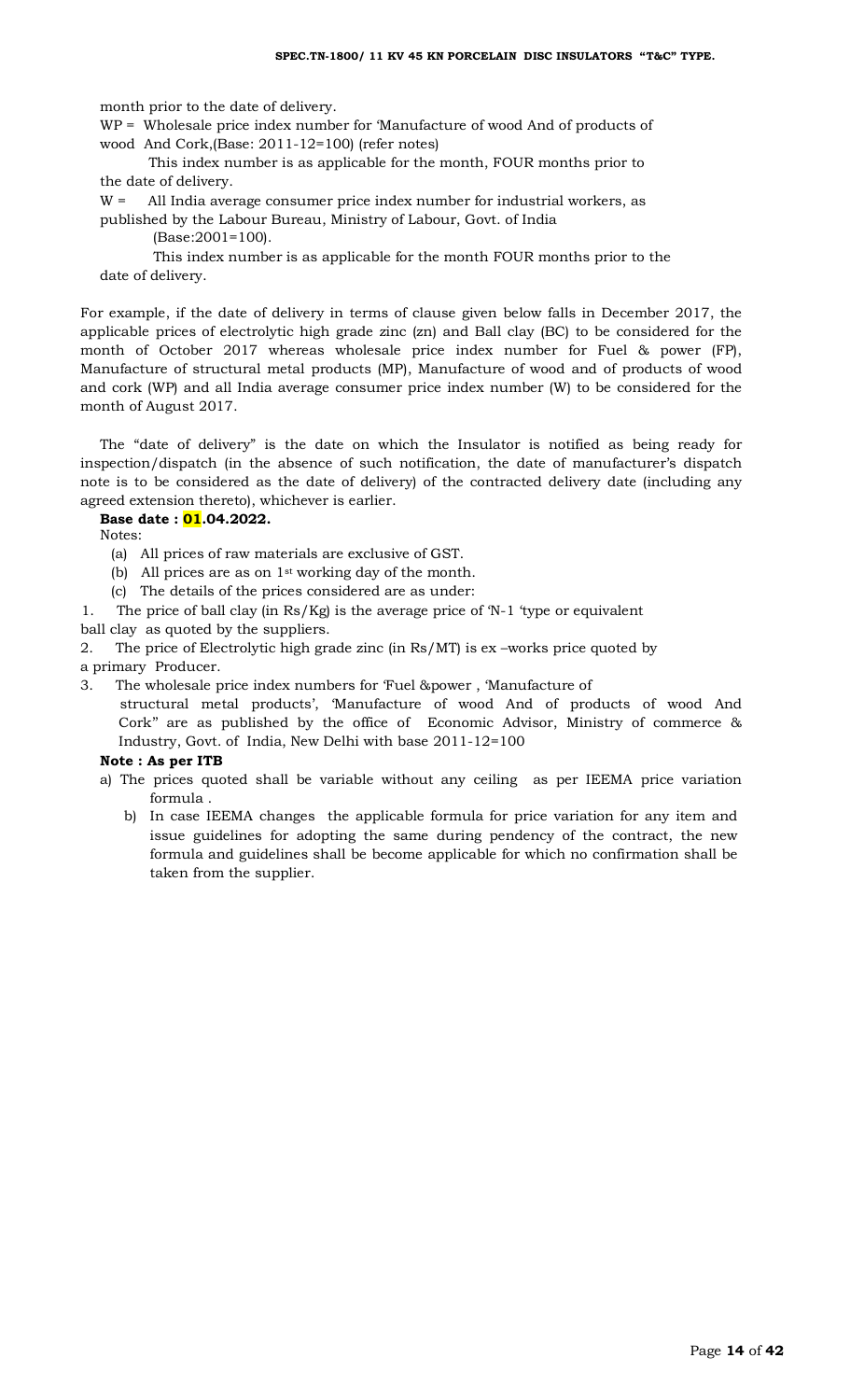## **Schedule – III**



# **JODHPUR VIDYUT VITRAN NIGAM LIMITED A Govt. of Rajasthan Undertaking Prescribed technical specification for supply of**

# **11 KV 45 KN PORCELAIN DISC INSULATORS "T&C" TYPE.**

(Name of Material/Equipment/Machinery/T&P etc.)

| S.No. Technical specification<br>towhich material/equipment/<br>Machinery/T&P shall confirm | Other particulars<br>Name of IS/other<br>standard specification<br>if any.<br>to which material should<br>confirm                                                                                                                                 |
|---------------------------------------------------------------------------------------------|---------------------------------------------------------------------------------------------------------------------------------------------------------------------------------------------------------------------------------------------------|
| 11 KV 45 KN Porcelain Disc<br>Insulators"<br>"T&C"<br>type                                  | IS:731-1971 (Second Revision),<br>and IS:3188-1980, IS:2486 (Part-I)-1993<br>(Second Revision), IS:2486 (Part-II)1989<br>(Second Revision), IS:2486 (Part-III)1974,<br>IS:2486(Part.-IV)1981 with latest amendments.<br>IEC-60797& IEC-61211/2004 |
| For galvanization of metallic parts                                                         | IS:2633/1972(Latest amendments)                                                                                                                                                                                                                   |

The Insulator String shall consist of discs (B&S Type) of dimensions specified in Appendix-I, for use on 3 phase, 50 cycle power system .

Certified that we agree to all the aforesaid technical specification except at S.No……. for which our technical specification shall be as under:-

| S.No. | Technical specification                                     | Name of IS/other | Other particulars |
|-------|-------------------------------------------------------------|------------------|-------------------|
|       | to which material/equipment/ standard specification if any. |                  |                   |
|       | Machinery/T&P shall confirm to which material should        |                  |                   |
|       |                                                             | confirm          |                   |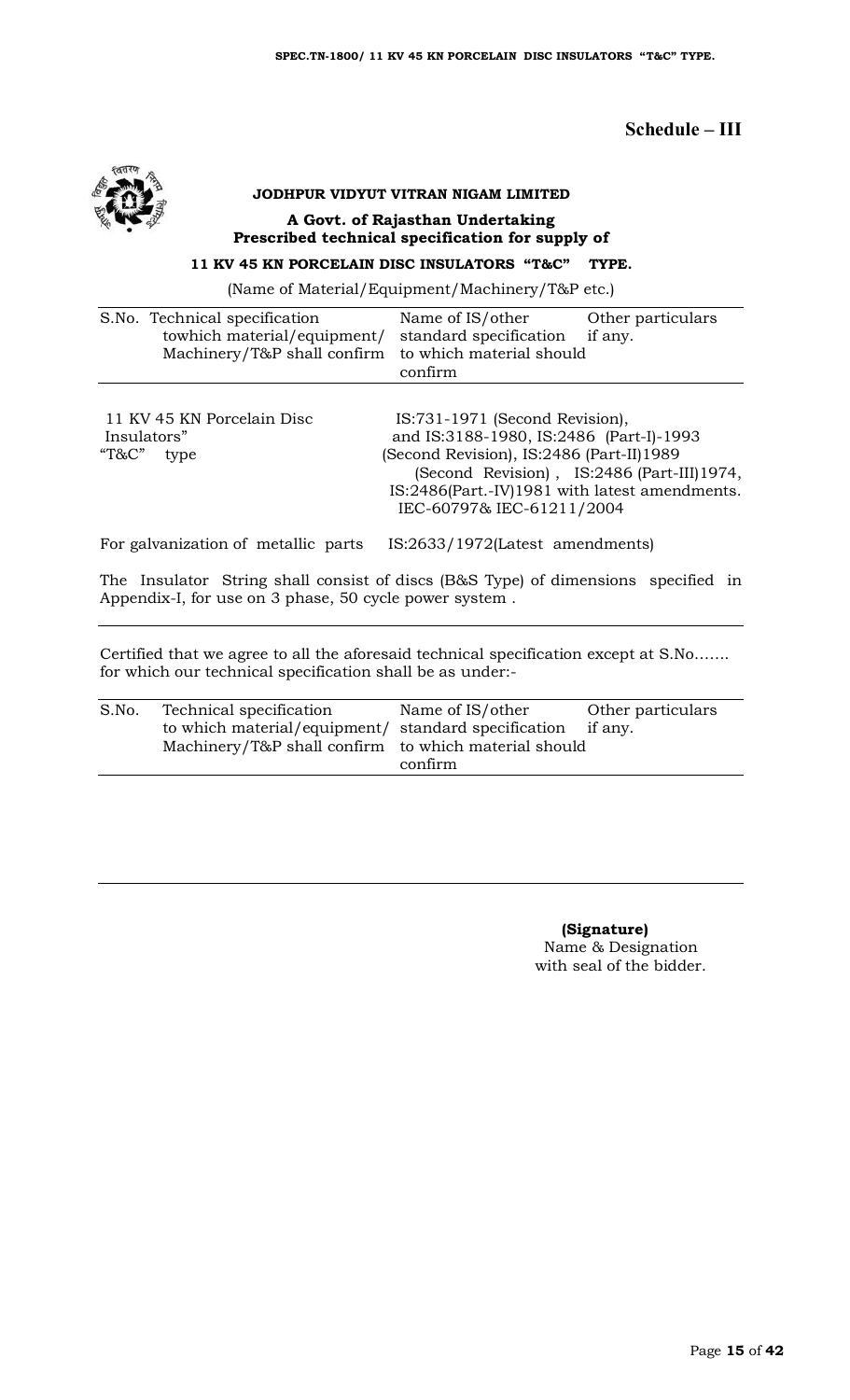#### **SCHEDULE-IIIA**

#### **PRE-QUALIFICATION REQUIREMENT**

#### ITEM :11 KV 45 KN Disc Insulators "T&C" type

The bidder should fulfill following qualifying requirements for successful participation in the tender along with relevant documentary evidence supporting each qualifying requirement without which the offer shall be considered non-responsive & rejected.

#### 1.0 **STATUS OF BIDDER:-**

- a) The bidder should be a Manufacturer of offered items. The offers from sole selling agent/ authorized dealers shall not be entertained.
	- b) Old/ New suppliers:- Any bidder located within or outside the state of Rajasthan has participated for the first time in a particular Discom& meeting minimum qualification requirement and has supplied the tendered material/or of higher rating in other utility shall be treated as an old supplier. Rajasthan's firms although supplied in past but not meeting minimum quantity supplied criterion including altogether new units which have not supplied any quantity but having adequate & required manufacturing and testing facility and technical know-how of the tendered material shall be considered as new firms and would be eligible for trial order only. In case of supply made to the licensed power utility outside India, the C.A. certificate furnished by firm shall be considered.
	- c) The bidder is required to furnish Appendix-B, on Rajasthan Non-Judicial Stamp Paper of Rs. 100/ (excluding surcharge on Stamp Paper, as per rules).

#### 2.0 **PAST SUPPLY & PERFORMANCE CRITERIA**:-

The bidder shall meet both past supply and performance criteria as detailed below for opening of tenders:-

#### **2.01 PAST SUPPLY:-**

- 2.01.1 The bidder is required to quote for minimum **10%** of tendered quantity failing which their offer may be considered Non-Responsive.
- 2.01.2 The bidder should have designed, manufactured / fabricated, tested and supplied to utility / Discoms / Govt. Departments at least 2 X QQ (QQ being the quoted quantity) of similar item / higher rating of tendered material / equipment in last 3 financial years from the date of opening of technical-commercial bid.
- **Note:** Requirement of quantity manufactured, minimum quantity to be offered and amount of Bank Guarantee to be furnished in absence of test certificate shall be reduced to 25% for Rajasthan based units.
- 2.01.3 In support of fulfillment of the past supply criteria, the bidder shall furnish documentary evidence in the form of certificate from Chartered Accountant in the enclosed prescribed proforma only. This prescribed proforma should be furnished either in original or copy duly attested by Notary. The bidder shall also sign and affix seal on the C.A. Certificate. The certificate should have membership number with the name & address of the chartered accountant. Certificate should clearly indicate the quantity supplied, period of supply, voltage Class, Rating of the Transformer etc. in the format prescribed, any deviation to format or information diverted format, will not be considered and rejected.

Note:-The material supplied and accepted for same/higher rating for Turnkey projects to a licensed power utility/Govt. shall be considered for the purpose of evaluating criteria. The certificate given by C.A. shall indicate above quantity separately.

## 2.02 **PERFORMANCE CRITERIA:-**

2.02.1 i) If a bidder has supplied up to 50% of ordered quantity in previous tender up to date of opening of subsequent tender and scheduled delivery period expired, the bid of such bidder will not be opened in the Discom for that item.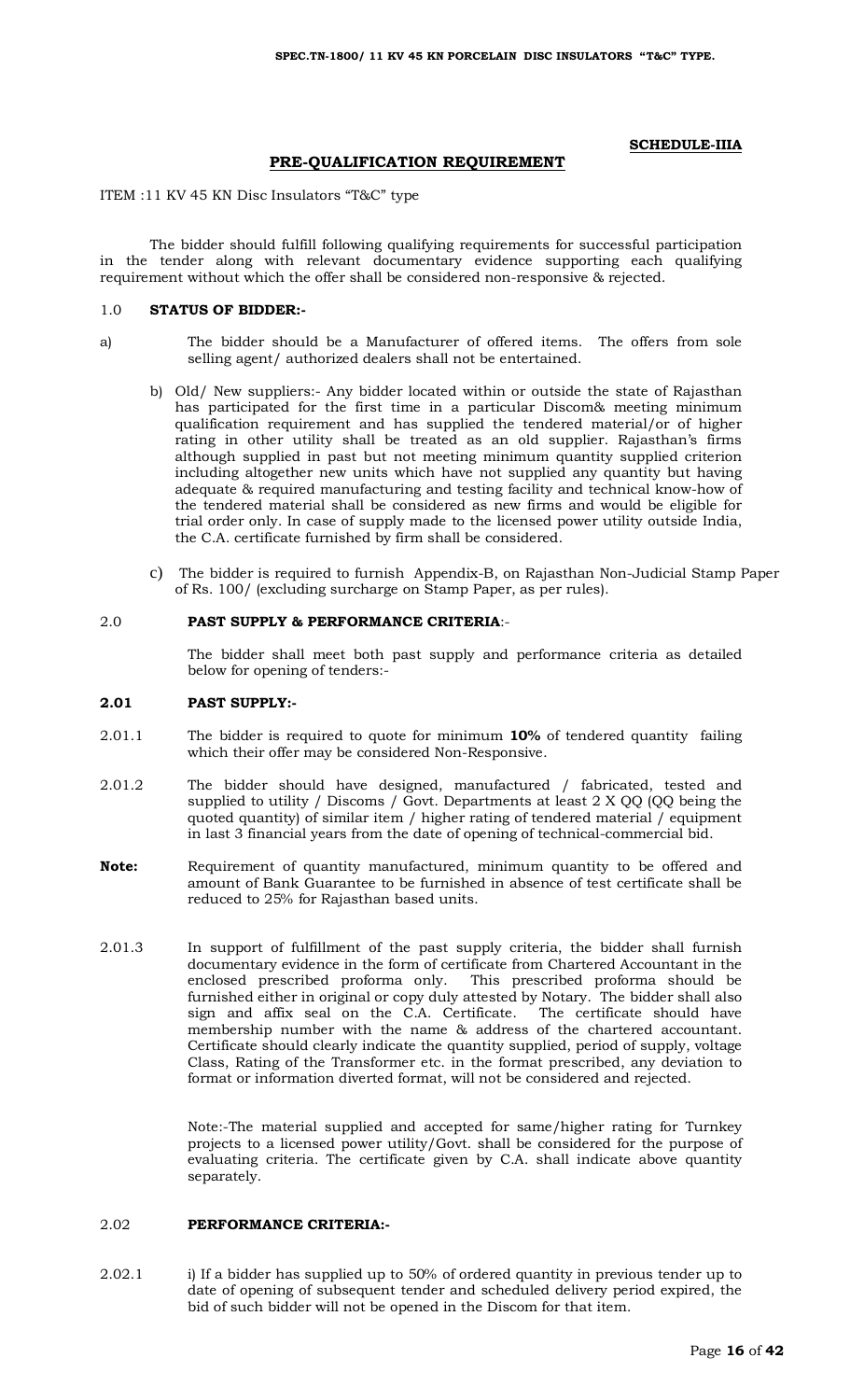ii) However, if the supplies have been completed for a quantity more than 50% but not completed up to date of opening of subsequent tender and scheduled delivery period expired, the quantity equal to the quantity pending in previous tender for that item shall be reduced from the subsequent tender quantity to be allocated to the bidder.

#### 3.0 **TYPE TEST CRITERIA:-**

3.01 The bidder shall furnish valid and authenticated type test certificates from a Govt. approved / Govt. recognized / NABL Accredited laboratory / ILAC i.e. International Laboratory Accredited Laboratory (in case of foreign laboratory) of similar rating and design of tendered material/ equipment. Such type test certificates should not be older than **10 years** as on the date of bid opening. For this purpose date of conducting type test will be considered.

> The type test certificate by in house laboratory of tendering firm even if it is a Govt. approved / Govt. recognized / NABL accredited / ILAC accredited, shall not be accepted, in case of their own tender. This will not apply if tendering firm is Govt. company / public Sector undertaking.

- 3.02 The bidder should furnish documentary evidence in support of the laboratory whose type test have been furnished, that the said laboratory is a Govt. / a Govt. approved / a Govt. recognized / NABL accredited laboratory / ILAC accredited (in case of foreign laboratory).
- 3.03 The type test certificates shall be furnished either in original or copy duly attested by notary.
- 3.04 The bids of only those bidders shall be considered to be meeting the type test criteria who furnishes complete type test certificate with the bid as per above provision. However, in the following cases the bid of the bidder may be considered meeting the type test criteria if the bidder furnishes an undertaking stating that valid type test certificate from a Govt. / Govt. approved / Govt. recognized / NABL accredited / ILAC accredited laboratory shall be furnished from first lot (without asking any delivery extension) along with bank guarantee with the technical bid from a Nationalized / Scheduled Bank in prescribed proforma at **Schedule-III B or DD/ Pay Order amounting to Rs. 5,00,000/- .(Five Lac Only) (for outside Rajasthan Based Bidder)/Rs. 1.25 Lac (for Rajasthan Based Bidder) .** The initial validity of Bank Guarantee shall be nine months with claim period of three months in addition.

i) Where a new Rajasthan based firm is participating & is technically competent.

ii) Where one or more type tests) is/ are older than **10 years.**

iii)Where Rajasthan / outside Rajasthan firm furnishes requisite type test reports of higher rating material.

**The date of conducting type test shall be before the date of opening of Technical Bid. The date of issuing of type Test Bank Guarantee in lieu of non-furnishing of Type Test reports shall be before the date of opening of technical bid & the Type Test BG issued on or after opening of technical bid shall not be accepted**

#### **4.0 POOR RECORD OF PERFORMANCE AND DELIVERY :**

(1) The bidders who have been black listed in any of the state discom or with whom buisness relations have been severed in Jodhpur Discom shall not be considered. Severment of business relations will be done in case of following circumstances for the period and with the recovery mentioned against each:

| formalities.                                               | i) When vendor does not accept Forfeiture of EMD/cancellation of vendor<br>order awarded on its accepted registration to recover amount of EMD along<br>price and terms and conditions or $\vert$ with severment of business relations for three<br>does not comply with contractual vears from the date of issue of order. |
|------------------------------------------------------------|-----------------------------------------------------------------------------------------------------------------------------------------------------------------------------------------------------------------------------------------------------------------------------------------------------------------------------|
| contractual formalities but does<br>not commence supplies. | ii) When vendor complies with Levy of maximum recovery on account of<br>delay in delivery along with severment of<br>relations for a period of 2 years from the date<br>of issue of order or in next two bids<br>whichever is later.                                                                                        |

2. A Bidder debarred under section 46 of the RTPP Act 2012 shall not be eligible to participate in any procurement process undertaken by‐

(a) any Procuring Entity, if debarred by the State Government; and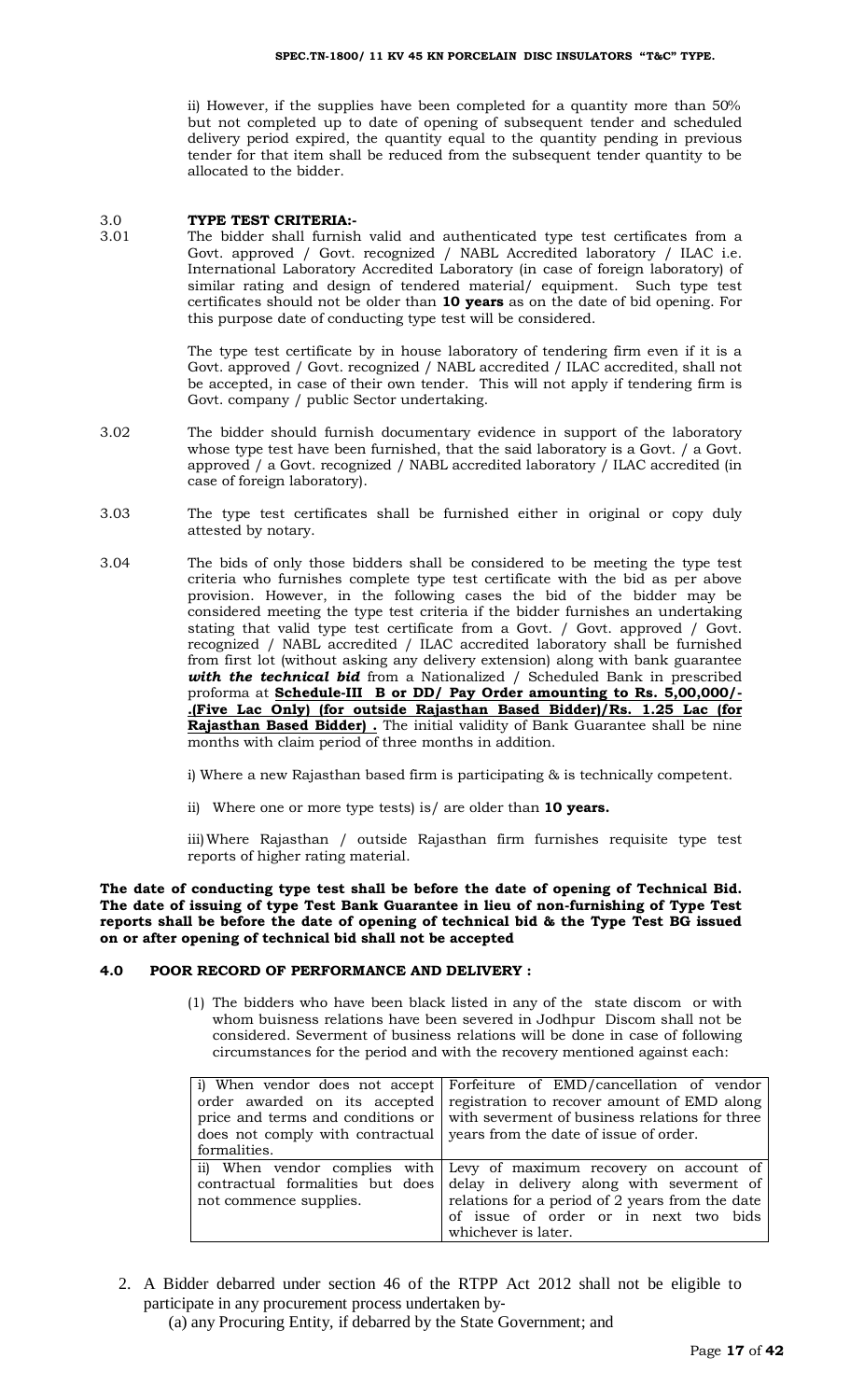(b) a Procuring Entity if debarred by such procuring Entity

#### **5.0 (A) Black listing of a firm:**

After having given Show Cause Notice of 30 days, and having established & cogent reasons for blacklisting of the firm as given below, the firm should immediately be blacklisted for a period of 5 years indicating reasons of doing so, in the letter itself, and a copy of such blacklisting should be given to the firm, with the approval of CLPC:-

(i) There are sufficient and strong reasons to believe that the supplier or his employee has been guilty of malpractices such as manhandling/misbehavior with Government official by supplier or his partner/employee, bribery, corruption or abatement of such a offence in a position where he could corrupt Nigam's official, fraud, vitiating fair tender

process including substitution of or interpolation in tender, mis-representation, pilferaging or unauthorized use or disposal of Nigam's material issued for specific work etc. (ii) Where a supplier or his partner or his representative has been convicted by a court of Law for offences involving moral turpitude in relation to the business dealing or where security considerations including suspected disloyalty to the Nigam/state so warrant the blacklisting.

(iii) If the State Bureau of Investigation or any other authorized investigating agency recommends for blacklisting after completing the investigation.

Note: - 1 If a supplier after having tendered for a supply or after negotiations gives application voluntarily vitiating the fair tendering process, it shall also tantamount to malpractice.

Note:-2 A register containing the reasons for blacklisting the supplier as also the names of all the partner of the suppliers and the allied concerns coming within the effective influence of the blacklisted supplier will be maintained.

Note: - 3 A register of black listed supplier will be maintained which will not only include suppliers enlisted with the Enlisting Authority but also black listed suppliers in Nigam.

Note :-4 A Black listed supplier (i) shall not be entitled for registration in any of the Discom (ii) shall not be awarded any supply order in future in any Discom during the notified period.(iii) his registration if any shall stand cancelled immediately and his registration security /EMD/S.D. shall stand forfeited. (iv) In case of blacklisting of the firm by any one of Discom for the cogent prescribed reason(s) as stipulated above, the same shall be applicable to all the three Discoms and as a consequence of blacklisting, all the pending orders to that firm, will be cancelled in all three (3) Discoms with immediate effect. However in respect of completed/executed contract G.P. obligations as well as other liabilities shall be fulfilled by the supplier.

#### **(B) Severement of Business relation:**

(a) After having given Show Cause Notice of 30 days, and having established & cogent reasons for Severement of business relation as given below, the firm should immediately be severed the business relations for a period of 2 to 3 years indicating reasons of doing so, in the letter itself, and a copy of such severment should be given to the firm, with the approval of CLPC:-

(i) The supplier continuously refuses to pay Nigam dues without showing adequate reasons and where the purchasing authority is satisfied that no reasonable dispute attracting reference to Settlement Committee or Court of Law exists for the supplier's action of non-supply.

(ii) When vendor does not accept LOI/detailed purchase order awarded on its accepted prices and terms & conditions or does not comply with the contractual formalities.

(iii) When vendor/supplier who otherwise completed contractual formalities but does not commence supplies on the date of opening of technical bid of the fresh tender/completion of schedule delivery period whichever is later.

**Note-1**-In case supplier does not deposit outstanding dues towards Nigam, even after completion of severement period, the period of severment will continue.

**2.** Severement done purely/ mainly on account of non-deposition of dues against the supplier/vendor/contractor could be lifted by CLPC, if the dues are deposited prior to the expiry of such severment period.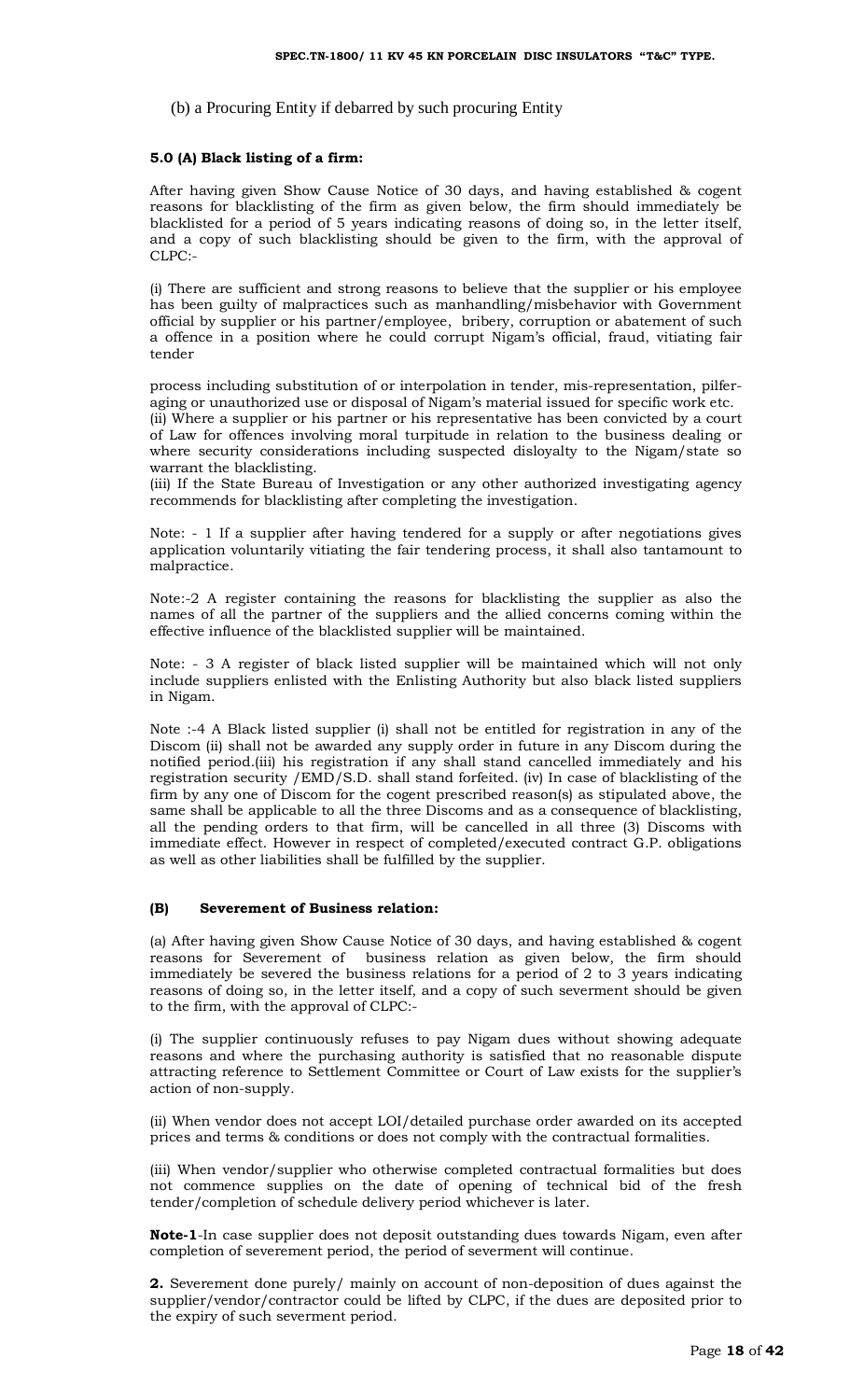3. Severement done by one Discom for non-supply of material and /or corresponding non-recovery of dues will not be effective in other Discoms except in respect of common purchase cases of three Discom.

4.On severement of business, the EMD/SD/vendor registration security will be forfeited.

5. The orders in execution satisfactorily will not be cancelled other than the order on which severement have been done.

#### **(C) DEBARMENT**

Reasons on which Debarment can be made:-

(i) The competent authority may debar the supplier on account of his performance or other disabilities, if it is no longer considered fit to remain under vendor registration as per his obligation under vendor registration.

(ii) If at any subsequent stage of inspection of firms after award of contract, it is found that firm does not have sufficient tech. staff or required/necessary technical equipments, the purchasing authority can debar the firm for one year or next tenders whichever is later. The debarment will be lifted only on re-inspection of firm's works; the defects noticed earlier are fully rectified to the satisfaction of Nigam**.** 

(iii) When contract agreement executed and supplies commenced but could supply only up to 50% of ordered quantity and scheduled delivery period expired, then the firm can be debarred for one year or next tender whichever is later in that Discom only for that particular item/rating/ capacity/size etc.

(iv) The suppliers who have been awarded contract for supply of material is not adhering to the periodic delivery schedule, the contract awarding authority reserve the right to terminate the contract and may debar the firm in participating in tender for a period of 2 to 3 years.

Note:-1. On debarment, the EMD/ SD/Vendor Registration security shall be forfeited.

Note:-. 2. If the firm is debarred in one Discom for any reasons then the same should not be applicable in other Discom subject to exception that in case of common Discoms purchases such debarment of a firm would be applicable to all three Discoms for that particular item and rating/capacity/size etc.

#### **6.0 APPEALS AND APPLICATIONS:-**

Appeal against the order of blacklisting, severment and debarment can be filed before BOD within a period of 3 months from the date of intimation. The letter of appeal will be addressed to the order placing authority. Who will process the case for placing the matter in B.O.D. with in a period 60 days. The BOD may reduce or waive the penalty, if sufficient reasons/supporting documents are furnished by the supplier.

## **GENERAL CONDITIONS : - (ALL CONDITIONS BE DULY SIGNED & SEALED)**

- I) The bidder shall clearly indicate the deviations such as `Technical Deviation & Commercial Deviations' in the prescribed proforma only. The deviations indicated elsewhere in the bid shall not be accepted.
- II) The bidder must clearly fill up each and every particular of guaranteed technical particulars annexed with Technical Specifications otherwise he will be responsible for Technical Non-responsiveness.
- III) All documents required in the prescribed format are to be furnished along with the bid itself only except an attested copy of BIS license (wherever it is required), failing which the bid will be summarily rejected.
- IV) However, a copy of BIS License may be submitted by the bidder up to the official working hours of one working day prior to the schedule / notified date of opening of price bid.
- **V) The date of conducting type test shall be before the date of opening of Technical Bid. The date of issuing of type Test Bank Guarantee in lieu of non-furnishing of Type Test reports shall be before the date of opening of technical bid & the Type Test BG issued on or after opening of technical bid shall not be accepted.**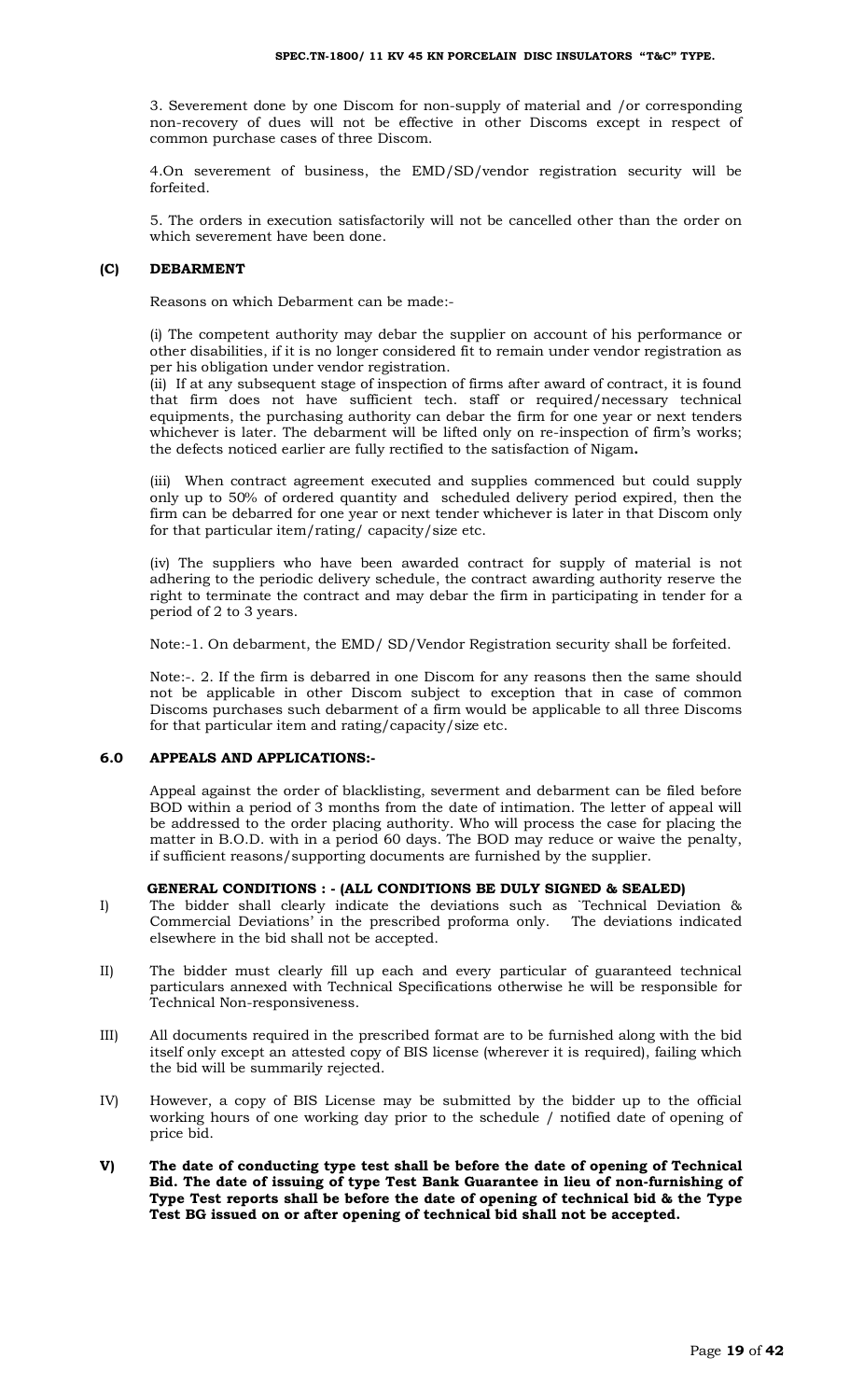#### **SCHEDULE – III B**

### **BANK GUARANTEE IN LIEU OF FURNISHING OF TYPE TEST CERTIFICATE**

( On Rajasthan Non-Judicial Stamp Paper worth Rs. @ 0.25% of BG amount or Rs. 25,000/-, whichever is less.)

To,

The Superintending Engineer (MM&C), Jodhpur Vidyut Vitran Nigam Limited, New Power House Premises, Industrial Area, Jodhpur -342003.

#### Dear Sir,

 Whereas Jodhpur Vidyut Vitran Nigam Limited , Jodhpur ( hereinafter called the purchaser) has issued a bid enquiry under TN……. for procurement of ……………………………………………. ( Name of material) .

 Whereas M/s …………………………………………….. (hereinafter called the bidder ) has furnish a bid for supply of ………….. to The Superintending Engineer (MM&C), Jodhpur Vidyut Vitran Nigam Limited, Jodhpur or his Nominated officer (s) .

 Whereas in accordance with the provision of the specification of the afore said TN…….. , the bidder can deposit a bank guarantee in lieu of the requirement of furnishing the type test certificates.

 Whereas M/s ………….. ( the bidder) have requested us (Name of the Bank) to furnish the bank guarantee in lieu of the type test certificate for an amount equivalent to Rs……………… ( in words also) only.

 Under this Bank Guarantee , we (Name of the Bank) hereby undertake unconditionally and irrevocably to guarantee as primary obligator and not as Surety merely, the payment to the purchaser on his first demand without whatsoever right of objection on our part and without his first claim to the bidder in the amount not exceeding ( amount of guarantee in figures and words).

 Payment pursuant to this undertaking will be demanded by the purchaser from the Bank and will be met by the Bank without question in the case in which the bidder , on receipt of the order and / or after the acceptace of this bid, makes default in furnishing the required type test certificates. Also whether the occasion or ground has arisen for such demand the decision of The Superintending Engineer (MM&C), Jodhpur Vidyut Vitran Nigam Limited, shall be final.

The liability of the Bank shall not at any time exceed Rs………………… ( Rupees……………).

 The undertaking will be determined on but will not withstanding such determination, continue to be in force till the expiry of 3 months from that date.

 No indulgence or grant of time by the purchaser to the bidder without the acknowledgement of the Bank will discharge the liabilities of the Bank under this guarantee.

 The guarantee herein contained shall not be affected by any change in the constitution of the bidder.

 All disputes arising under the said guarantee between the Bank and the bidder or between the bidder and the purchaser pertaining to the guarantee shall be subject to the jurisdiction of Courts only at JODHPUR in Rajasthan.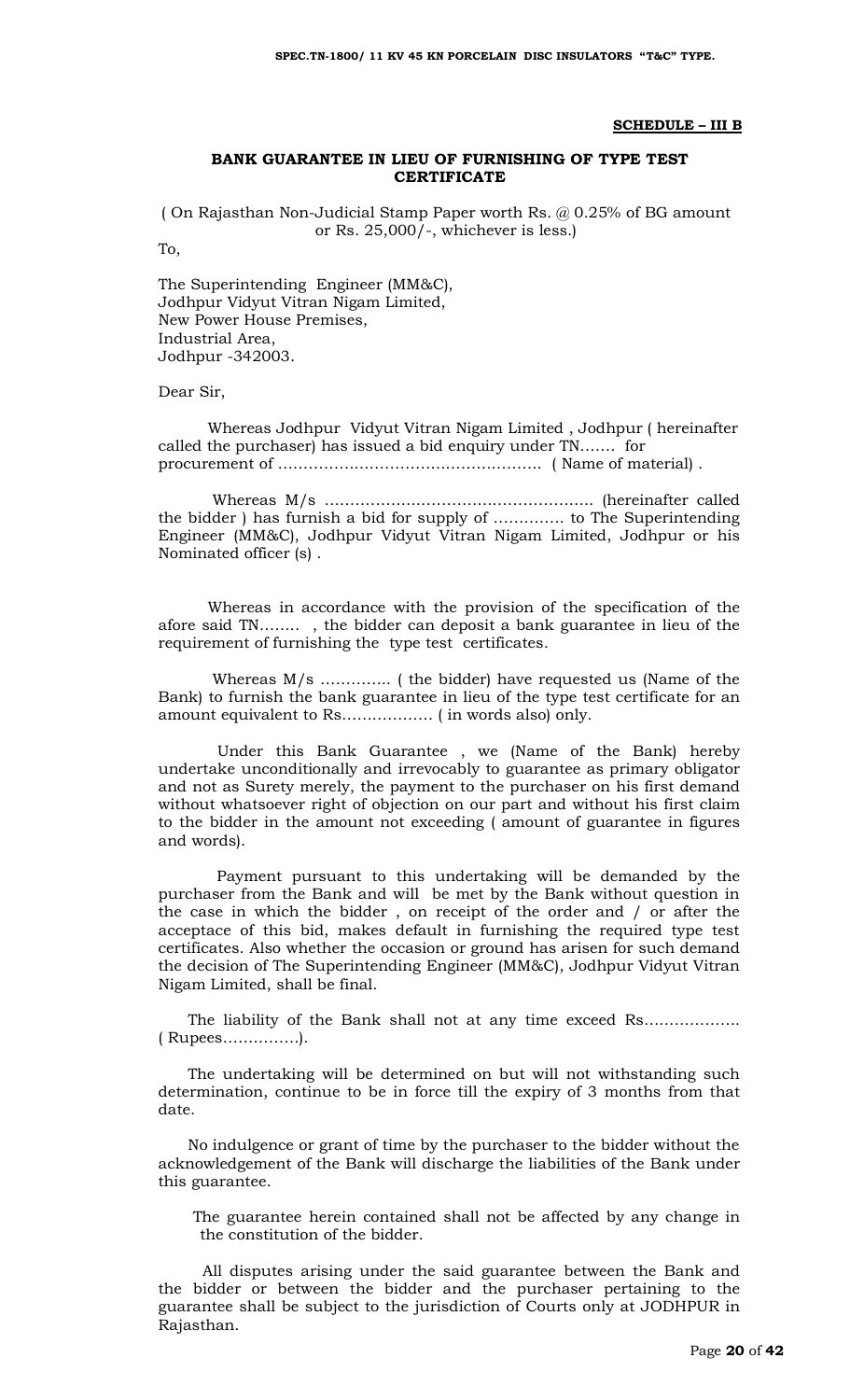The bank further undertake not to revoke this guarantee during its currency except with the previous consent of the The Superintending Engineer (MM&C), Jodhpur Vidyut Vitran Nigam Limited, Jodhpur.

 Notwithstanding anything contained herein before, the Bank's liability under this guarantee i.e restricted to Rs………………… (Rupees …………..) and the guarantee shall remain in force upto …………………. Unless demand or claim in writing is presented on the Bank within three months from that date, the bank shall be released and discharged from all liabilities thereunder. However, the validity of the bank guarantee shall be extended as and when required by the purchaser.

 IN WITNESS WHEREOF the bank has executed these presents the day …………. month……………. and year…………….

Yours faithfully,

 ( Bankers) Executant

#### Witness:

1. 2.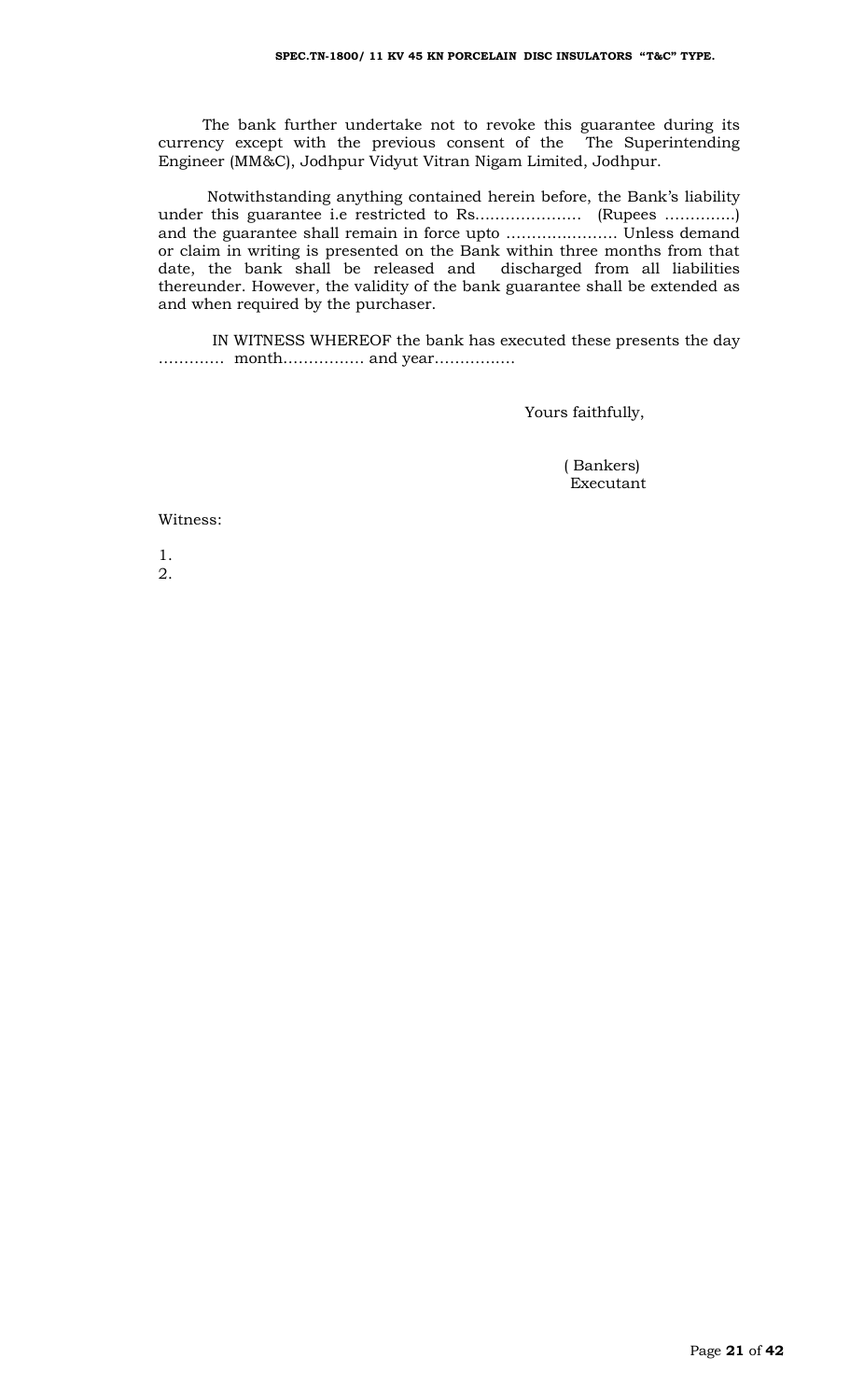#### **TN- 1800**

#### **SCHEDULE-IV A**

#### **ITEM - 11 KV 45 KN Porcelain Disc Insulators "T&C" Type**

#### **Must be filled in by the bidder and attached with Technical Bid**

To,

The Superintending Engineer (MM&C), Jodhpur Vidyut Vitran Nigam Limited, Jodhpur.

Dear Sir,

With reference to your invitation to bid against specification No. **JdVVNL/SE (MM&C) /EIIAII/TN-1800**, we agree to supply the following quantity:

| S.<br>No. | <b>Particulars of Items</b>                                     | <b>Bid</b><br>Quantity<br>$($ Nos. $)$ | Qty.<br><b>Offered</b><br>$($ Nos. $)$ | Justification<br>οf<br>quantity<br>offered as<br>per Qualifying<br>Requirement | <b>Status of</b><br><b>Type Test</b><br>certificate |
|-----------|-----------------------------------------------------------------|----------------------------------------|----------------------------------------|--------------------------------------------------------------------------------|-----------------------------------------------------|
| .,        |                                                                 |                                        |                                        | 5.                                                                             | -6.                                                 |
|           | 11 KV 45 KN Porcelain DISC<br><b>INSULATORS "T&amp;C " TYPE</b> | 290000                                 |                                        |                                                                                |                                                     |

1. The offer is valid for a period of 120 days from the next date of opening of Techno-Commercial Bid.

- 2. The prices are variable with base date **01.04.2022**
- 3. It is noted that the quantity as mentioned in the specification are approximate and we agree to supply any quantity as per your requirement.
- 4. The delivery shall strictly be in accordance with our delivery schedule as given in Schedule VIII of this specification. In case we fail to deliver the materials as indicated in the clause No.1.23 of GCC (Schedule-II), we are liable to pay recovery for delay in delivery as per clause No.1.24 of this Schedule-II of this specification. The material shall conform to your specification No. **JdVVNL/SE(MM&C)/EIIAII/TN-1800** and as per relevant ISS in all respect.
- 5. We confirm that we agree to all the terms & conditions as well as the technical stipulation of your specification No. **JdVVNL/SE(MM&C)/EIIAII/TN-1800** and there are no deviations other than as specified in the Schedule-III, V & VI (A & B).

#### **Yours faithfully,**

#### **Signature of bidder with stamp**  *Dated* **Dated**  *Dated*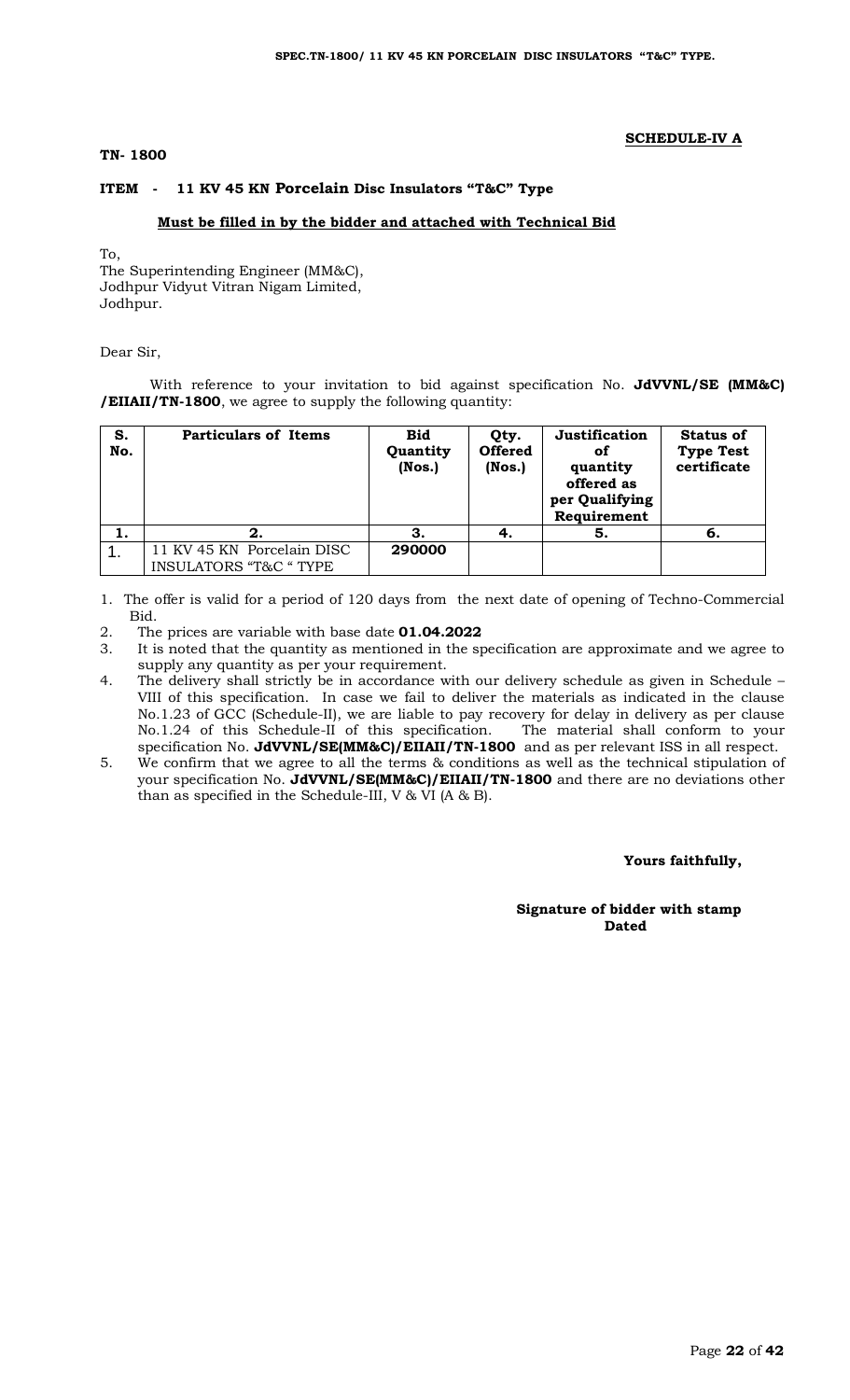

# **JODHPUR VIDYUT VITRAN NIGAM LIMITED A Govt. of Rajasthan Undertaking**

Statement of guaranteed technical particulars and other performance data for supply of ……………………………………….. (Name of material) against specification no..………………………..

S.No. Particulars of technical & other performance data guaranteed.

Certified that we agree to all the aforesaid technical particulars and other performance data except following :-

| S.No | Particulars of technical & other | Reasons for           |
|------|----------------------------------|-----------------------|
|      | Performance data                 | deviations/departure. |

## **(Signature)**

**SCHEDULE – V TN- 1800**

Name & Designation with seal of the bidder.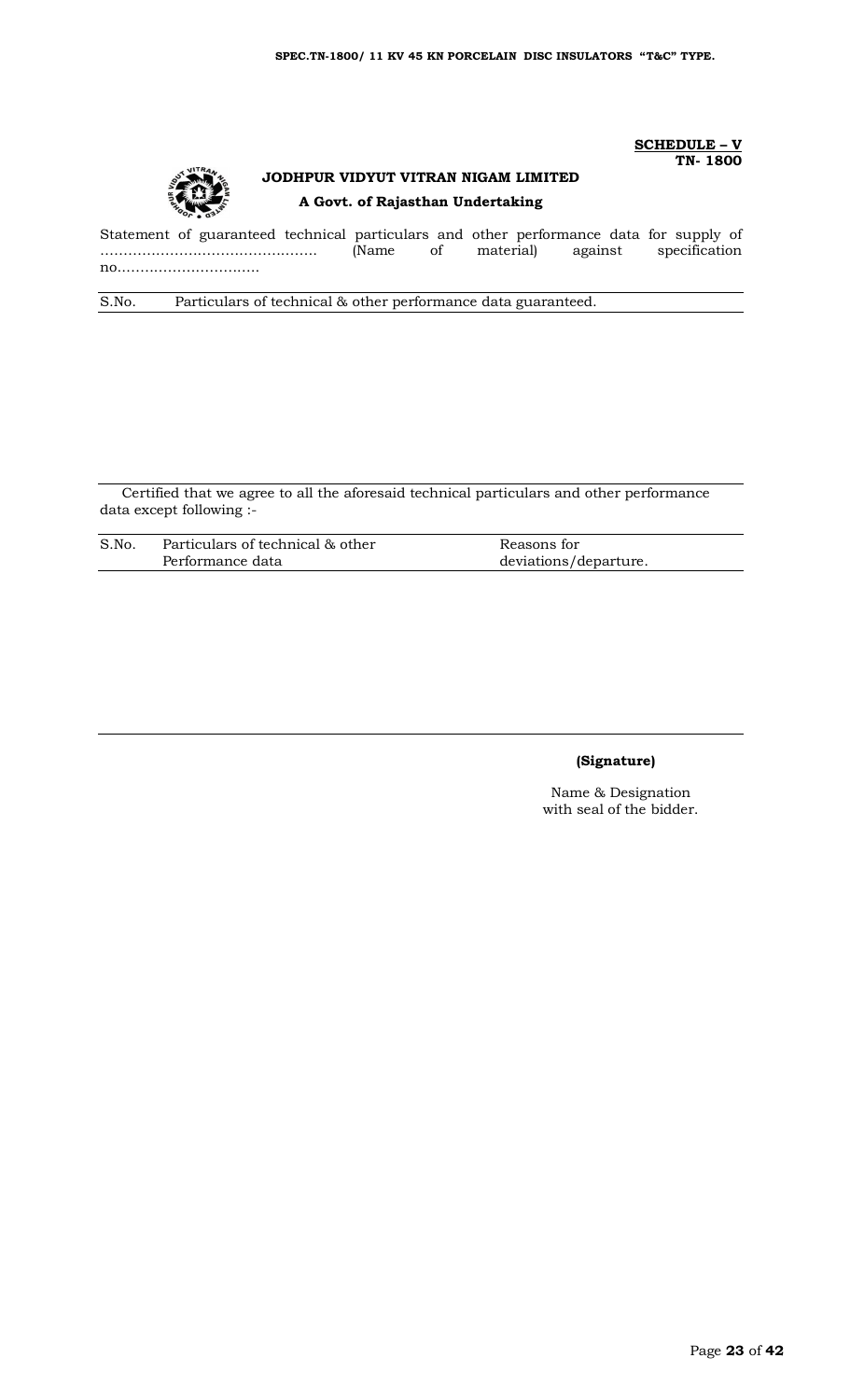## **SCHEDULE-V (A )**

## **GUARANTEED TECHNICAL AND OTHER PARTICULARS OF 11 KV PORCELAIN DISC INSULATORS 45KN (T&C Type) AGAINST TN- 1800**

(To be filled in by the tenderer and sent with the tender).

--------------------------------------------------------------------------------------------------------- --------<br>S.No.Description 45 KN Porcelain Disc Insulator "T&C" type --------------------------------------------------------------------------------------------------------- --------- 1. 2. 3. 4. 5. --------------------------------------------------------------------------------------------------------- --------- 1. Manufacturer's name and address. GST NO.- 2. Place of manufacture. 3. Type of insulator 4. Specification to which insulator shall conform. 5. Dimension of Insulator : a) Outside diameter . b) Vertical distace betweencentres. c) Tolerance 6. Creepage/leakage distance of each (Min.) 7. Weight of each disc. 8. Dia of cutter pin. 9. Electro Mechanical strength (KN). 10. Dry power frequency withstand voltage at 50 C/S. 11. Wet power frequency withstand voltage at 50 C/S. 12. Dry impulse withstand voltage of single unit. a) Positive wave 1.2/50. d) Negative wave 1.2/50. 13. Dry power frequency flash over voltage of single unit at 50 C/S. 14. Wet power frequency of flash over voltage

of unit at 50 C/S.

- 15. Dry impulse flash over voltage .
	- a) Positive wave 1.2/50.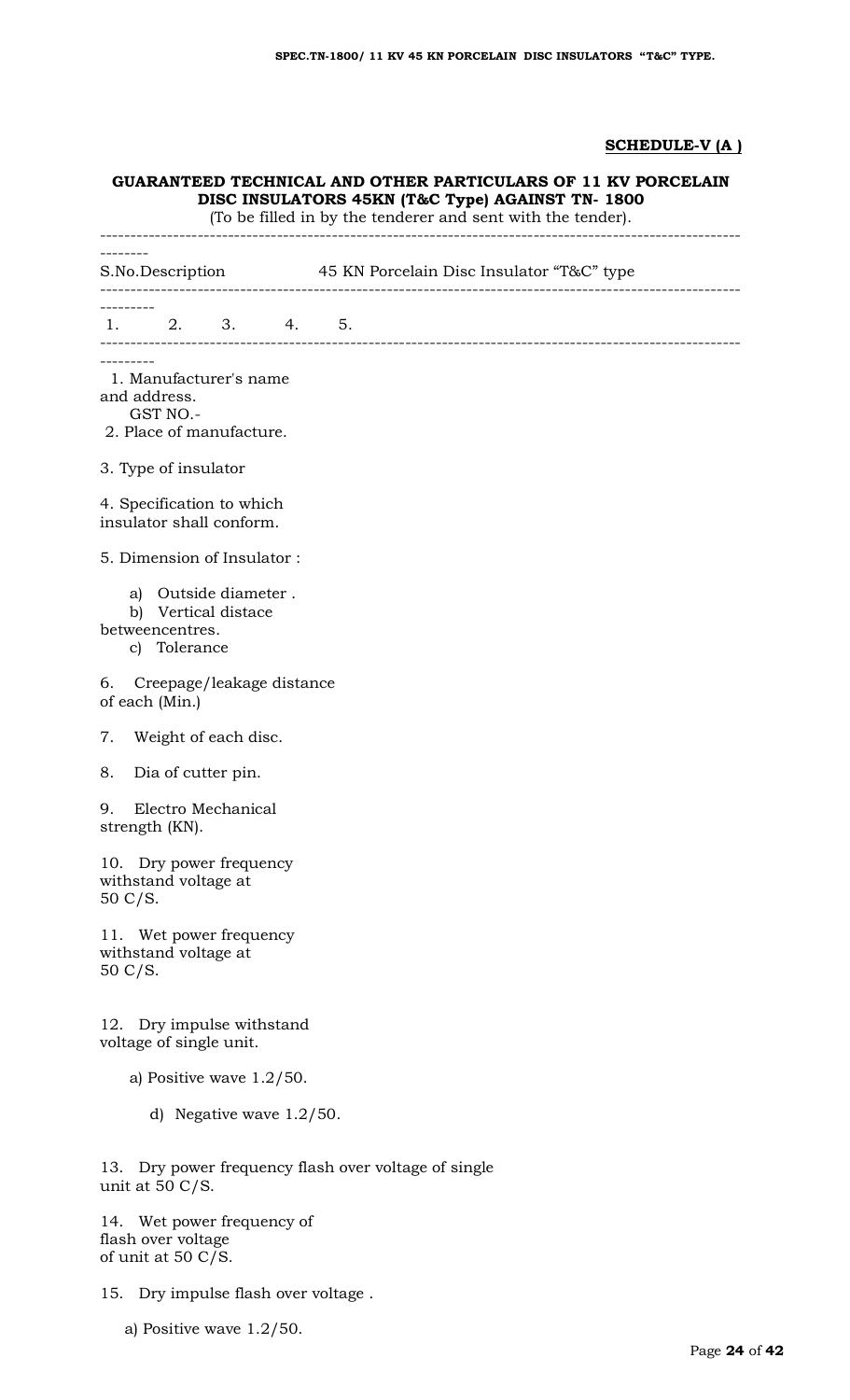- b) Negative wave 1.2/50.
- 16. Puncture voltage .
- 17. Minimum visible discharge voltage
- 18. Packing details :
	- a) Net weight per unit.
	- b) Contents of each package.
	- c) Measurement of each package.
	- d) Gross weight of each package.
- 19. Tolerance in dimensions if any.
- 20. Other information , if any.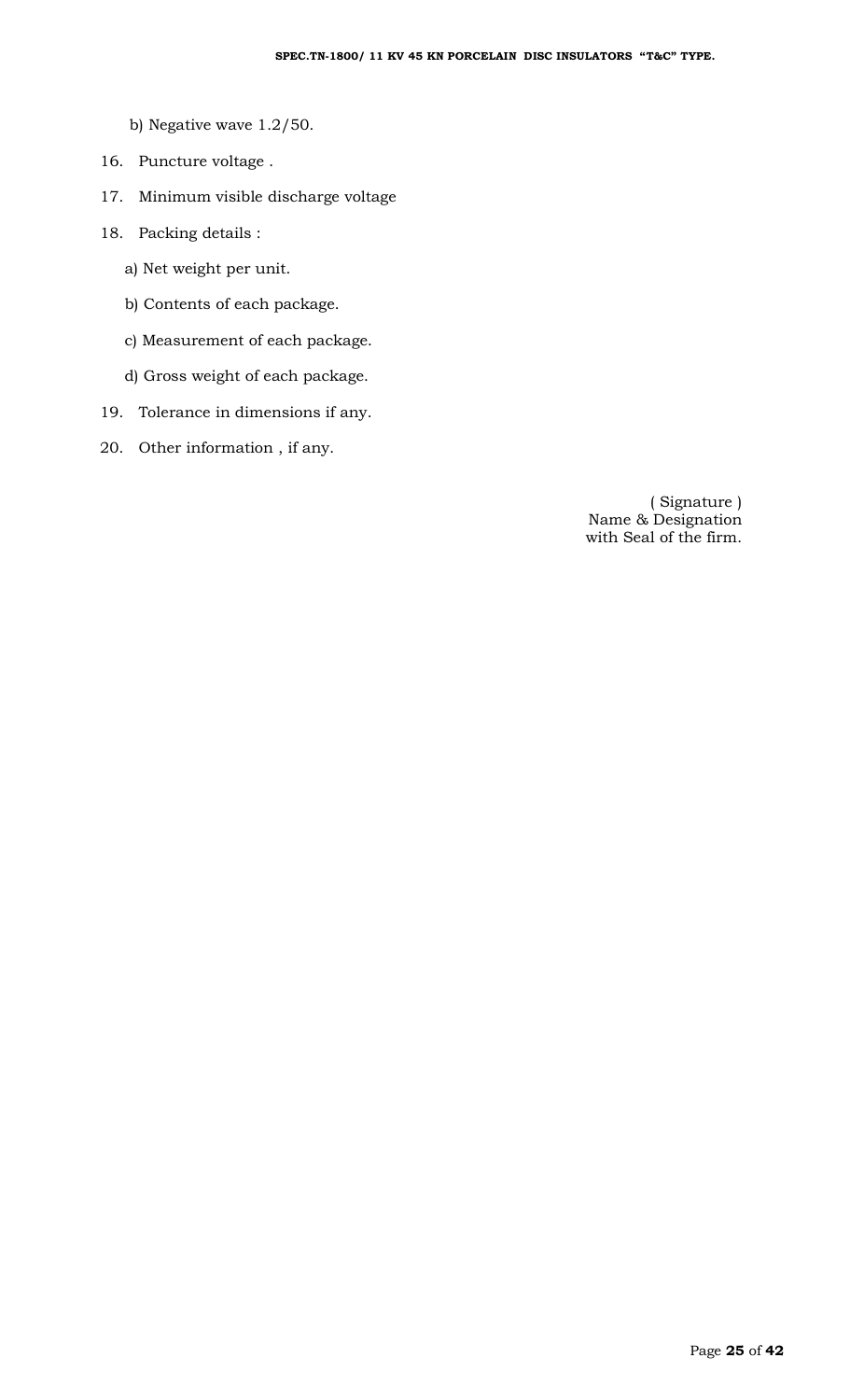**SCHEDULE – VI (A)** 

**TN- 1800**

## **JODHPUR VIDYUT VITRAN NIGAM LIMITED A Govt. of Rajasthan Undertaking DEPARTURE/DEVIATION FROM TECHNICAL SPECIFICATION**

The bidder shall state under this schedule the departure from the Purchaser's specification in respect of technical is as under:-

S.No. Main Deviations from Technical Specification.

Certified that we agree to all the technical specification of the NIT except for the deviation to the extent indicated above.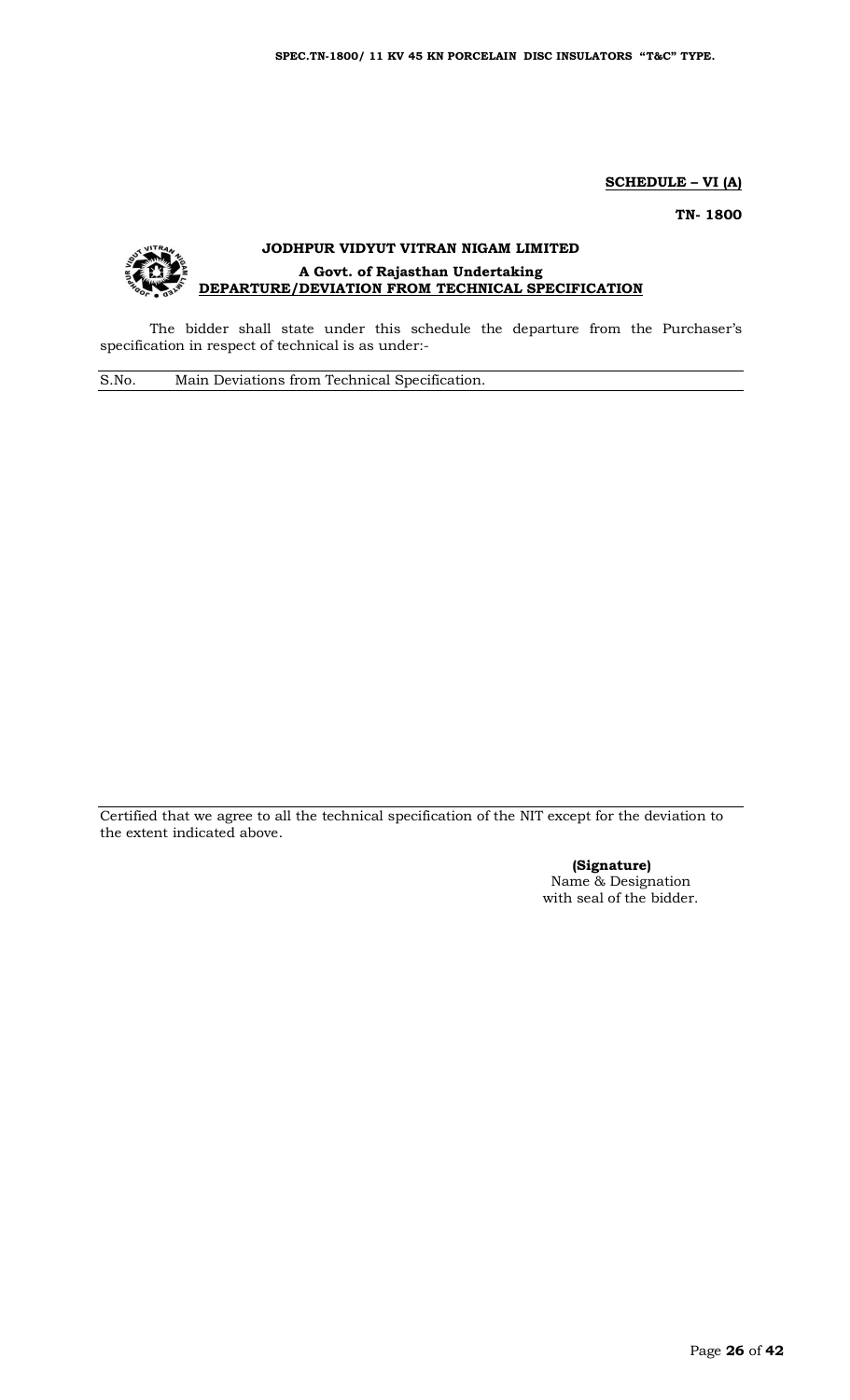**SCHEDULE – VI (B) TN- 1800**



# **JODHPUR VIDYUT VITRAN NIGAM LIMITED A Govt. of Rajasthan Undertaking**

## **DEPARTURE FROM COMMERCIAL TERMS & CONDITIONS OF THE SPECIFICATION**

The bidder shall state under this schedule the departure from the Purchaser's specification in respect of Commercial terms & conditions:-

S.No. Main Deviations from Specification.

Certified that we agree to all the commercial terms & conditions as laid down in General Conditions of Contract to the specification except for the deviation to the extent indicated above.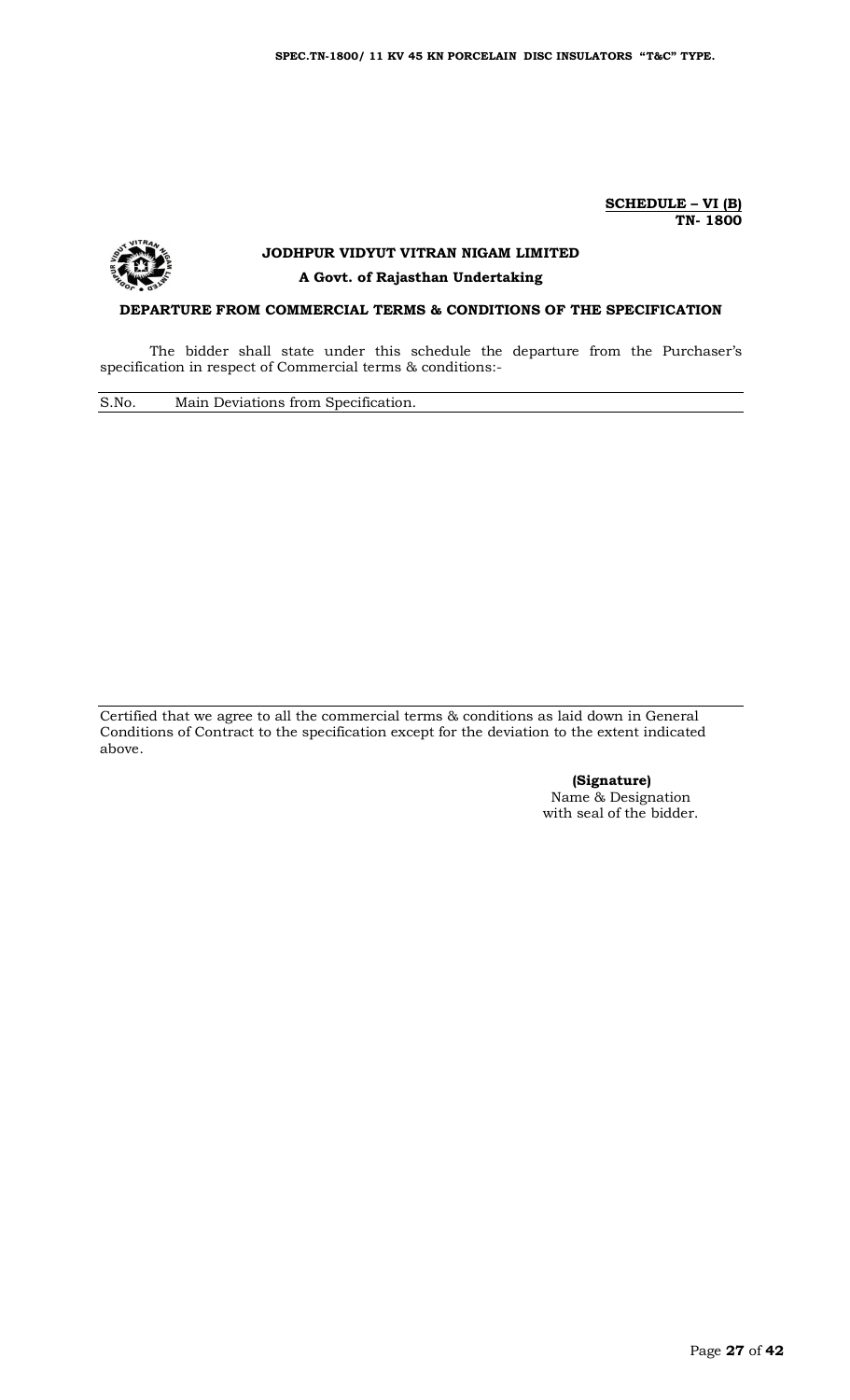**SCHEDULE – VII**

**TN- 1800**

## **JODHPUR VIDYUT VITRAN NIGAM LIMITED A Govt. of Rajasthan Undertaking**

#### **LIST OF PAST SUPPLIES**

The bidder shall state under this schedule whether material and equipments, similar to those offered in the tender have been previously supplied by him. A list shall be given of such orders executed by him together with information regarding the names of purchasing organizations, quantities supplied and when the supplies were effected. This list should be in form given below:-

| S.No. Detailed particulars Qty in<br>of items supplied | Nos | & Date | Order No. Name & details<br>of purchasing authority Completion | Date of |
|--------------------------------------------------------|-----|--------|----------------------------------------------------------------|---------|
|                                                        |     |        |                                                                |         |

| If executed partially<br>mentioned | whether still<br>to be executed | Delivery<br>stipulated in | Remarks to be<br>(Qty. |
|------------------------------------|---------------------------------|---------------------------|------------------------|
| in Nos.)                           |                                 | order                     |                        |
|                                    |                                 |                           |                        |

**Note:** Separate schedules are to be furnished by the bidder for past supply to the JdVVNL, Jodhpur other State Electricity Boards and other Departments /Organizations.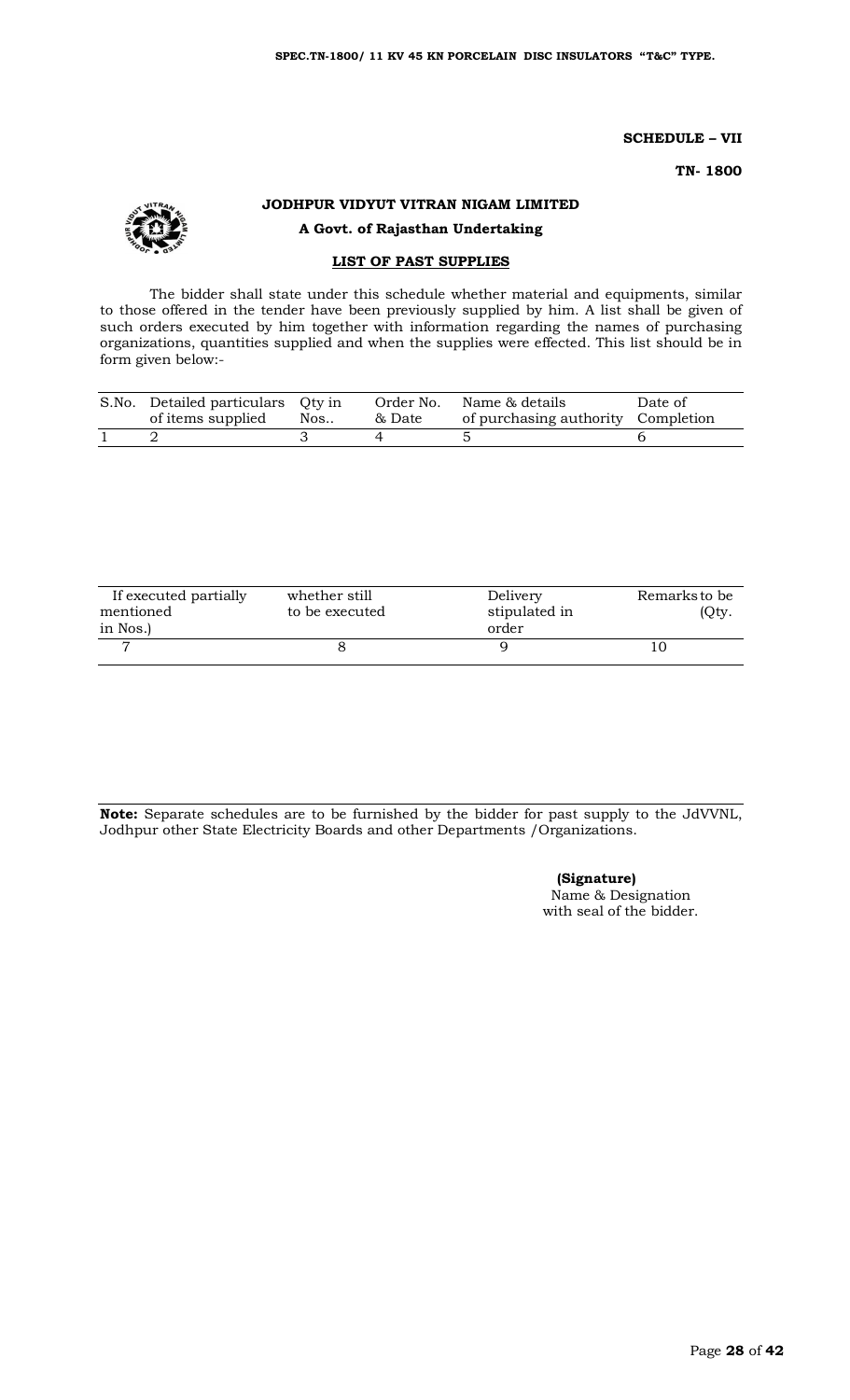#### **SCHEDULE-VIIA TN- 1800**

#### **TO WHOMSOEVER IT MAY CONCERN**

|                                                                                                            | This is to certify that $M/s$ .<br>(Complete with                                    |                    |             |          |   |      |              |         |              |      |
|------------------------------------------------------------------------------------------------------------|--------------------------------------------------------------------------------------|--------------------|-------------|----------|---|------|--------------|---------|--------------|------|
|                                                                                                            | address) have manufactured and supplied the goods / equipments / material during the |                    |             |          |   |      |              |         |              |      |
| following financial year(s) to the Electrical Utilities / Government Departments / Discoms/                |                                                                                      |                    |             |          |   |      |              |         |              |      |
| SEBs as detailed out below:                                                                                |                                                                                      |                    |             |          |   |      |              |         |              |      |
| S.No<br>Unit<br>Ordered<br>Financial<br>Order No.<br><b>Detailed</b><br><b>Actual Supplied</b><br>Name and |                                                                                      |                    |             |          |   | Rem  |              |         |              |      |
|                                                                                                            | year in                                                                              | <b>Particulars</b> | particulars | & date   |   |      |              | up to   |              | arks |
|                                                                                                            | which                                                                                | of item(s)         | <b>of</b>   | against  |   | Quan | <b>Value</b> | Quantit | <b>Value</b> |      |
|                                                                                                            | material                                                                             | supplied           | purchasing  | which    |   | tity | (Rs)         | у       | (Rs)         |      |
|                                                                                                            | supplied                                                                             |                    | authority   | item(s)  |   |      |              |         |              |      |
|                                                                                                            |                                                                                      |                    |             | supplied |   |      |              |         |              |      |
|                                                                                                            | $\mathbf{2}$                                                                         | З                  | 4           | 5.       | 6 | 7    | 8            | 9       | 10           | 11   |
|                                                                                                            |                                                                                      |                    |             |          |   |      |              |         |              |      |
|                                                                                                            |                                                                                      |                    |             |          |   |      |              |         |              |      |
|                                                                                                            |                                                                                      |                    |             |          |   |      |              |         |              |      |

Signature With Seal of the Bidder

 Signature of C.A Name & Designation Name : Address:

Date\_ Place

 **Membership No: UDIN No:** 

The above particulars are true and correct based on explanations, records and books of accounts produced before us. Further the above certificate issued on the request of the company.

CA Firm (\_\_\_\_\_\_\_\_\_\_\_\_\_\_\_\_\_\_\_\_)

**NOTE- AN UNDERTAKING FOR THE SAME BE FURNISHED AS DETAILED IN ANNEXURE-I**

**Note:- The CA Certificate should be furnished on the letter head of CA and must be signed by the bidder and C.A. firm. The details i.e. address of C.A. & membership No. shall clearly be mentioned on C.A. certificate. In case C.A. certificate is not signed by the bidder/furnished without membership No. & address of C.A. then same may not be considered for which responsibility rests with the bidder**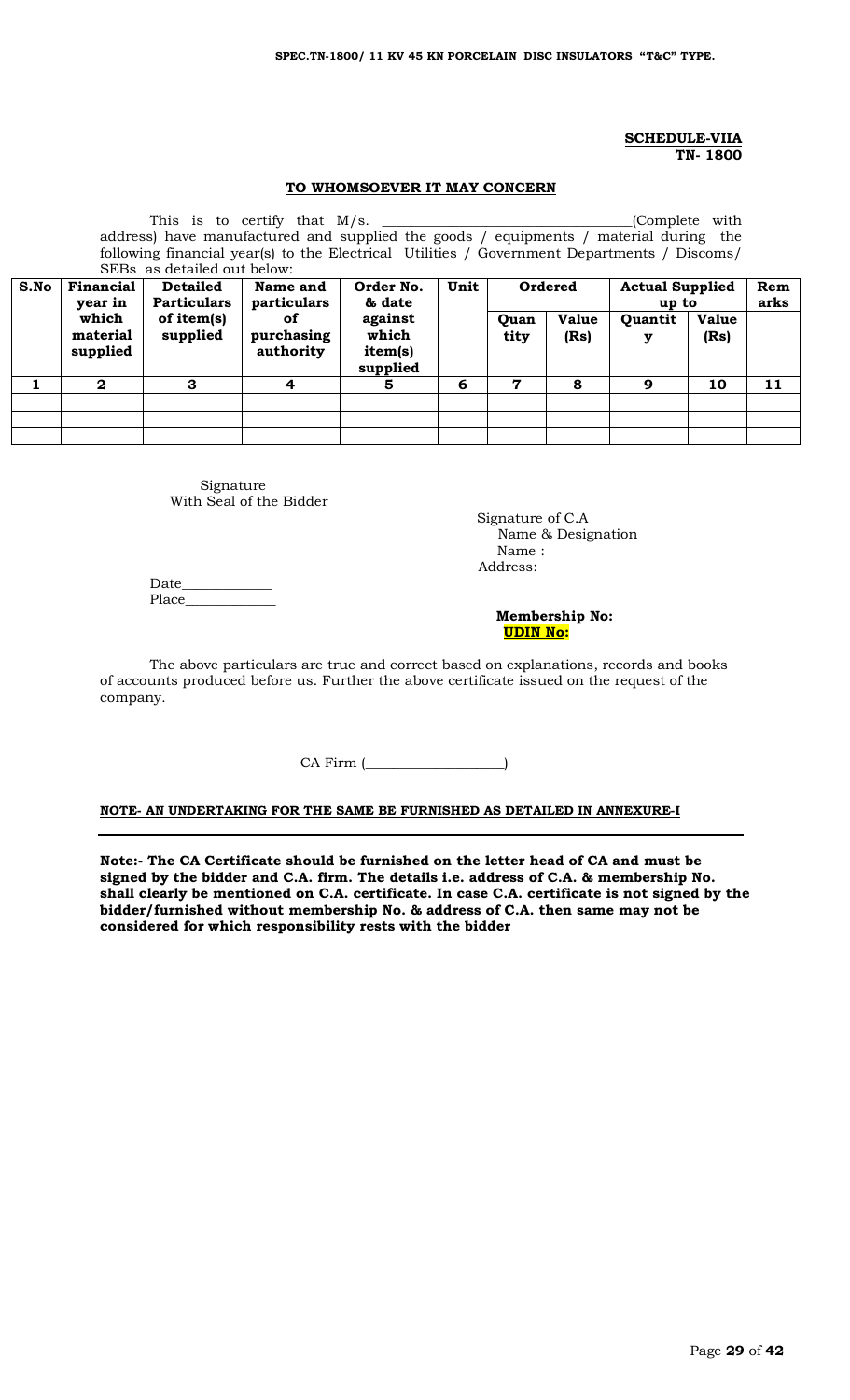#### **SCHEDUE-VIII**

#### **TN-1800**

#### **JODHPUR VIDYUT VITRAN NIGAM LIMITED**

#### **DELIVERY SCHEDULE**

#### **PART – A**

#### The delivery Schedule of the material by the Purchaser Officer is as mentioned hereunder:-

| S.N<br>$\mathbf{o}$ | <b>Particular Of Material</b>                                 | Commencement<br>Period                                | <b>Rate of Supply</b><br>per Month | <b>Period for</b><br>Completion of<br>delivery of Entire<br>material |
|---------------------|---------------------------------------------------------------|-------------------------------------------------------|------------------------------------|----------------------------------------------------------------------|
|                     | 11 KV 45 KN "T&C"<br>PORCELAIN TYPE DISC<br><b>INSULATORS</b> | After 30 Days from<br>the date of receipt<br>of $P.O$ | In equal monthly<br>installment    | 09(Nine) Months<br>thereafter                                        |

**Note –** In case ordered quantity is different than quoted quantity, then monthly delivery shall be adjusted proportionately. **Tenders in which monthly delivery schedule as above is not indicated, shall be considered as NON-RESPONSIVE.**

#### **PART - B**

In case bidder deviates from the delivery schedule mentioned by the purchaser in Part-A, then the delivery Schedule of the material by the bidder shall be indicated / mentioned as under:-

| S.N<br>О | <b>Particular Of Material</b> | Commencement<br>Period | Rate Of<br>Supply per<br>Month | Period for Completion of<br>delivery of Entire<br>material |
|----------|-------------------------------|------------------------|--------------------------------|------------------------------------------------------------|
|          |                               |                        |                                |                                                            |

**Note**: (i) During the commencement period, the process of model assembly and submission of B.O.M. for approval shall be got completed.

ii) During the commencement period the contractual formalities shall be got completed.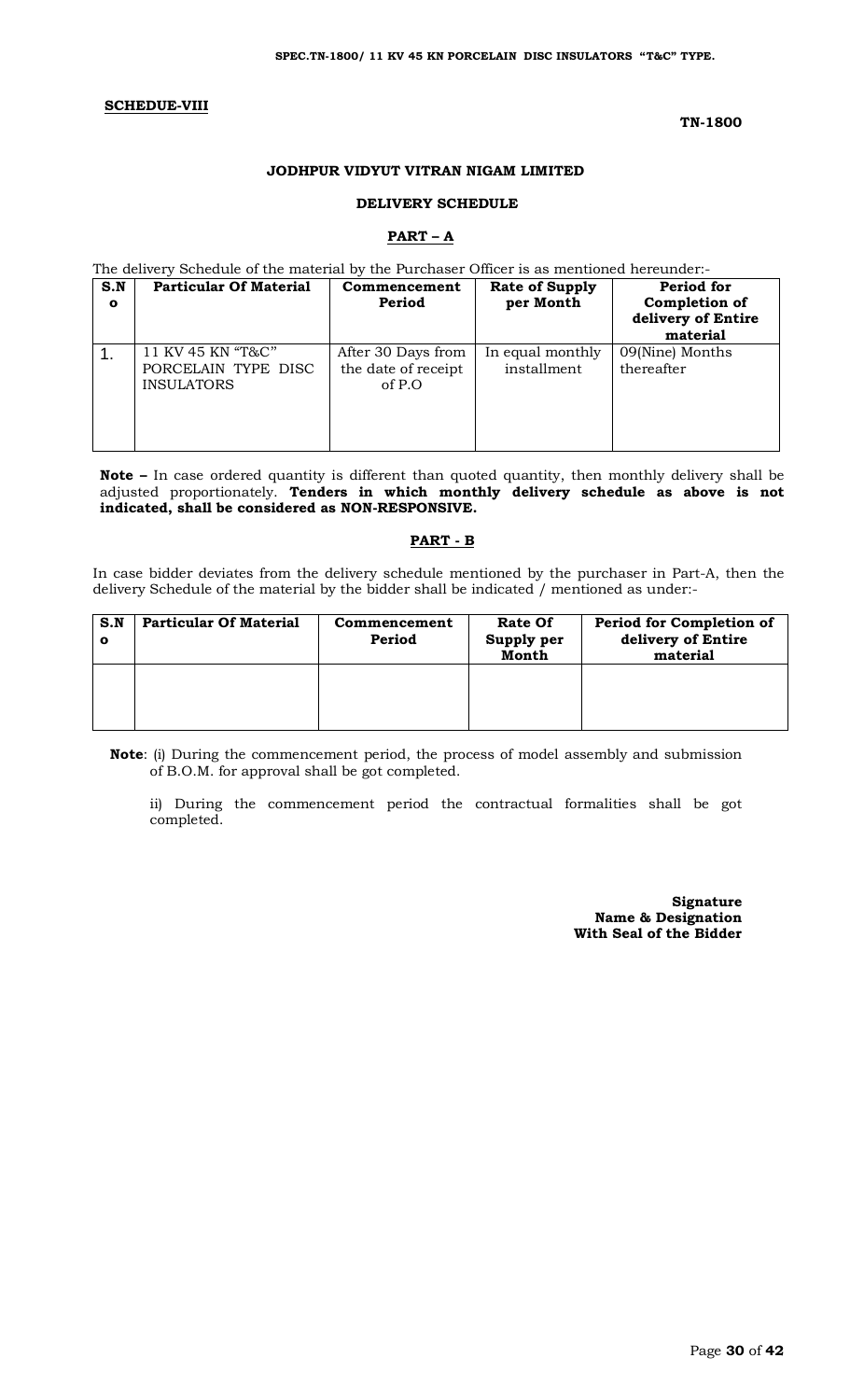**SCHEDULE – IX TN- 1800**

#### **JODHPUR VIDYUT VITRAN NIGAM LIMITED**

### **A Govt. of Rajasthan Undertaking**

List of Equipments and Technical Hands Available with the Firm (To be filled in by the bidders & enclosed with the bid)

Manufacturers who are quoting against this bid are requested to furnish the following information along-with the bid. The Purchaser will have the discretion to ignore the bid without the under noted particulars and/or ignore the bid particulars.

- 1. Name and Address of Manufacturer.
- 2. Place where works exist.
- 3. Details of machinery particularly with B.H.P. of each item installed.
- 4. Details of staff employed in the works.
- 5. Date when started the manufacturing of item under reference.
- 6. List of items manufactured.
- 7. Literature and drawings of items manufactured showing their description, size, design and other important technical particulars.
- 8. Details of order so far, executed along with the names of organization to whom supplied.
- 9. Manufacturing capacity.
- 10. Is the workshop open for inspection by the representative of the board, if required?
- 11. Statement of financial resources and Banking Reference along with Balance-Sheet for previous two years.
- 12. Testing facilities available for the manufactured articles in the testing laboratory of works.
- 13. Whether the Firm is a small/medium/large scale industry.
- 14. Registration No. with :
	- i. Small Scale, National/State.
	- ii. DGTD
	- iii. State Industries Department.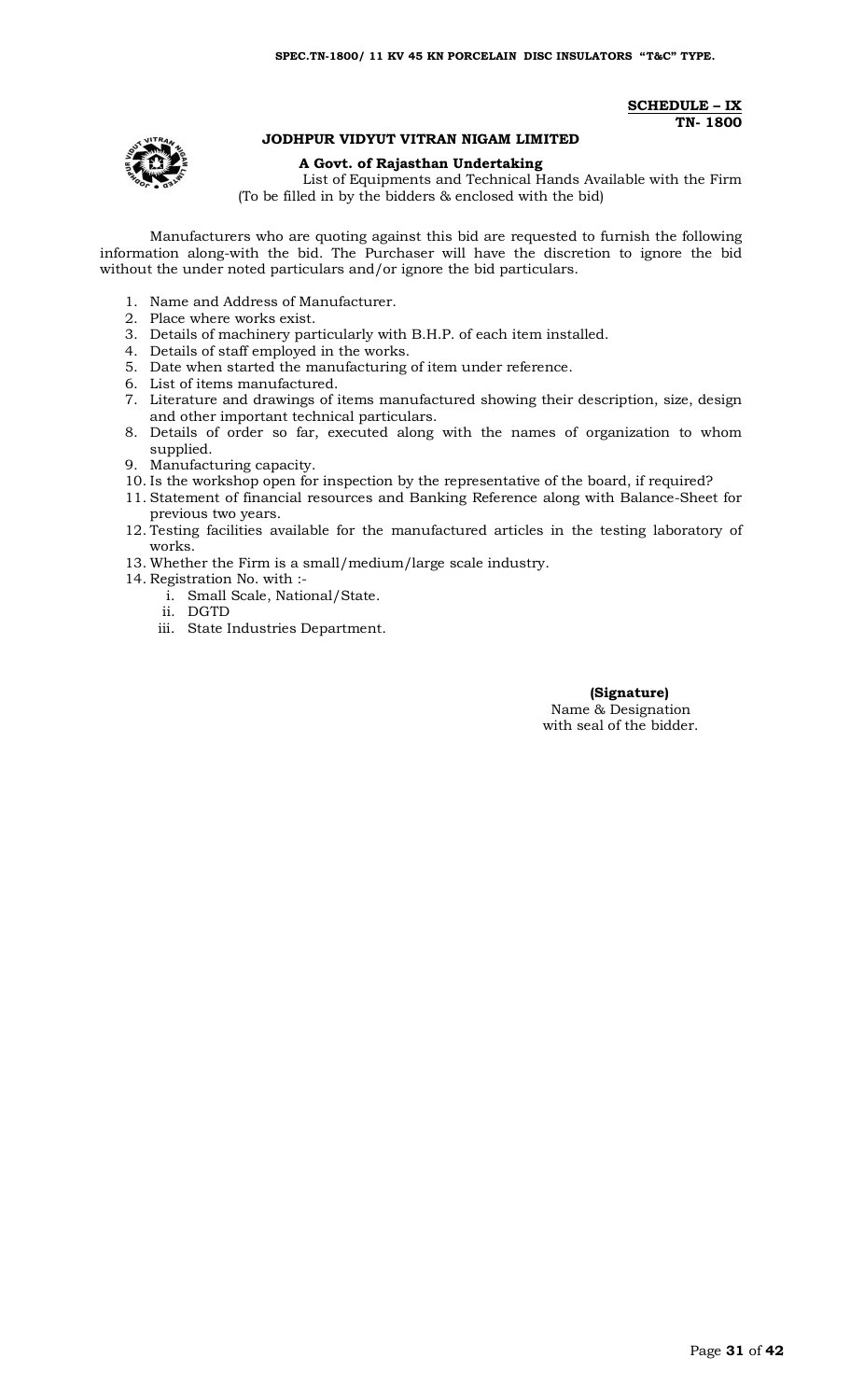## **SCHEDULE – X**

#### **(TO BE FURNISHED ON NON-JUDICIAL STAMP WORTH Rs.100/- & DULY NOTARIZED)**

#### **FORMAT OF AFFIDAVIT**

|               |    | $S/O$ Aged                                                                       |                                             |  | Yrs. |                             |               |
|---------------|----|----------------------------------------------------------------------------------|---------------------------------------------|--|------|-----------------------------|---------------|
| Residing      | at |                                                                                  |                                             |  |      | Proprietor/Partner/Director | <sub>of</sub> |
| M/s           |    |                                                                                  | do hereby solemnly affirm and declare that: |  |      |                             |               |
|               |    |                                                                                  |                                             |  |      |                             |               |
|               |    | acknowledgement of Entrepreneurial Memorandum Part II by the District Industries |                                             |  |      |                             |               |
|               |    |                                                                                  |                                             |  |      |                             |               |
|               |    | and has been issued manufacture of following items:                              |                                             |  |      |                             |               |
| Name of Items |    |                                                                                  | Production Capacity (Yearly)                |  |      |                             |               |

(i) (ii)

(iii)

(iv)

(v)

(b) My/Our above noted acknowledgement of Entrepreneurial Memorandum Part-II has not been cancelled or withdrawn by the Industries Department and that the enterprise is regularly manufacturing the above items.

(c) My/Our enterprise is having all the requisite plant and machinery and is fully equipped to manufacture the above noted items.

(d) The present status of the firm is as per acknowledgment of Entrepreneurial Memorandum Part-II issued on the date of District Industries Center,

Place\_\_\_\_\_\_\_\_\_\_\_\_\_\_\_\_\_\_

Signature of Proprietor/Director Authorized Signatory With Rubber Stamp and date

## **VERIFICATION**

|    |  |                                                                                        |  |  | $S/\sigma$ |  |  | Aged Years residing                     |  |  |
|----|--|----------------------------------------------------------------------------------------|--|--|------------|--|--|-----------------------------------------|--|--|
| at |  |                                                                                        |  |  |            |  |  | Proprietor/ Partner/ Director of M/s    |  |  |
|    |  |                                                                                        |  |  |            |  |  | verify and confirm that the contents at |  |  |
|    |  | (a), (b), (c) & (d) above are true and correct to the best of my knowledge and nothing |  |  |            |  |  |                                         |  |  |

has been concealed therein. So, help me God.

**DEPONENT**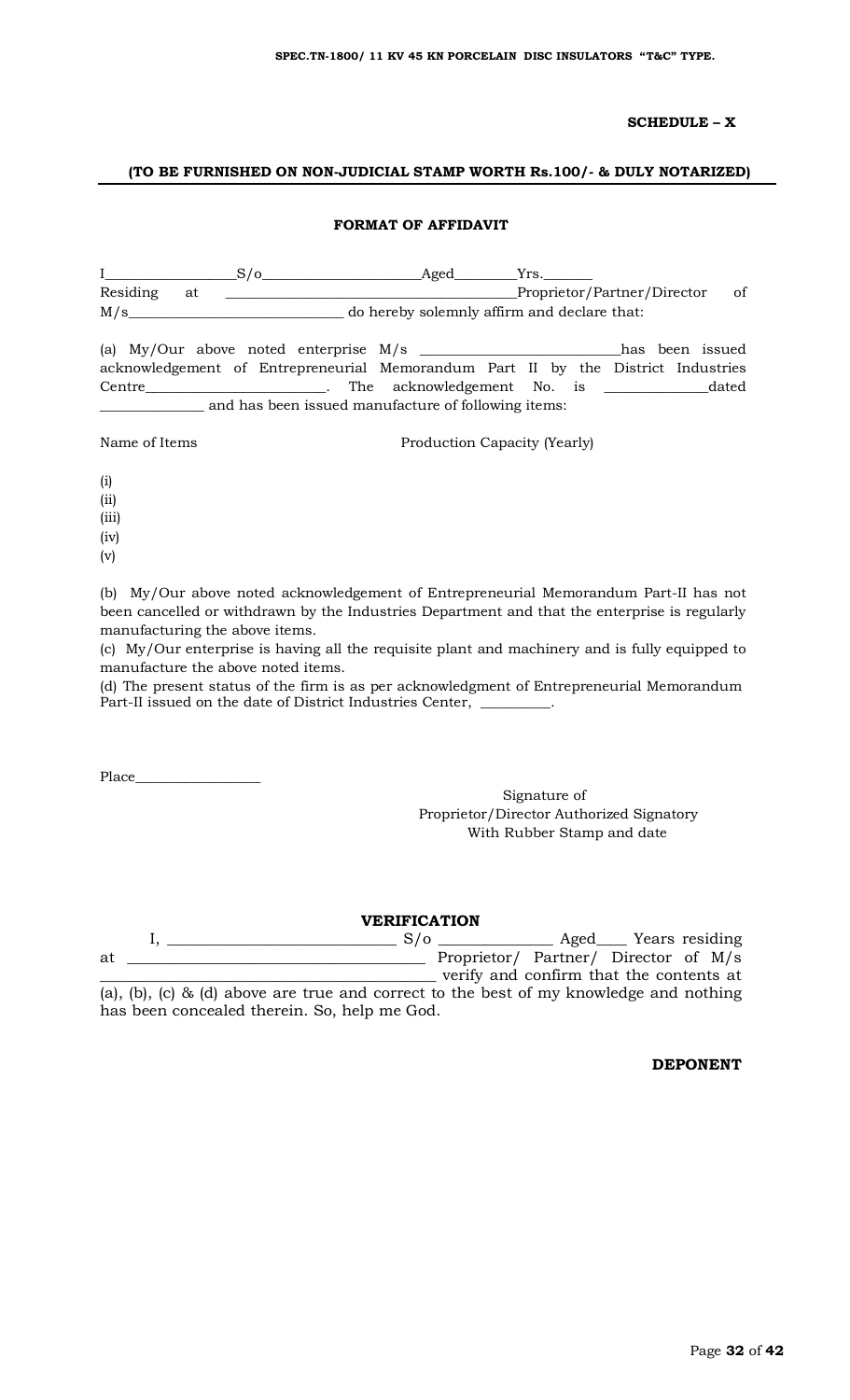

#### **SCHEDULE-XI**

#### **JODHPUR VIDYUT VITARAN NIGAM LIMITED (MATERIAL MANAGEMENT & CONTRACT)**

**NEW POWER HOUSE, INDUSTRIAL AREA, JODHPUR -342003 TELEPHONE: 0291-2742223/ FAX: 0291-2746539/E-mai[l-semmcjdvvnl@gmail.com](mailto:semmcjdvvnl@gmail.com) Corporate Identity Number (CIN)-U40109RJ2000SGC016483 GST No. 08AAACJ8578R1ZJ**

#### **SPECIFICATION FOR SUPPLY OF 11 KV 45 KN PORCELAIN DISC INSULATORS "T&C" TYPE AGAINST TENDER NOTICE NO: TN-1800**

| Last Date & time for down loading<br>of tenders | 17.05.2022 upto 6.00 PM                                                       |
|-------------------------------------------------|-------------------------------------------------------------------------------|
| Last Date & time for submitting of<br>tenders   | 18.05.2022 upto 12.00 PM                                                      |
| Date of opening of tenders                      | 18.05.2022 at 3.00 PM                                                         |
| <b>Cost of Specification</b>                    | Rs.2950.00 (Two Thousand Nine Hundred Fifty)<br>Only)                         |
|                                                 | For MSME of Rajasthan Rs. 1475.00<br>(One Thousand Four Hundred Seventy Five) |
| <b>Tender Processing fees</b>                   | Rs.1000.00 (One Thousand Only)                                                |
| <b>Validity</b>                                 | 120 days from the next date of opening of<br>Techno commercial bid.           |
| <b>BID SECURITY TO BE DEPOSITED</b>             | General Bidder:<br>Rs 1252452.00<br>Sick Unit of Rajasthan: Rs 626226.00      |
|                                                 | <b>SSI unit of Rajasthan:</b><br>Rs. 313113.00*                               |

**\*\*In case SSI unit of Rajasthan quotes quantity less than the tendered quantity , then they are required to furnish Bid security @ 0.5% of the estimated value of the quantity offered by them, failing which bid shall be considered non-responsive**

Estimated unit FOR price of **11 KV 45 KN PORCELAIN DISC INSULATORS "T&C" TYPE** is Rs. 215.94 per Nos.

- 1. The bids not accompanied with qualification requirement , technical requirement indicated in the specification and other requirement given here under will be considered as incomplete offer and sufficient grounds for offer to be passed over:
	- i) Capacity, capability and competency proofing documents.

a) Capacity /orders of similar and higher rating of tendered equipment booked as on date of biding with type and rating and construction details of equipment for which order received be indicated.

- b) Copy of purchase orders of Erstwhile RSEB /SEB`S / Electric Utilities / Govt.
- Departments / Discoms for similar or higher rating equipment latest executed.
- ii) Year wise past experience for last 5 years of similar or higher rating of tendered equipment.
- iii) The details of testing facilities available at the works and copies of latest type test certificates, carried out on similar ITEM.
- iv) Quality assurance plan.
- v) Complete guaranteed technical particulars, out lines and general arrangement drawings along with Bill of Material.
- 2. Bids without Section-I, II, III & Schedules (I to XI) shall be rejected.
- 3. Bids shall be furnished in single copy.
- 4. JdVVNL has the right to reject any offer on the basis of track record of poor performance in execution of previous order / equipment supplied /after sales service while evaluating the Techno-Commercial bid.
- 5. JdVVNL reserves the right to accept minor deviations in standard terms and conditions and also in technical and constructional features as specified in the technical specification (Section-III).
- 6. Deviation of any kind shall not be quoted in BOQ (Bill of quantity) , if found quoted, the same shall be ignored.

7. The following facilities are to be provided by the supplier at his own cost to the inspecting officer of Nigam (JdVVNL).

i) Suitable accommodation.

ii) Local conveyance between arrival point, place of stay, works and departure point.

iii) The supplier shall assist in arranging return ticket and reservation on the request of the inspecting officer for which the payment shall be made by the inspecting officer. In case of joint inspection, single or shared double room accommodation shall be provided.

 **(Signature)**

----------------------------------------------------------------------------------------------------------------

Name & Designation with seal of the bidder.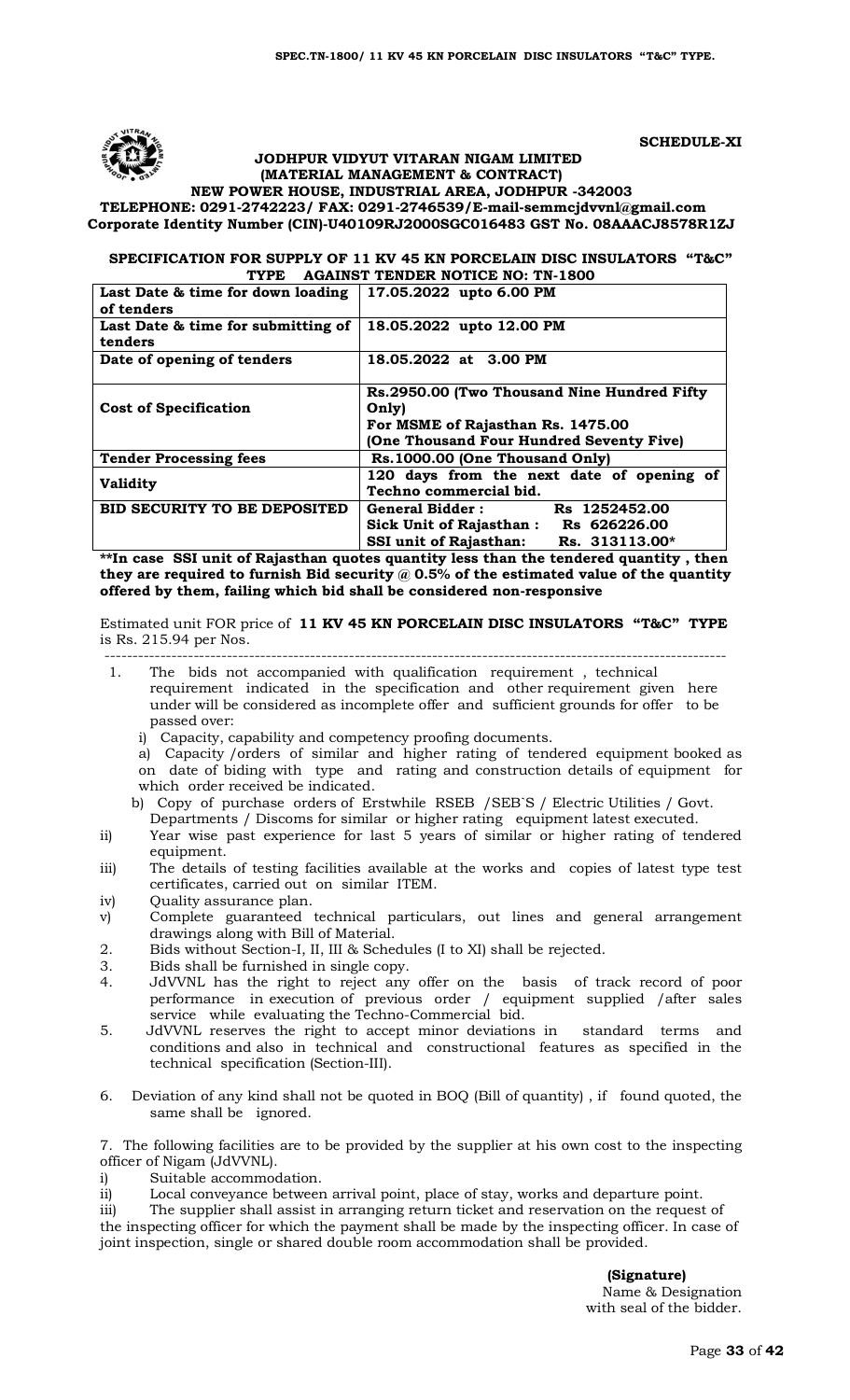#### GENERAL **AMENDMENT IN ITB AND GCC**

**The various clauses wherever appearing in the Instructions to Bidders (ITB), General Conditions of Contract (GCC), Technical Specifications, Qualification Requirements, various Schedules etc., are hereby amended to the extent as under:-**

**1. Wherever EMD and Security Bank Guarantee (SBG), are appearing in the ITB, GCC & other Bidding Documents, same is hereby replaced by BID SECURITY as under:-**

#### **BID SECURITY**

Bid security shall be 2% **of the estimated value of subject matter of procurement put to bid.** In case of Small Scale Industries of Rajasthan it shall be 0.5% of the **quantity offered** for supply and in case of sick industries, other than Small Scale Industries, whose cases are pending with Board of Industrial and Financial Reconstruction, it shall be 1% of the value of bid. Every bidder, if not exempted, participating in the procurement process shall be required to furnish the bid security as specified in the notice inviting bids.

#### **In case SSI unit of Rajasthan quotes the less than the tendered quantity, then they are required to furnish Bid Security @ 0.5% of the value of the quantity offered by them, failing which bid shall be considered non-responsive.**

The Bid Security amount (as applicable) to be paid by Demand Draft/Banker's Cheque in favour of SR. AO (CASH & CPC), JDVVNL, Jodhpur (payable at Jodhpur) 342003 **upto 4.00 p.m. upto one WORKING day prior to schedule date of opening** of respective bid or Bank Guarantee, in specified format, of a scheduled bank in favor of Superintending Engineer (MM&C), JDVVNL, Jodhpur, **upto 4.00 p.m. upto one WORKING day prior to schedule**  date of opening of respective bid and obtain a receipt/acknowledgement thereof. No other mode of deposit shall be accepted. At the time of depositing the Bid Security amount or Bank Guarantee, the bidder shall also furnish self attested and duly attested by Notary, the documentary evidence of SSI unit of Rajasthan or of sick unit (as applicable). along with affidavit as per schedule X on non-Judical stamp of Rs. 100/-

The Bank Guarantee against Bid Security be issued by Nationalized / Scheduled Bank. The same may be accepted after confirmation by issuing Bank. If any Bid Security Bank Guarantee is not in proper format / not confirmed by the issuing Bank the same would not be accepted and the bidder would be immediately shorted out from bid process.

The Micro, Small & Medium Scale Industries of Rajasthan and sick industries, other than Small Scale Industries, whose cases are pending before the Board of Industrial and Financial Reconstruction (BIFR) shall furnish self-attested documentary evidence duly attested by Notary to claim the above.

#### **2) Wherever Performance Bank Guarantee (PBG) and Composite Bank Guarantee (CBG) are appearing in the ITB, GCC & other Bidding Documents, same are hereby replaced by PERFORMANCE SECURITY as under:-**

#### **PERFORMANCE SECURITY**

The Performance security wherever appearing in the tender document may be read as under-:

(a) 2.5%, or as may be specified in the bidding documents, of the amount of supply order in case of procurement of goods and services and 3% of the amount of work order, in case of procurement of works;

(b) 0.5% of the amount of quantity ordered for supply of goods, in case of Small Scale Industries or MSME units of Rajasthan; and

(c) 1% of the amount of supply order, in case of sick industries, other than Small Scale Industries, whose cases are pending before the Board of Industrial and Financial Reconstruction (BIFR); and

In case of successful bidder, the amount of bid security may be adjusted in arriving at the amount of the performance security, or refunded if the successful bidder furnishes the full amount of performance security.

 Performance security shall be solicited from all successful bidders except the department's of the State Government and undertakings, corporations, autonomous bodies, registered societies, co-operative societies which are owned or controlled or managed by the State Government and undertakings of the Central Government. However, a performance security declaration shall be taken from them. The State Government may relax the provision of performance security in particular procurement or any class of procurement.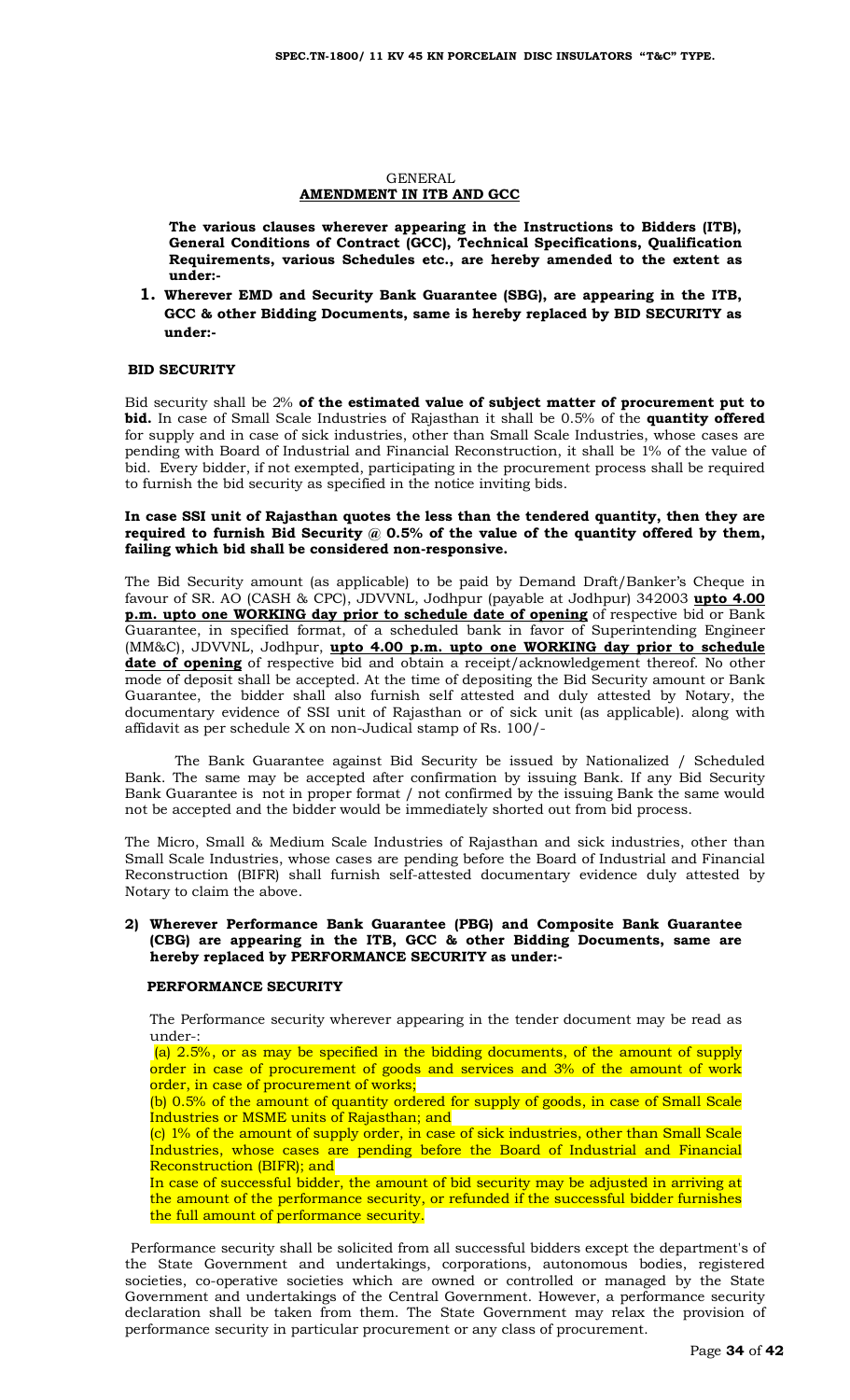#### **3) VENDOR REGISTRATION**

**The relaxation/exemption given to the registered vendors of the Nigam in respect of EMD/SBG, wherever appearing in the ITB, GCC & other Bidding documents, are hereby WITHDRAWN.** 

**4) The indirect taxes i.e. Excise Duty, Service Tax, VAT/CST, Entry Tax etc. mentioned in G.C.C., may now be read as G.S.T.** 

#### **5) The following amendment is hereby made in GCC Clause No. 1.43 (Due Date of Payment):**

Payment shall be due and payable by the purchaser in accordance with the provision of the contract within a reasonable period from the date of receipt of each invoice by the contractor / supplier duly supported by a certificate of the Engineer. The purchaser will take all possible effort to make payment to the contractor / supplier generally on **45th day** after receipt of duly verified challans / receipts / bill in the office of paying authority {Sr. Accounts Officer (Cash & CPC) Jodhpur Discom, Jodhpur / Concerned Circle Accounts Officer} and completion of contractual formalities. But in case of delay in payment the purchaser shall not be liable to pay any interest on the outstanding amount to the contractor / supplier.

6) The GST will be charge extra at the prevailing rate on all the settlement fees as applicable and amended time to time.

#### **7) APPEAL**:

i. If any Bidder or prospective bidder is aggrieved that any decision, action or omission of the procuring entity is in contravention to the provisions of this Act or the rules or guidelines issued there under, he may file 1st & 2nd appeal under section 38 of RTPP Act-2012 to the following appeal authorities **within a period of ten days from the date of such decision or action, omission, as the case may be, clearly giving the specific ground or grounds on which he feels aggrieved:** 

| Sr.No | Type of Appeal | Name & Designation of appellate authority  |
|-------|----------------|--------------------------------------------|
|       | First appeal   | Chairman, Discoms                          |
|       |                |                                            |
|       | Second appeal  | Energy Department, Government of Rajasthan |

ii) The form of appeal shall be as per Rule 83 of RTPP Rules, 2013 and memorandum of appeal shall be filled as per form-1 as prescribed under RTPP Rules, 2013.

Fee for appeal: - Subject to rule 84 of the RTTP Rule 2013 the fee shall be as under: a. For First Appeal:- Rs. 2,500/- (Rupees Two Thousand Five Hundred Only)+GST. b. For Second Appeal:- Rs. 10,000/- (Rupees Ten Thousand Only)+GST.

iii) It is further intimated that the fee shall be paid in the form of Demand Draft of Bankers Cheque of a Scheduled Bank payable in the name of Sr. Accounts Officer (Cash & CPC), JdVVNL, Jodhpur.

iv) Provided that after the declaration of a Bidder as successful the appeal may be filed only by a Bidder who has participated in procurement proceedings:

v) Provided further that in case a Procuring Entity evaluates the Technical Bids before the opening of the Financial Bids, an appeal related to the matter of Financial Bids may be filed only by a Bidder whose Technical Bid is found to be acceptable.

vi) The officer to whom an appeal is filed under para (1) shall deal with the appeal as expeditiously as possible and shall endeavour to dispose it of within thirty days from the date of the appeal.

vii) If the officer designated under para (1) fails to dispose of the appeal filed within the period specified in para (2), or if the Bidder or prospective bidder or the Procuring Entity is aggrieved by the order passed by the First Appellate Authority, the Bidder or prospective bidder or the Procuring Entity, as the case may be, may file a second appeal to Second Appellate Authority specified in the Bidding Document in this behalf within fifteen days from the expiry of the period specified in para (2) or of the date of receipt of the order passed by the First Appellate Authority, as the case may be.

viii) Bidder is required to furnish a Declaration as per Appendix-B, on Rajasthan Non-Judicial Stamp Paper of Rs. 100/ (excluding surcharge on Stamp Paper, as per rules)."

**9)** In case the terms & conditions mentioned in PO, ITB & GCC are modified/differ from RTPP Act, then RTPP Act shall supersede.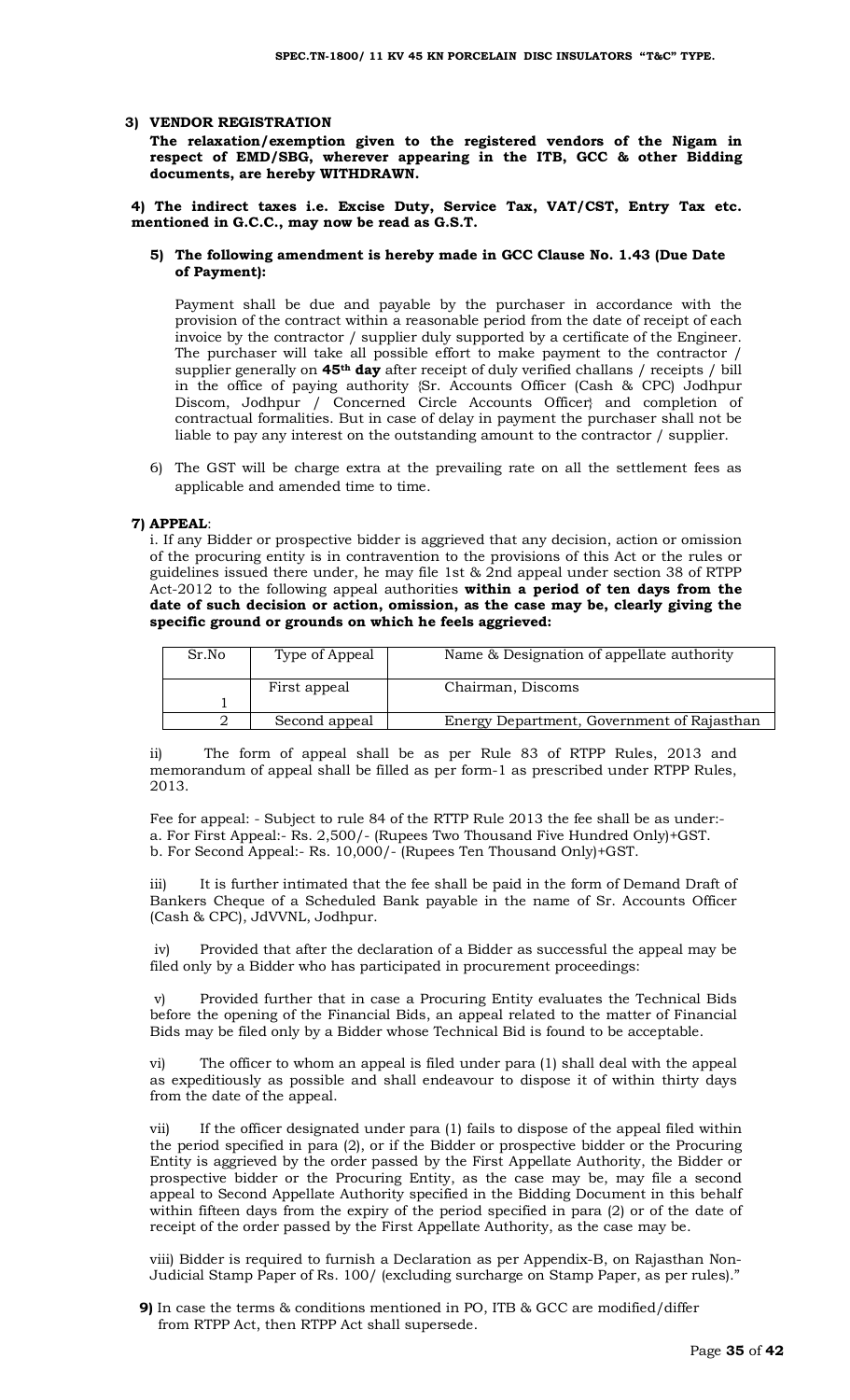## **Addendum in the provision of Instruction to bidder (ITB) in the clause No. 1.12.2 for quantity allocation as per award criteria of purchase manual in accordance to the clause no. 74 of RTPP rules:**

**1.12.2(A) for quantity allocation**

- **(i) Trial order under Para No. 22.17 (a) & (b) of purchase manual**
- (a) Any bidder located within or outside the state of Rajasthan has participated for the first time in a particular Discom & meeting minimum qualification requirement and has supplied the tendered material/or of higher rating in other utility shall be treated as an old supplier. Rajasthan's firms although supplied in past but not meeting minimum quantity supplied criterion including altogether new units which have not supplied any quantity but having adequate & required manufacturing and testing facility and technical know-how of the tendered material shall be considered as new firms and would be eligible for trial order only. In case of supply made to the licensed power utility out side India, the C.A. certificate furnished by firm shall be considered.

**Note: -** The material supplied and accepted for same/higher rating for turnkey project(s) to a licensed power utility/Govt. shall be considered for the purpose of evaluating criteria. The certificate given by C.A. shall indicate above quantity separately.

(b) (i) The trial order for a particular item shall not generally exceed 10 % of the total quantity considered for placement of order. This ceiling may, however, be relaxed by the corporate level purchase committee up to the extent of 30 %, to take the advantage of lower price where situation of differential prices offering is arising.

(ii) The capacity & capability assessment of a bidder located outside state of Rajasthan who otherwise qualifies but is participating for the first time shall not be carried out. Similarly, For the tendered item(s) where the valid BIS license is an essential qualification requirement and the bidder possesses the valid BIS but new to the utility. The capacity/capability assessment of such a bidder shall also not be carried out.

#### **(iii)Award criteria under Para No. 10.2 (iii) of purchase manual**

(a) In case of distribution transformers of rating 40 KVA and below, LT cables & conductors and fabricated steel items, order quantity may be distributed in the following manner: -

 **20% to L1 15% to L2 10% to L3 05% to L4**

50% to be distributed equally among other firms subject to the condition that not more than 5% of the quantity to be purchased will be allotted to any one of such firms. The balance, if any will be distributed in the same proportion as indicated above among the first four firms. (b) In case of other items except poles, order quantity may be distributed in the following manner:

**40% to L1**

**20% to L2 10% to L3 06% to L4**

The balance quantity may be equally distributed among other firms subject to the condition that not more than 4% of the quantity to be purchased will be allotted to any such firm. The balance, if any, will be distributed in the same proportion as indicted above the first four firms.

(c) In case of poles, the order may be awarded on the basis of landed cost (material and transportation taken together). The allocation of quantity location/destination wise may be made among the eligible firms in equal proportion as far as possible.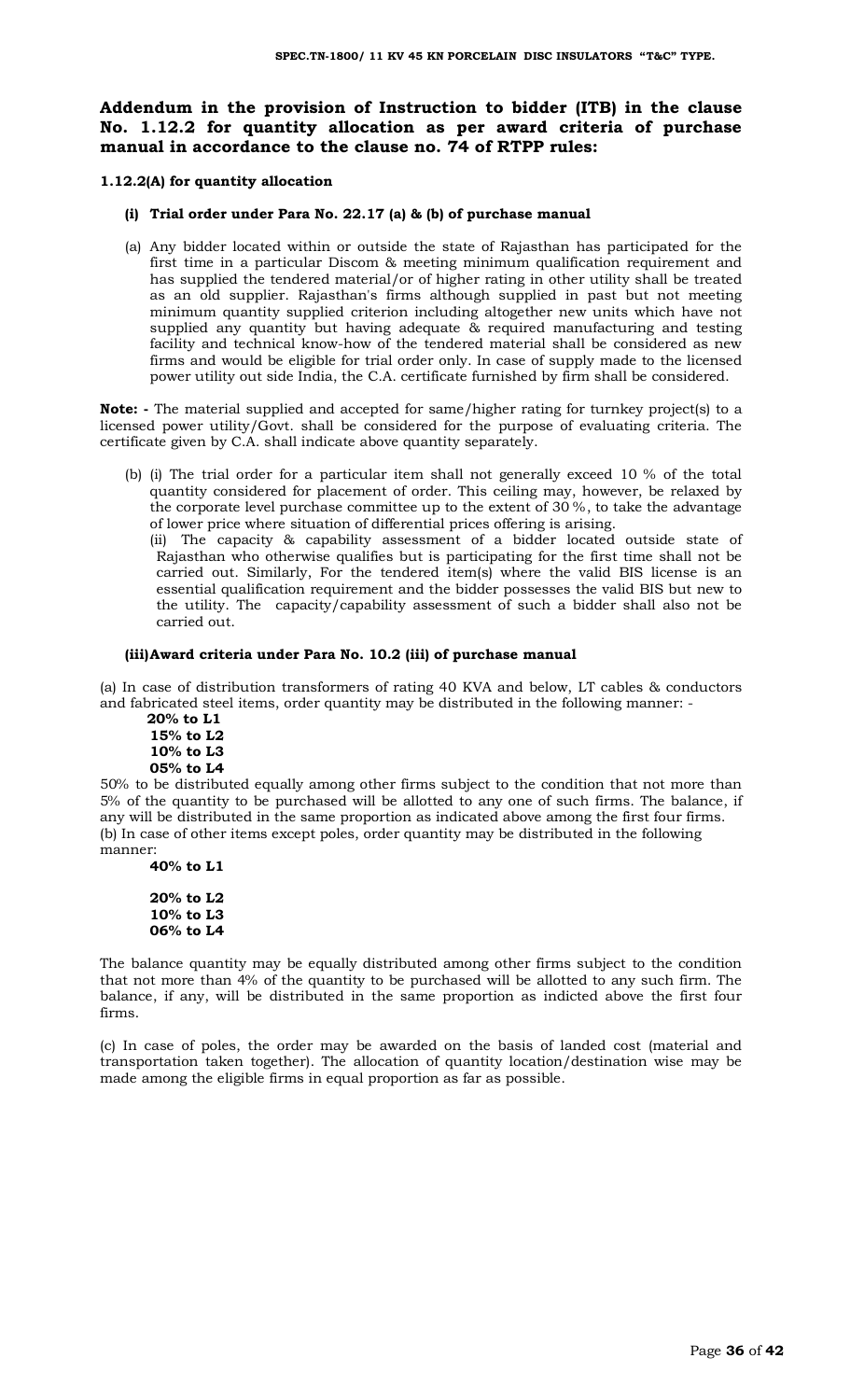#### **APPENDIX-A**

Bank Guarantee No. \_\_\_\_\_\_\_. Security Amount : \_\_\_\_\_\_\_. Issued on dated : \_\_\_\_\_\_\_\_. Valid upto : \_\_\_\_\_\_\_. Claim upto / Grace period: \_\_\_\_\_\_\_\_\_

#### **PERFORMA OF BANK GUARANTEE FOR BID SECURITY**

(Bank Guarantee in lieu of bid Security on non-judicial Stamp Paper of Rajasthan State of 0.25% of the B.G. value or Rs.25,000/-, whichever is less)

To,

The Superintending Engineer (MM&C), Jodhpur Vidyut Vitaran Nigam Limited, Jodhpur.

- 1. Whereas \_\_\_\_\_\_\_\_\_\_\_\_\_\_\_\_\_ (name of the Bidder) (hereinafter called "the Bidder") has submitted its bid dated \_\_\_\_\_\_ (date of submission of bid) for \_\_\_\_\_\_\_\_\_ (name of contract/ name of the material with Bid no. / TN No. \_\_\_\_\_) (hereinafter called 'the Bid").
- 2. KNOW ALL PEOPLE by these presents that WE \_\_\_\_\_\_\_\_\_\_\_\_ (name and address of branch of Bank ) of \_\_\_\_\_\_\_\_\_ (name of country), having our registered office at \_\_\_\_\_\_\_\_\_\_\_\_\_\_\_\_\_\_\_\_\_\_ (addresses of bank) (hereinafter called 'the Bank"), are bound unto \_\_\_\_\_\_\_\_\_\_\_\_\_\_\_\_\_ (name of Purchaser) (hereinafter called "the Purchaser") in the sum of Rs. \*\_\_\_\_\_\_\_\_\_\_\_\_\_ for which payment well and truly to be made to the said Purchaser, the Bank binds itself, its successors, and assigns by these presents sealed with the Common Seal of the said Bank this \_\_\_\_\_\_\_ day of \_\_\_\_\_\_ 20\_\_\_\_.
- 3. THE CONDITIONS of this obligation are :
	- i. If the bidder withdraws its Bid during the period of bid validity specified by the Bidder in the Bid Form; or
	- ii. If the bidder refuses to accept the correction of error in his Bid; or
	- iii. If the bidder, having been notified of the acceptance of its Bid by the purchaser during the period of bid validity:
	- a. Fails or refuses to execute the Contract Agreement within the time specified in purchase / work order, if required, or
	- b. Fails or refuses to furnish the performance security within the time specified in purchase / work order in accordance with the GCC, or
	- c. Fails to commence supply of goods or services or execute work as per purchase / work order within time specified.
	- iv. If the bidder breaches any provision of the Code of integrity specified in the RTPP Act and Chapter VI of the RTPP Rules.
- 4. We undertake unconditionally and irrevocably to guarantee as primary obligator and not as surety merely to pay to the purchaser a sum of Rs. \_\_\_\_\_\_\_\_\_\_\_ (in words Rs. \_\_\_\_\_\_\_\_\_\_\_\_\_\_\_\_\_\_\_\_\_\_\_\_\_\_\_\_\_\_\_\_\_\_\_\_\_\_) upon receipt of its first written demand, without the purchaser having to substantiate its demand, provided that in its demand the Purchaser will note that the amount claimed by it is due to it owing to the occurrence of one or all of the above three conditions specifying the occurred condition or conditions.
- 5. The decision of the Superintending Engineer (MM&C), Jodhpur Vidyut Vitaran Nigam Limited, Jodhpur shall be final whether breach has been committed on the right to demand the amount of guarantee from us which has accrued to the purchaser.
- 6. This guarantee shall not cease or determine, if the purchaser grants time or indulgence or vary the terms of the contract with the Contractor or without our consent or knowledge.
- 7. The guarantee herein contained shall not be affected by any change in the constitution of the Contractor.
- 8. We \_\_\_\_\_\_\_\_\_\_(Bank Name) further undertake not to revoke this guarantee during its currency except with the previous consent of the Superintending Engineer (MM&C), Jodhpur Vidyut Vitran Nigam Limited, Jodhpur.
- 9. All disputes arising under the said guarantee between the Bank and the Nigam or between the Contractor and the Nigam pertaining to the guarantee, shall be subject to the jurisdiction of the Courts in Jodhpur, Rajasthan alone.
- 10. This guarantee will remain in force up to and including one hundred eighty (180) days after the date of the opening of bids, i.e. upto \_\_\_\_\_\_\_\_\_\_\_, with a further grace period of Ninety (90) days and any demand in respect thereof should reach the Bank not later than the above date.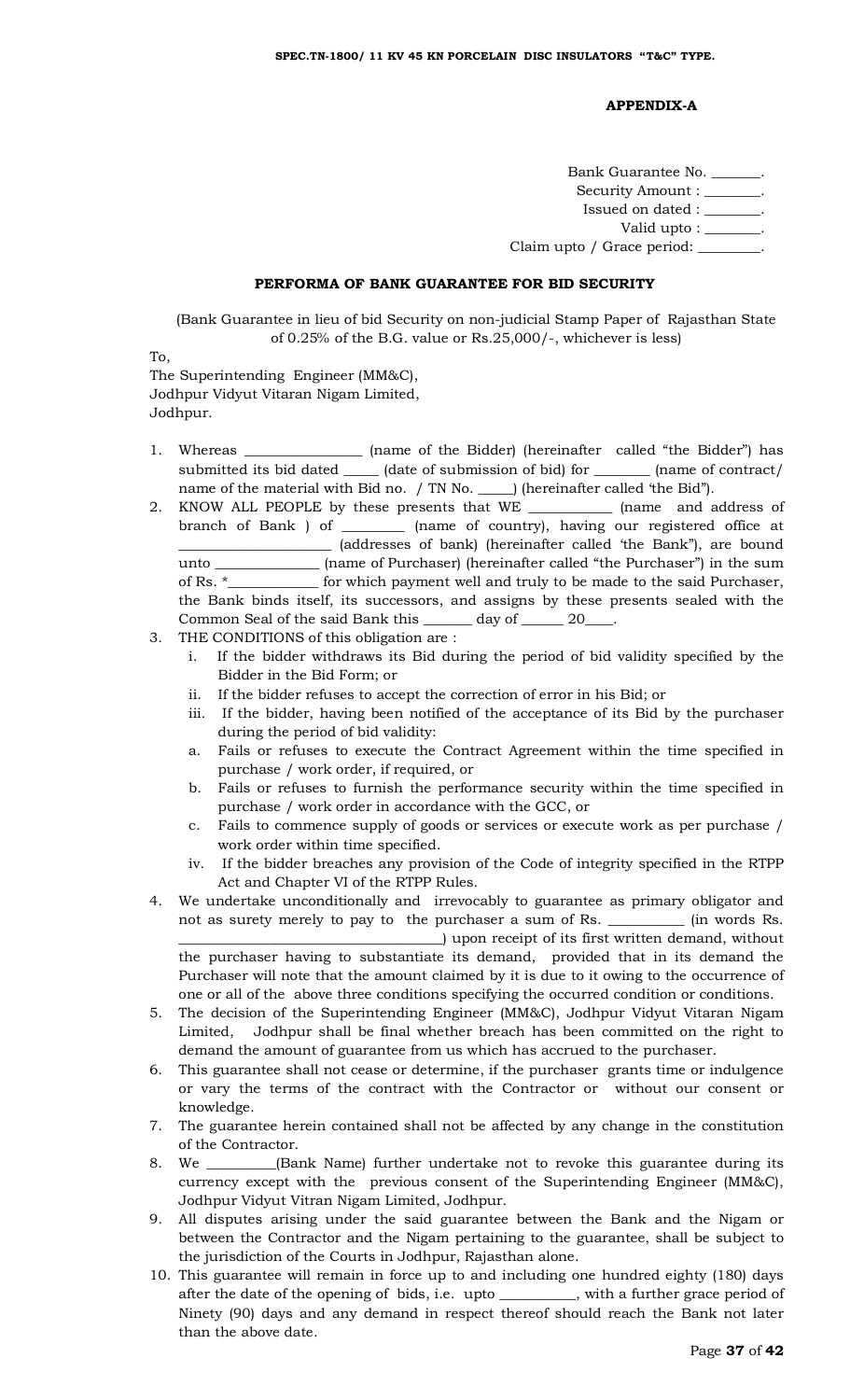Yours faithfully, Bankers (EXECUTANT) Signed by the above named Bank in presence of : (signature with full Name and Address)

Witness :

.

 $1.$  \_ 2. \_\_\_\_\_\_\_\_\_\_\_\_\_\_.

Attested by Notary Public, First Class Magistrate or directly confirmed by the executing Bank.

\* The Bidder should insert the amount of the guarantee in words and figures denominated in the currency of bid.

**Note** : In case the bid is submitted by a Joint Venture, the Bid Bank guarantee shall be in the name of Lead partner or in the name of joint venture partners submitting the Bid covering all the partners of the joint venture.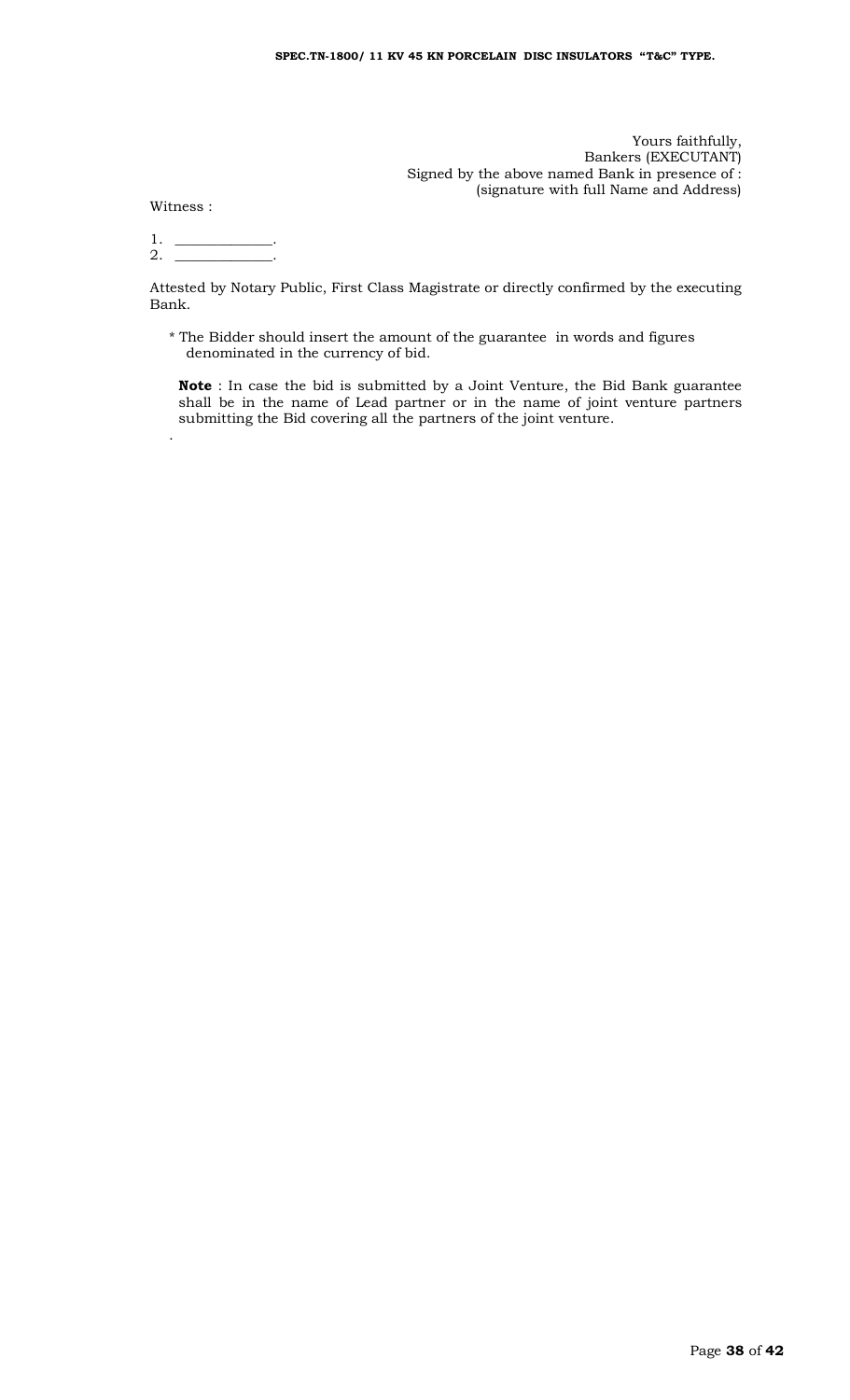## **APPENDIX-B**

# **Declaration by the Bidder**

## **(On Rajasthan Non-Judicial Stamp Paper worth Rs.100/± Surcharge as per rules)**

In relation to our bid submitted to \_\_\_\_\_\_\_\_\_\_\_\_\_\_\_\_\_ for procurement of \_\_\_\_\_\_\_\_\_\_\_\_\_\_\_\_\_\_\_\_\_\_\_\_\_\_\_\_\_\_\_\_\_\_ in response to their notice inviting bids under TN- \_\_\_\_ We hereby declare under section 7 and 11 of Rajasthan Transparency in Public Procurement Act, 2012, that : -

- **1.** I/We possess the necessary professional, technical, financial and managerial resources and competence required by the bidding document issued by the procuring entity.
- **2.** I/We have fulfilled my/ our obligation to pay such of the taxes payable to the Union and the State Government or any local authority as specified in the bidding document.
- **3.** I/We are not insolvent, in receivership, bankrupt or being wound up, not have my/ our affairs administered by a court or a judicial officer, not have my/ our business activities suspended not blacklisted by any utility/ Govt. agency, not have a conflict of interest and not the subject of legal proceeding for any of the foregoing reasons.
- **4.** I/We further undertake that I/We have not been debarred under the provisions of Section 46 of RTPP ACT, and Rules as mentioned hereunder by any procurement entity/ Govt. agency:
	- a) We are not convicted of an offence under the prevention of corruption Act, 1988 (Central Act No, 49 of 1988); or
	- b) We are not convicted of an offence under the Indian Penal Code, 1860 (Central Act No,45 of 1860) or any other law for the time being in force, for causing any loss of life or property or causing a threat to public health as part of execution of a public procurement contract; or
	- c) We have not breached the code of integrity prescribed in terms of Code of integrity.
- **5.** I/We do not have, and our directors and officers not have, been convicted of any criminal offence related to my/ our professional conduct or the making of false statements or misrepresentations as to my/ our qualifications to enter into a procurement contract within a period of three years preceding the commencement of this procurement process, or not have been otherwise disqualified pursuant to debarment proceedings.
- **6.** I/We do not have a conflict of interest as specified in the Rajasthan Transparency in Public Procurement Act, 2012, Rajasthan Transparency in Public Procurement Rules, 2013 and the bidding document, which materially affects fair competition.
- **7.** I/We have complied and shall continue to comply with the Code of Integrity as specified in the Rajasthan Transparency in Public Procurement Act 2012, Rajasthan Transparency in Public Procurement Rules, 2013, and this Bidding Document, till completion of all obligations under the Contract.

Date : Signature of bidder Place : Name : Name : Name : Name : Name : Name : Name : Name : Name : Name : Name : Name : Name : Name : Name : Name : Name : Name : Name : Name : Name : Name : Name : Name : Name : Name : Name : Name : Name : Name : Name Designation : Address :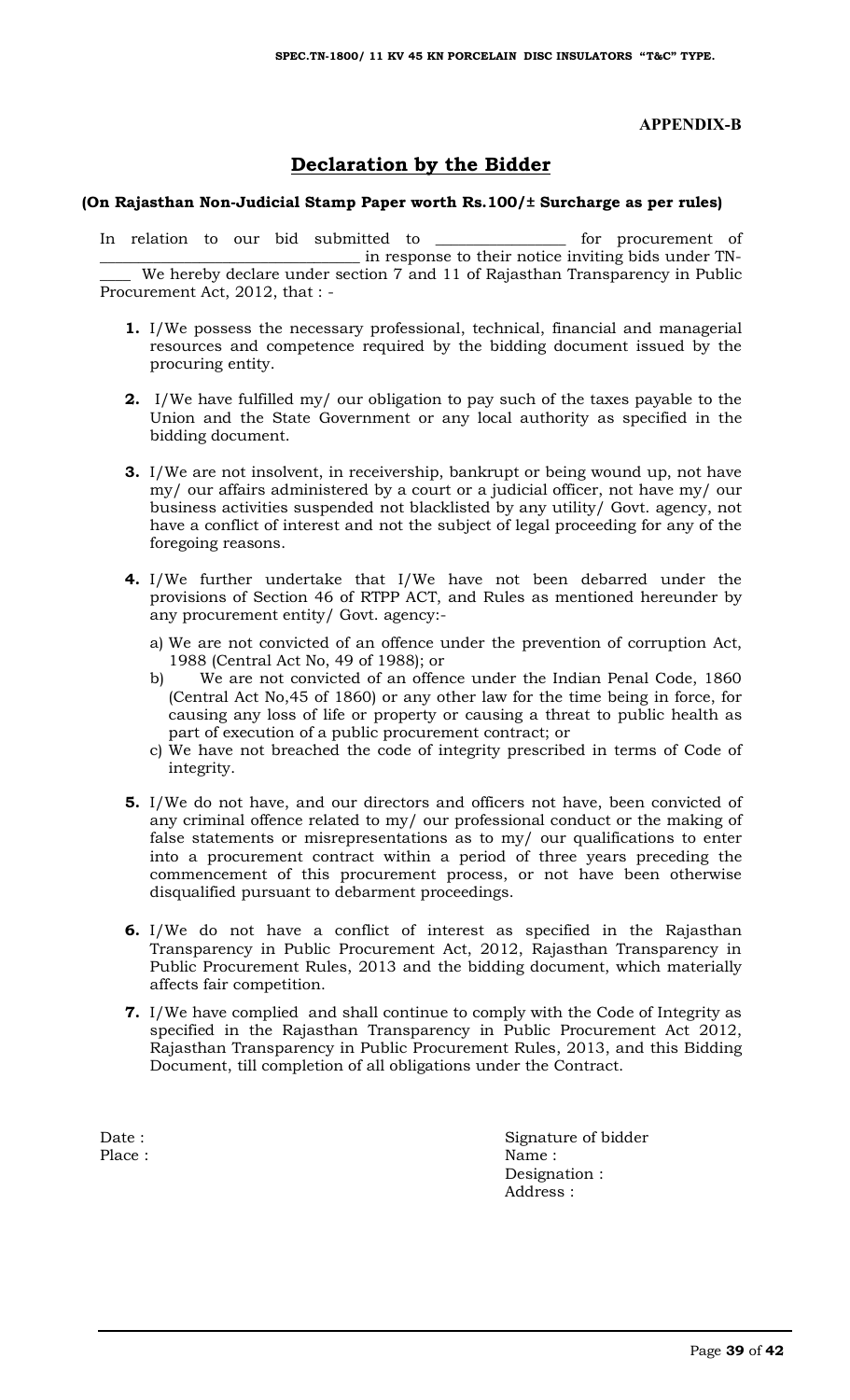#### **ANNEXURE-I**

### **UNDERTAKING FOR CA CERTIFICATE (TO BE FURNISHED ON NON-JUDICIAL STAMP WORTH Rs.100/- & DULY NOTARIZED)**

I/WE UNDERTAKE THAT THE CA CERTIFICATE SUBMITTED AS PER THE REQUIREMENT OF PRE-QUALIFICATION REQUIREMENTS, FOR ADJUDGING THE PAST SUPPLIES ,UNDER THE SUBJECT TENDER, TN-\_**\_\_\_\_\_\_\_\_\_\_\_** , IS CORRECT AND I, UNDERSIGNED WILL BE SOLELY RESPONSIBLE FOR ANY DEVAITION/ DISCREPANCY/ IN-CORRECT INFORMATION , IF EVER NOTICED IN THE CA CERTIFICATE.

FURHER, IN CASE, IF ANY DEVAITION/DISCREPANCY/IN-CORRECT INFORMATION IS NOTICED IN THE CA CERTIFICATE FURNISHED WITH THE BID, AT ANY STAGE DURING PROCESSING/ CURRENCY OF TENDER, DISCOM CAN TAKE THE ACTION AGAINST THE FIRM  $M/s$   $\sim$ 

AS PER THE RULES & REGULATIONS.

 **(SIGNATURE)** NAME & DESIGNATION WITH SEAL OF THE BIDDER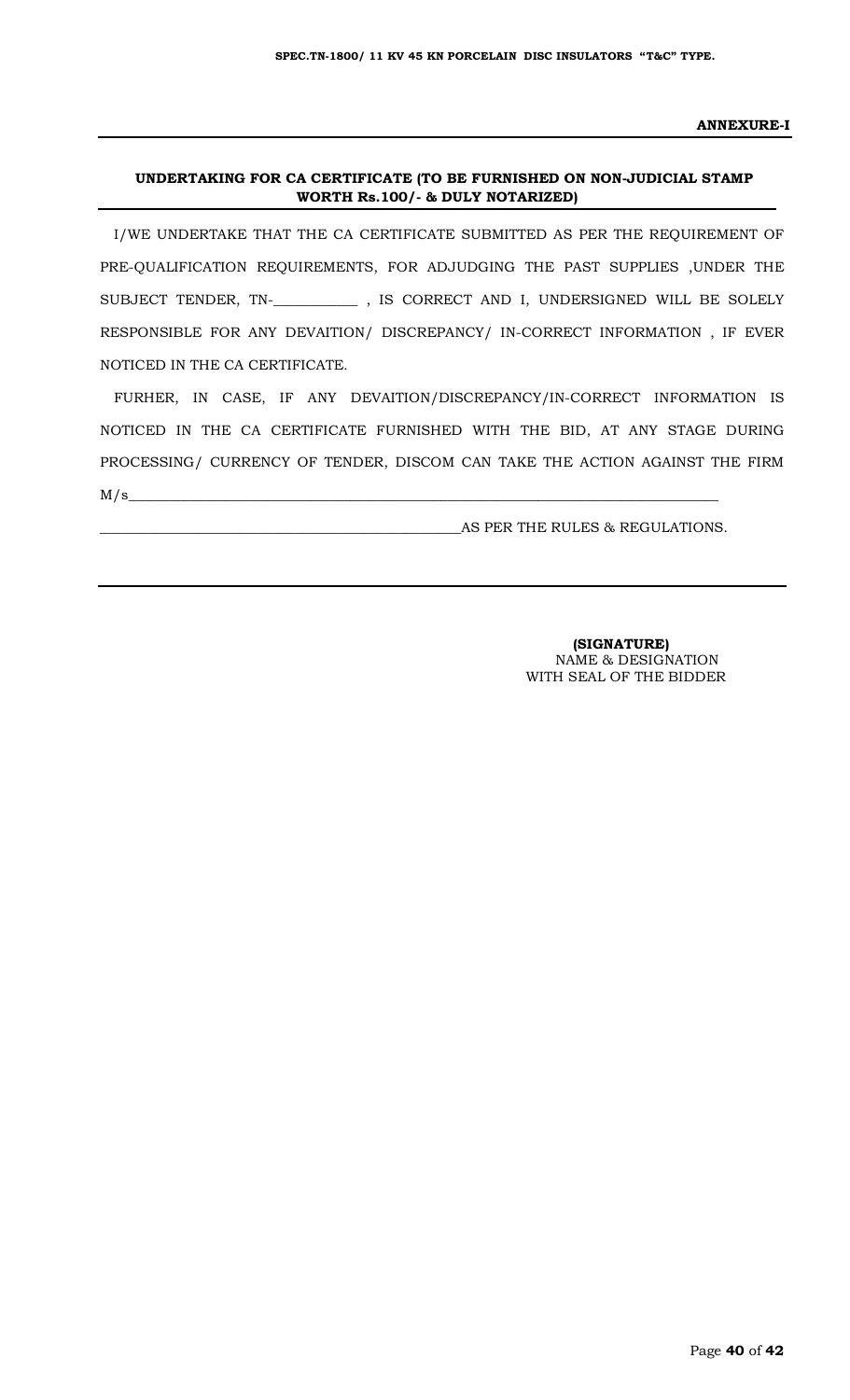#### **ANNEXURE-II**

#### **Bidders are requested to furnish following details:**

- **1. Name of Firm :**
- **2. Office Address :**
- **3. Work's Address :**
- **4. Email Address :**
- **5. Phone / Mobile No. :**
- **6. Fax No. :**
- **7. Name of Firm's representative :**
- **8. Contact No. of Firm's representative:**
- **9. GST IN:**
- **10. For releasing Payment through NEFT/RTGS provide following details :-**
	- **(i) Name of Account Holder:**
	- **(ii) Name of Bank & Branch Address:**
	- **iii) Account No. :**
	- **iv) IFSC Code:**

**11. Whether the firm has been black listed or business relation with the firm has been severed with AVVNL/ JdVVNL/ JVVNL under any Tender. If yes, provide the details.**